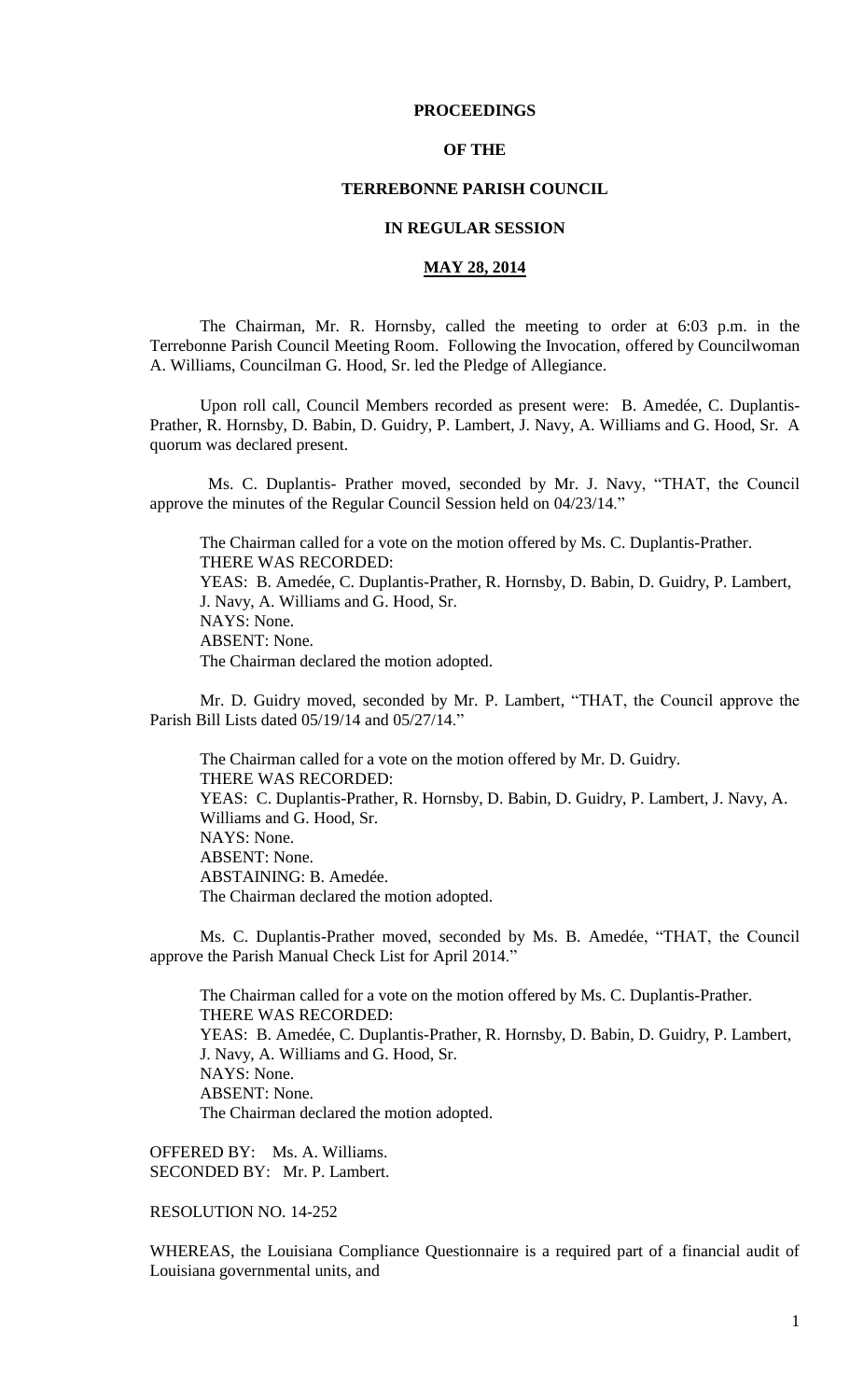WHEREAS, upon completion, the questionnaire must be presented to and adopted by the governing body by means of a formal resolution in an open meeting, and

WHEREAS, the completed questionnaire and a copy of the adoption instrument, must be given to the auditor, and

NOW, THEREFORE BE IT RESOLVED, by the Terrebonne Parish Council, on behalf of the Terrebonne Parish Consolidated Government, that the Louisiana Compliance Questionnaire for Fiscal Year 2013 as presented by the Parish Administration, be hereby accepted and approved and that a certified copy of this resolution be forwarded to the firm of Bourgeois, Bennett, L.L.C.

THERE WAS RECORDED:

YEAS: B. Amedée, C. Duplantis-Prather, R. Hornsby, D. Babin, D. Guidry, P. Lambert, J. Navy, A. Williams and G. Hood, Sr. NAYS: None. ABSTAINING: None. ABSENT: None. The Chairman declared the resolution adopted on this, the  $28<sup>th</sup>$  day of May, 2014.

\* \* \* \* \* \* \* \*

The Chairman recognized Mr. Michael Sobert, General Manager of the Consolidated Waterworks District No.1, who noted the presence of Board Vice President Mr. C. J. Stoufflet, Secretary/Treasurer Mr. Chester Voisin and Member Mr. Vincent Celestin, then presented the Council with a brief power-point regarding the operations of the Waterworks District. Mr. Sobert explained that the Waterworks District operates two public water systems; the Houma Plant and the Schriever Plant, which monitor the salt intake that filters into the water system. He further explained that in 2013 Terrebonne Parish joined the Bayou Lafourche Freshwater District, which will allow for unlimited access to the raw/fresh water supply from Bayou Lafourche into Terrebonne Parish waterways at no extra cost to the parish, with the advantage of having four representatives on the District Board. Mr. Sobert stated that with the sale of bonds in 2013 the Consolidated Waterworks District was able to upgrade the infrastructure in Terrebonne Parish which is necessary for the rapidly growing population. He explained that with the acquisition of an EPA Grant, CDBG grants and other monies, the Waterworks District has been able to underake numerous projects for the advantage of Terrebonne Parish.

Several Council Members, along with Parish President M. Claudet, thanked Mr. Sobert for his presentation, along with his staff and work crews for always performing an efficient and timely job when called upon.

The Chairman recognized Mr. Earl Eues, Director of the Office of Emergency Preparedness, who presented the Council and Administration with a brief power point presentation regarding upgrades to facilities and current operations. Mr. Eues explained that the Office of Emergency Preparedness is currently housed in a non-hurricane safe facility on Capital Boulevard, and that a new facility is in the developmental stages which will be built on the TPCG North Campus property. Architects Houston Lirette and Ian Reeves presented the Council with slides and pictures of the new "state-of-the-art" facility that is multi-functional and can be used during a storm event or could be used as a training facility. The EOC Safe Room, according to Mr. Reeves, will be strategically placed at the back of the complex so that the public will not have accessibility to it and the EOC command center will be placed in another component where emergency operations, and training sessions can be held. Mr. Reeves thanked the Council and the Administration for allowing him to use his expertise in helping to design this new state of the art facility.

Several Council Members, along with President Claudet, thanked Mr. Earl Eues, Mr. Houston Lirette and Mr. Ian Reeves, along with their staffs, for an exceptional job in taking the initiative to move Terrebonne Parish forward and for having the vision to proceed with a project of this magnitude.

Mr. D. Babin moved, seconded by Ms. C. Duplantis-Prather, "THAT, it now being 6:50 p.m., the Council open public hearings."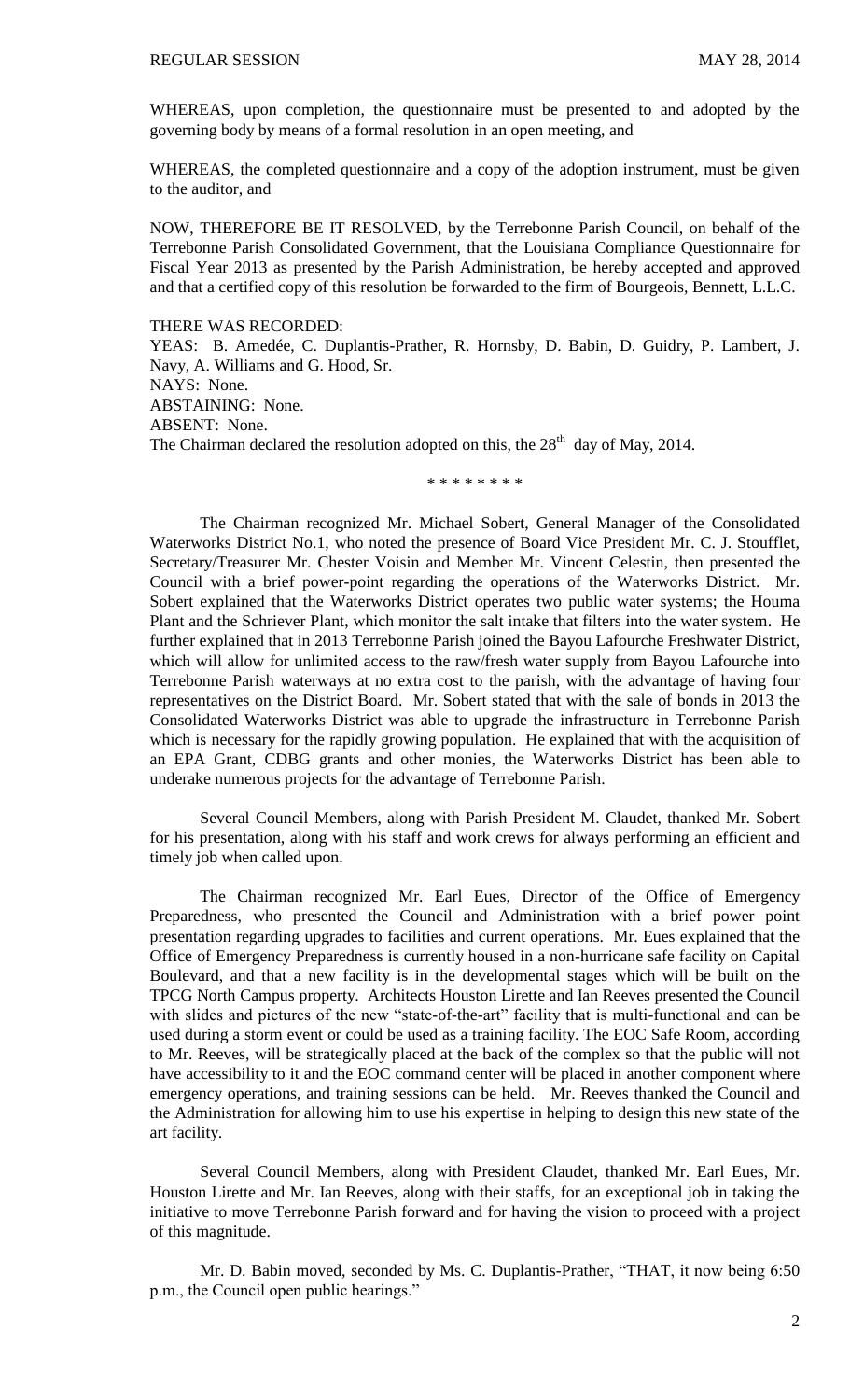The Chairman called for a vote on the motion offered by Mr. D. Babin. THERE WAS RECORDED: YEAS: B. Amedée, C. Duplantis-Prather, R. Hornsby, D. Babin, D. Guidry, P. Lambert, J. Navy, A. Williams and G. Hood, Sr. NAYS: None. ABSENT: None. The Chairman declared the motion adopted.

The Chairman recognized the public for comments on the following:

A. A proposed ordinance amending Section 2-570, Juvenile Detention Fees, of the Parish Code of Ordinances to update the fees charged to other government agencies for out-of-parish youth housed at the Terrebonne Parish Juvenile Detention Center.

There were no comments from the public on the proposed ordinance.

Ms. A. Williams moved, seconded by Mr. D. Guidry, "THAT, the Council close the aforementioned public hearing."

The Chairman called for a vote on the motion offered by Ms. A. Williams. THERE WAS RECORDED: YEAS: B. Amedée, C. Duplantis-Prather, R. Hornsby, D. Babin, D. Guidry, P. Lambert, J. Navy, A. Williams and G. Hood, Sr. NAYS: None. ABSENT: None. The Chairman declared the motion adopted.

OFFERED BY: Ms. A. Williams. SECONDED BY: Mr. D. Guidry.

ORDINANCE NO. 8428

AN ORDINANCE AMENDING SECTION 2-570, "JUVENILE DETENTION FEES", OF THE PARISH CODE OF ORDINANCES TO UPDATE THE FEES CHARGED TO OTHER GOVERNMENT AGENCIES FOR OUT OF PARISH YOUTH WHO ARE NOT IN THE CUSTODY OF THE OFFICE OF JUVENILE JUSTICE HOUSED AT THE TERREBONNE PARISH JUVENILE DETENTION CENTER.

WHEREAS, the Terrebonne Parish Consolidated Government—and its political subdivision the Terrebonne Parish Juvenile Detention Center is occasionally asked to house out of parish youth who are not in the custody of the Office of Juvenile Justice in the Terrebonne Parish Juvenile Detention Center, and

WHEREAS, when beds are available, the Terrebonne Parish Juvenile Detention Center is capable of providing such services that are secure and safe for those youth housed in the detention center, and

WHEREAS, Sec. 2-103 of the Terrebonne Parish Ordinance authorizes the council to establish all fees and charges made by the parish government for various public services when the establishment of such fees or charges does not require voter approval, and

WHEREAS, Section 2-570 established the daily fee of \$105.00, Ordinance No. 7269, Adopted on February 28, 2007, and

WHEREAS, Section 2-570 is hereby amended to update and reflect the fees as follows:

"Terrebonne Parish Consolidated Government provides for the housing of out of parish delinquents for other government agencies. The per diem rate for each bed shall be adjusted annually, using the following formula: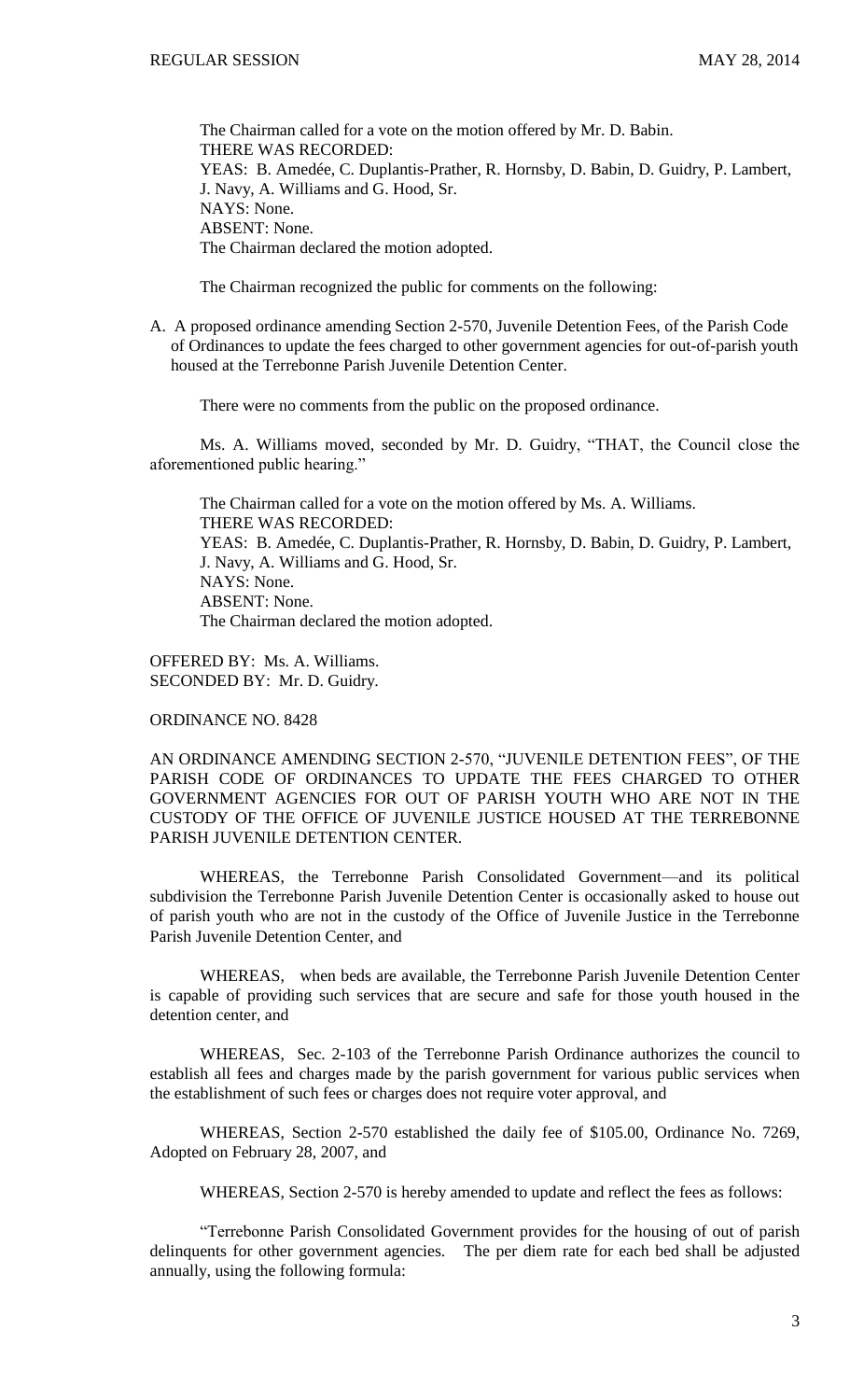Budget Expenditures, divided by 365 days, divided by 32 beds.

The calculation of the fees effective July 1, 2014 through December 31, 2014, shall use the 2014 Adopted Budget, and adjusted annually thereafter with the submission and effective date of the operations and maintenance budget."

NOW, THEREFORE BE IT ORDAINED that the Terrebonne Parish Council, on behalf of the Terrebonne Parish Consolidated Government, hereby amends Section 2-570, "Juvenile Detention Fees" of the Parish Code to establish the daily fees, to be effective July 1, 2014, and to adjust annually thereafter with the submission and effective date of the Operations and Maintenance Budget .

This ordinance, having been introduced and laid on the table for at least two weeks, was voted upon as follows:

THERE WAS RECORDED:

YEAS: B. Amedée, C. Duplantis-Prather, R. Hornsby, D. Babin, D. Guidry, P. Lambert, J. Navy, A. Williams and G. Hood, Sr.

NAYS: None.

ABSTAINING: None.

ABSENT: None.

The Chairman declared the ordinance adopted on this, the  $28<sup>th</sup>$  day of May, 2014.

\* \* \* \* \* \* \* \* \*

Mr. J. Navy questioned Administration regarding the cost analysis as it relates to the fees that can be charged to house out-of-parish youth in Terrebonne Parish. Mr. Claudet responded that the fees that are going to be charged are substantially higher than what is being charged at the current time, noting that fees are mandated by the State of Louisiana and have to be changed according to its guidelines.

The Chairman recognized the public for comments on the following:

B. A proposed ordinance to amend the 2014 Adopted Operating Budget of the Terrebonne

Parish Consolidated Government for the following items and to provide for related matters:

- I. Multi-Task Force Grant, \$5,528.00
- II. Victims Assistance Grant, \$6,034.00
- III. Housing Urban Development Grant-CDBG Administration, (\$96,094.00)
- IV. HOME Grant Program, \$27,214.00
- V. Police Department, \$122,000.00

There were no comments from the public on the proposed ordinance.

Mr. D. Babin moved, seconded by Ms. B. Amedée, "THAT, the Council close the aforementioned public hearing."

The Chairman called for a vote on the motion offered by Mr. D. Babin. THERE WAS RECORDED: YEAS: B. Amedée, C. Duplantis-Prather, R. Hornsby, D. Babin, D. Guidry, P. Lambert, J. Navy, A. Williams and G. Hood, Sr. NAYS: None. ABSENT: None. The Chairman declared the motion adopted.

OFFERED BY: Mr. D. Babin. SECONDED BY: Ms. C. Duplantis-Prather.

# ORDINANCE NO. 8429

AN ORDINANCE TO AMEND THE 2014 ADOPTED OPERATING BUDGET OF THE TERREBONNE PARISH CONSOLIDATED GOVERNMENT FOR THE FOLLOWING ITEMS AND TO PROVIDE FOR RELATED MATTERS: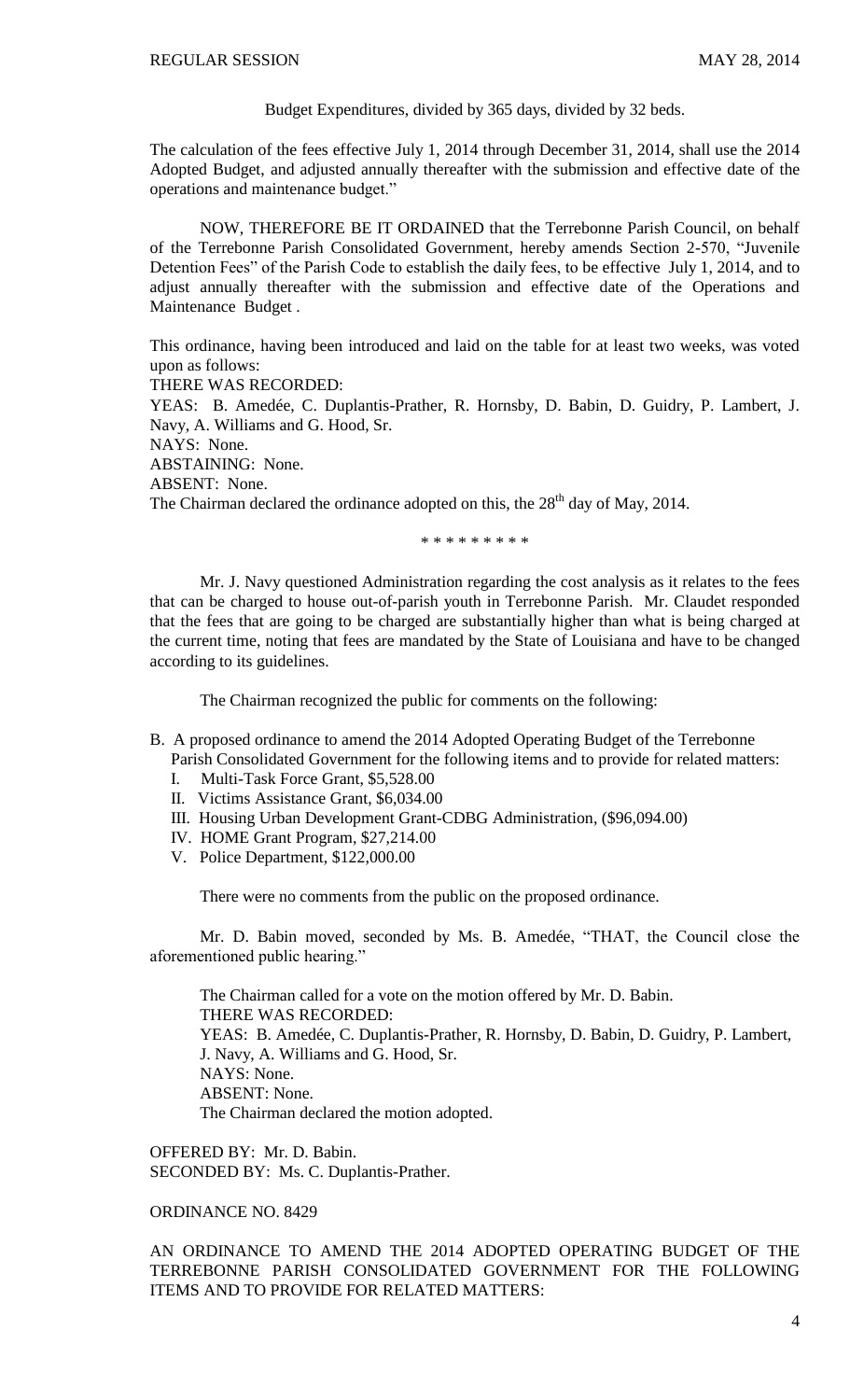- I. MULTI-TASK FORCE GRANT, \$5,528
- II. VICTIMS ASSISTANCE GRANT, \$6,034
- III. HOUSING URBAN DEVELOP GRANT-CDBG ADMINISTRATION, (\$96,094)
- IV. HOME GRANT PROGRAM, \$27,214
- V. POLICE DEPARTMENT, \$122,000

## SECTION I

WHEREAS, the Parish has received approval for the 2014 portion of the Multi-jurisdictional Task Force Grant in the amount of \$5,528, and

WHEREAS, the Grant is approved under Title I of the Omnibus Crime Control and Safe Streets Act of 1968 through the United States Department of Justice, Office of Justice Programs.

NOW, THEREFORE BE IT ORDAINED, by the Terrebonne Parish Council, on behalf of the Terrebonne Parish Consolidated Government, that the 2014 Adopted Budget of the Terrebonne Parish Consolidated Government be amended for Multi Task Force Grant. (Attachment A)

# SECTION II

WHEREAS, the Parish has received approval for the 2014 portion of the Louisiana Commission on Law Enforcement and the Administration of Criminal Justice Grant in the amount of \$6,034; and

WHEREAS, this program is design to assist Victims of Crimes from any suffering both emotionally and physically by the police agencies responding quickly and efficiently.

NOW, THEREFORE BE IT FURTHER ORDAINED, by the Terrebonne Parish Council, on behalf of the Terrebonne Parish Consolidated Government, that the 2014 Adopted Budget of the Terrebonne Parish Consolidated Government be amended for the Victims Assistance Grant. (Attachment B)

# SECTION III

WHEREAS, the Parish receives an entitlement from Housing Urban Development-CDBG Administration yearly; and

WHEREAS, at the time of the budget process, the previous year's amount of entitlement is used for the upcoming budget year's estimate, and

WHEREAS, at this time, the Parish received an update on its allotted amount which needs to be adjusted to the actual grant resulting in a reduction in the amount of \$96,094.

NOW, THEREFORE BE IT FURTHER ORDAINED, by the Terrebonne Parish Council, on behalf of the Terrebonne Parish Consolidated Government, that the 2014 Adopted Budget of the Terrebonne Parish Consolidated Government be amended for the Housing Urban Development-CDBG Administration. (Attachment C)

## SECTION IV

WHEREAS, the Parish receives an entitlement from HOME Investment Partnership Act Program yearly; and

WHEREAS, at the time of the budget process, the previous year's amount of entitlement is used for the upcoming budget year's estimate, and

WHEREAS, at this time, the Parish received an update on its allotted amount which needs to be adjusted to the actual grant resulting in an increase in the amount of \$27,214.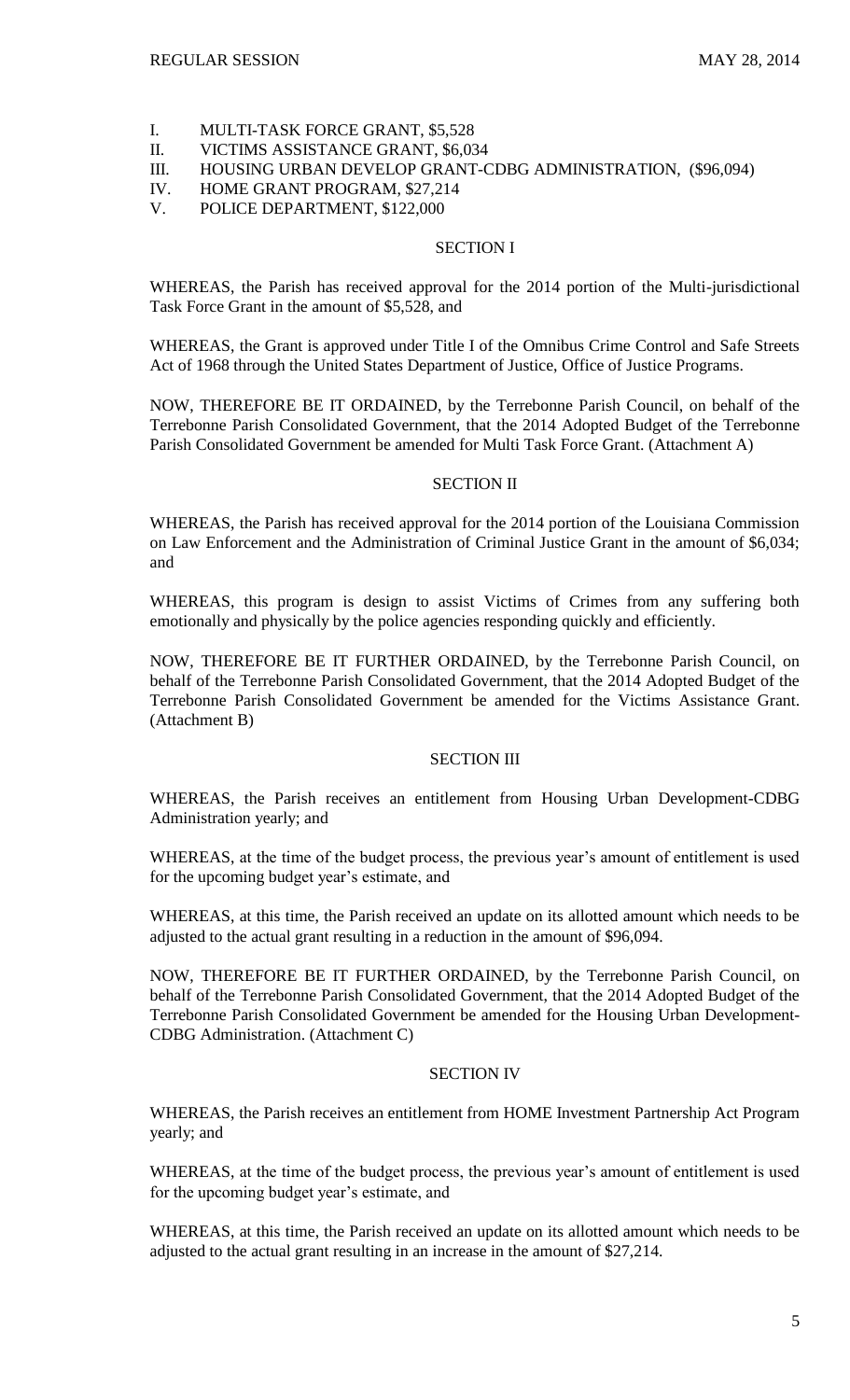NOW, THEREFORE BE IT FURTHER ORDAINED, by the Terrebonne Parish Council, on behalf of the Terrebonne Parish Consolidated Government, that the 2014 Adopted Budget of the Terrebonne Parish Consolidated Government be amended for the HOME Program. (Attachment D)

### SECTION V

WHEREAS, Federal assistance under the Hazard Mitigation Grant Program (HMGP) was approved by FEMA on April 26, 2012 for Wind Retrofit of Public Facilities (HMGP #1786n-109-0004), and

WHEREAS, the project will reduce the chances of having flying debris and/or intruding water compromise to critical public facilities during a major storm event by replacing the window structures, the doors, and a new roof of the Police Department Building, and

WHEREAS, this Program requires a 25% non-federal match and the Hazard Mitigation Grant Program will reimburse the Parish 75% of the Total Project Costs that are expended on eligible activities (awaiting signed agreement), and

WHEREAS, the funding source for the \$122,000 is from the Police Department's Fund Balance for this worthwhile project.

NOW, THEREFORE BE IT FURTHER ORDAINED, by the Terrebonne Parish Council, on behalf of the Terrebonne Parish Consolidated Government, that the 2013 Adopted Budget of the Terrebonne Parish Consolidated Government be amended for the Hazard Mitigation Grant Program – Wind Retrofit Project. (Attachment E).

This ordinance, having been introduced and laid on the table for at least two weeks, was voted upon as follows:

THERE WAS RECORDED:

YEAS: B. Amedée, C. Duplantis-Prather, R. Hornsby, D. Babin, D. Guidry, P. Lambert, J. Navy, A. Williams and G. Hood, Sr. NAYS: None.

ABSTAINING: None.

ABSENT: None.

The Chairman declared the ordinance adopted on this, the  $28<sup>th</sup>$  day of May, 2014.

\* \* \* \* \* \* \* \* \*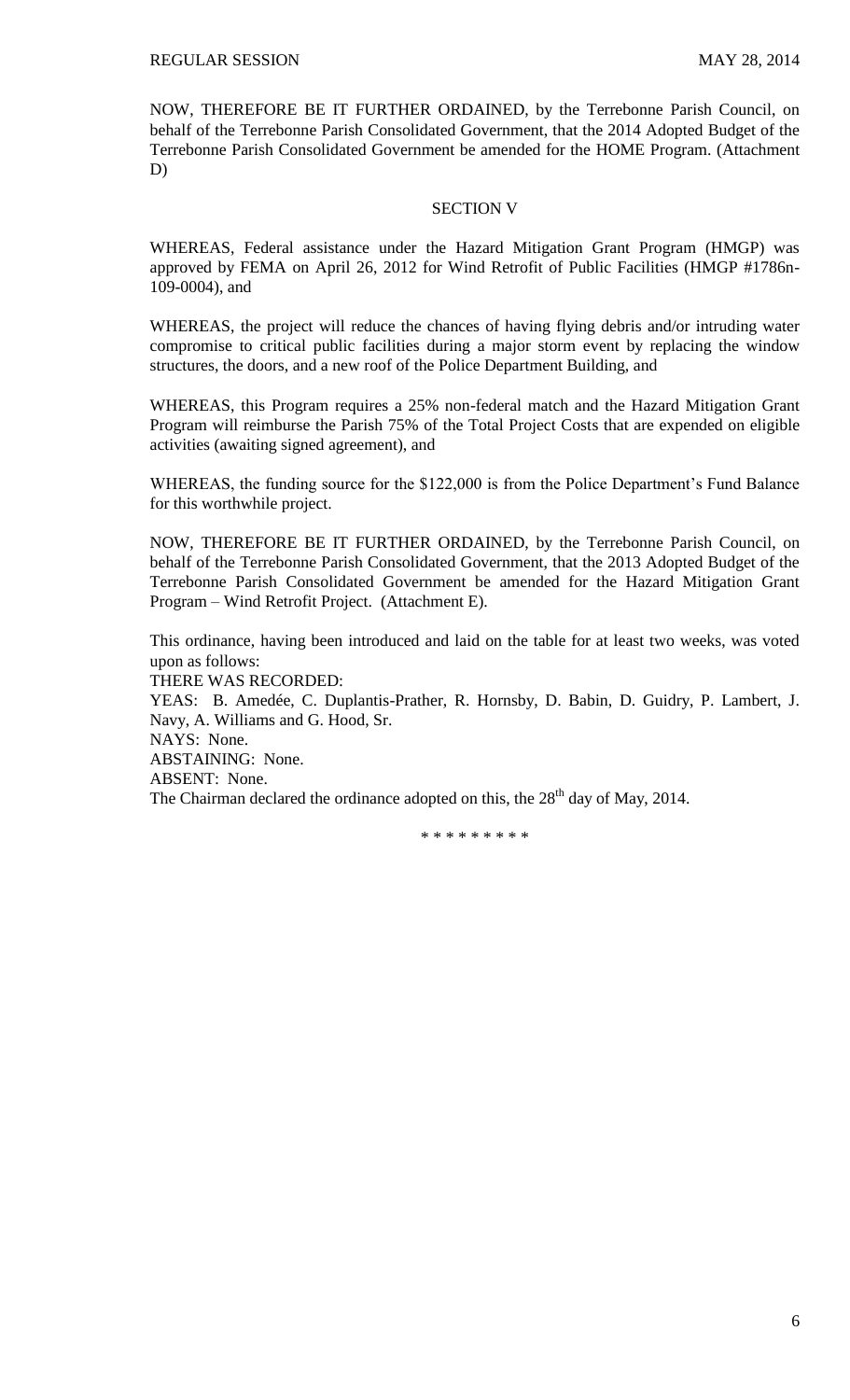| <b>ATTACHMENT A - Multi-Task Force Grant</b>                             |                |                       |                 |
|--------------------------------------------------------------------------|----------------|-----------------------|-----------------|
|                                                                          |                |                       |                 |
|                                                                          | <b>Adopted</b> | 2014<br><b>Change</b> | Amended         |
|                                                                          |                |                       |                 |
| Overtime Pay                                                             | -              | 4,618                 | 4,618           |
| <b>Other Fees</b>                                                        |                | 910                   | 910             |
| <b>Multi-Task Force</b>                                                  |                | (5, 528)              | (5, 528)        |
| <b>ATTACHMENT B - Victims Assistance</b>                                 |                |                       |                 |
|                                                                          |                |                       |                 |
|                                                                          | 2014           |                       |                 |
|                                                                          | <b>Adopted</b> | <b>Change</b>         | <b>Amended</b>  |
|                                                                          |                |                       |                 |
| Overtime Pay                                                             |                | 6,034                 | 6,034           |
| <b>LCLE Victims Assistance</b>                                           | N/A            | (7, 543)              | (7, 543)<br>N/A |
| Fund Balance (Decrease)                                                  |                | 1,509                 |                 |
| <b>ATTACHMENT C - Housing Urban Development Grant-CDBG Adminstration</b> |                |                       |                 |
|                                                                          |                |                       |                 |
|                                                                          |                | 2014                  |                 |
|                                                                          | <b>Adopted</b> | <b>Change</b>         | Amended         |
| <b>Allocated Salaries</b>                                                | 77,927         | (14, 212)             | 63,715          |
| Housing Rehab Reconstruction                                             | 479,164        | (75, 432)             | 403,732         |
| Transfer Out Terrebonne Homeless Shelt                                   | 140,000        | (6, 450)              | 133,550         |
| Entitlement                                                              | (961, 454)     | 96,094                | (865, 360)      |
|                                                                          |                |                       |                 |
| <b>ATTACHMENT D - HOME Program</b>                                       |                |                       |                 |
|                                                                          | 2014           |                       |                 |
|                                                                          | <b>Adopted</b> | <b>Change</b>         | Amended         |
|                                                                          |                |                       |                 |
| <b>Tenant Base Rental Assistance</b>                                     | 81,000         | 8,035                 | 89,035          |
| Housing Rehab Reconstruction                                             | 193,369        | 19,179                | 212,548         |
| HUD HOME Program                                                         | (265, 927)     | (27, 214)             | (293, 141)      |
| <b>ATTACHMENT E - Hazard Mitigation Grant Program -Police Department</b> |                |                       |                 |
|                                                                          |                |                       |                 |
|                                                                          |                | 2014                  |                 |
|                                                                          | <b>Adopted</b> | <b>Change</b>         | Amended         |
|                                                                          |                |                       |                 |
| <b>Transfer to HMGP</b>                                                  |                | 122,000               | 122,000         |
| Fund Balance (Decrease)                                                  | N/A            | (122,000)             | N/A             |
| <b>Tenant Base Rental Assistance</b>                                     | 259,355        | 122,000               | 381,355         |
| Transfer from Public Safety Fund                                         |                | (122,000)             | (122,000)       |
|                                                                          |                |                       |                 |

\*\*\*\*\*\*\*\*\*\*

The Chairman recognized the public for comments on the following:

C. A proposed ordinance to dedicate and accept the maintenance/operation of the street(s), drainage servitudes, and rights-of-way for Trinity Commercial Park, Addendum No. 1; energize and accept the street lights; and to incorporate the extension of Olympian Offshore Lane into the Enhanced 911 Emergency Response System.

There were no comments from the public on the proposed ordinance.

Ms. A. Williams moved, seconded by Ms. C. Duplantis-Prather and Mr. D. Babin, "THAT, the Council close the aforementioned public hearing."

The Chairman called for a vote on the motion offered by Ms. A. Williams. THERE WAS RECORDED: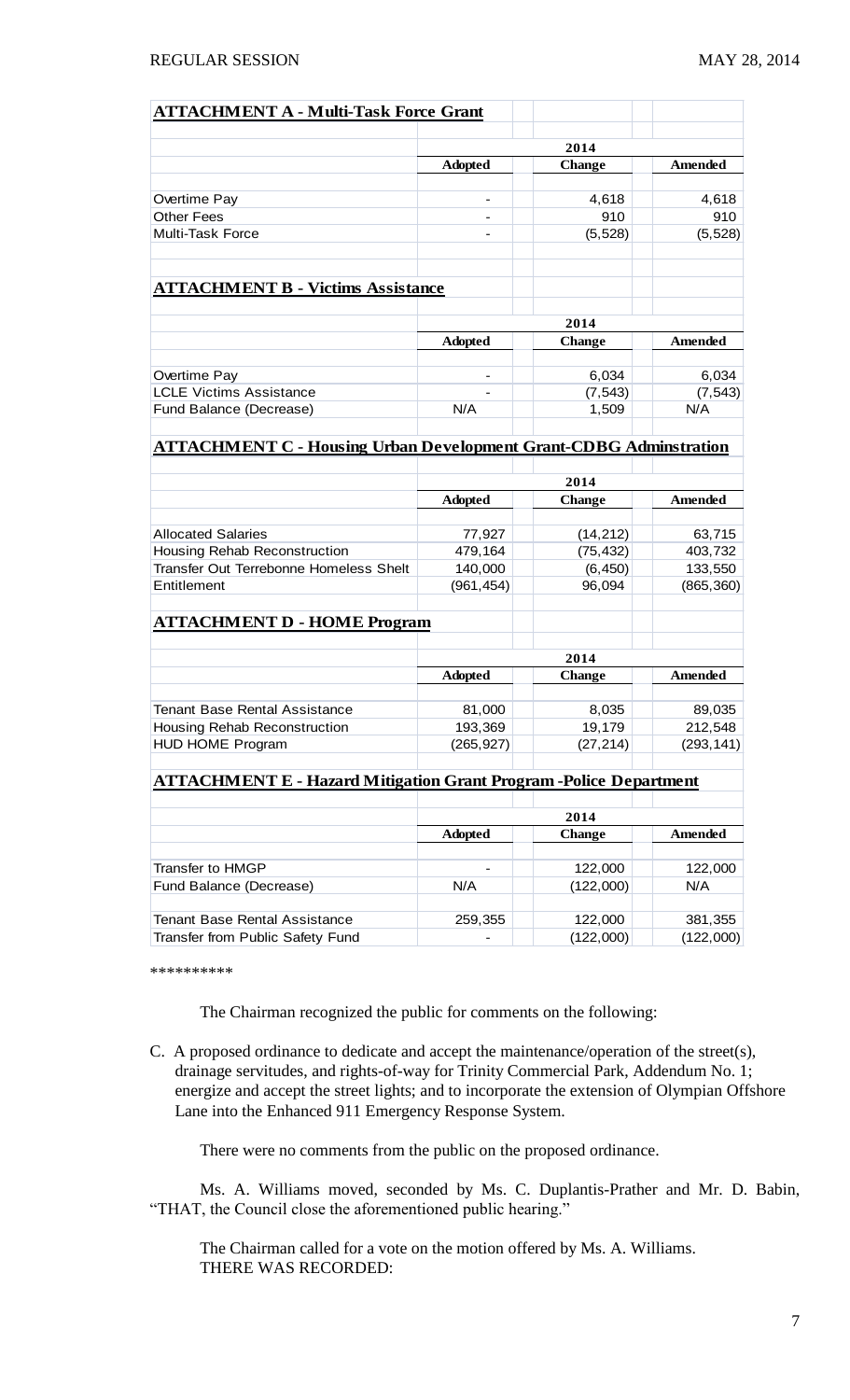YEAS: B. Amedée, C. Duplantis-Prather, R. Hornsby, D. Babin, D. Guidry, P. Lambert, J. Navy, A. Williams and G. Hood, Sr. NAYS: None. ABSENT: None. The Chairman declared the motion adopted.

OFFERED BY: Ms. A. Williams. SECONDED BY: Ms. C. Duplantis-Prather.

# ORDINANCE NO. 8430

AN ORDINANCE DEDICATING AND ACCEPTING THE MAINTENANCE/OPERATION OF THE STREET(S), DRAINAGE SERVITUDES, AND RIGHTS-OF-WAY FOR "TRINITY COMMERCIAL PARK, ADDENDUM NO. 1;" ENERGIZE AND ACCEPT THE STREET LIGHTS; AND TO INCORPORATE THE EXTENSION OF "OLYMPIAN OFFSHORE LANE" INTO THE ENHANCED 911 EMERGENCY RESPONSE SYSTEM FOR THE PURPOSE OF PROVIDING A BETTER MEANS OF LOCATING ADDRESSES; AND TO SET FORTH AN EFFECTIVE DATE FOR THE INCORPORATION OF STREET NAME(S), TO INFORM THE PROPER AGENCIES OF THE STREET NAME(S), AND TO AUTHORIZE THE INSTALLATION OF THE APPROPRIATE STREET SIGN(S), AND TO ADDRESS OTHER MATTERS RELATIVE THERETO.

## SECTION I

BE IT ORDAINED that the Terrebonne Parish Council, on behalf of Terrebonne Parish Consolidated Government, dedicates and accepts the maintenance/operation of the street(s), drainage servitudes, and rights-of-way; and energize and accept the street lights as depicted on a plat, prepared on March 13, 2014, by Milford & Associates, Inc. titled "Trinity Commercial Park, Addendum No. 1", a copy of which is attached hereto and made a part hereof;

BE IT FURTHER ORDAINED effective on the  $18<sup>th</sup>$  day of June, 2014, that the extension of "Olympian Offshore Lane" be incorporated into the Enhanced 911 Emergency Response System;

BE IT FURTHER ORDAINED that a copy of this ordinance be submitted to the Terrebonne Parish Communications Board, local U.S. Postal Services, fire districts, Acadian Ambulance, Terrebonne Parish Sheriff's Office, and any other appropriate agency; and

BE IT FURTHER ORDAINED that the Parish Forces be directed to install the proper street sign on the appropriate street, and that any other actions relative thereto be addressed.

## SECTION II

If any word, clause, phrase, section or other portion of this ordinance shall be declared null, void, invalid, illegal, or unconstitutional, the remaining words, clauses, phrases, sections or other portions of this ordinance shall remain in full force and effect, the provisions of this section hereby being declared to be severable.

This ordinance, having been introduced and laid on the table for at least two weeks, was voted upon as follows:

THERE WAS RECORDED:

YEAS: B. Amedée, C. Duplantis-Prather, R. Hornsby, D. Babin, D. Guidry, P. Lambert, J. Navy, A. Williams and G. Hood, Sr.

NAYS: None.

ABSTAINING: None.

ABSENT: None.

The Chairman declared the ordinance adopted on this, the  $28<sup>th</sup>$  day of May, 2014.

\* \* \* \* \* \* \* \* \*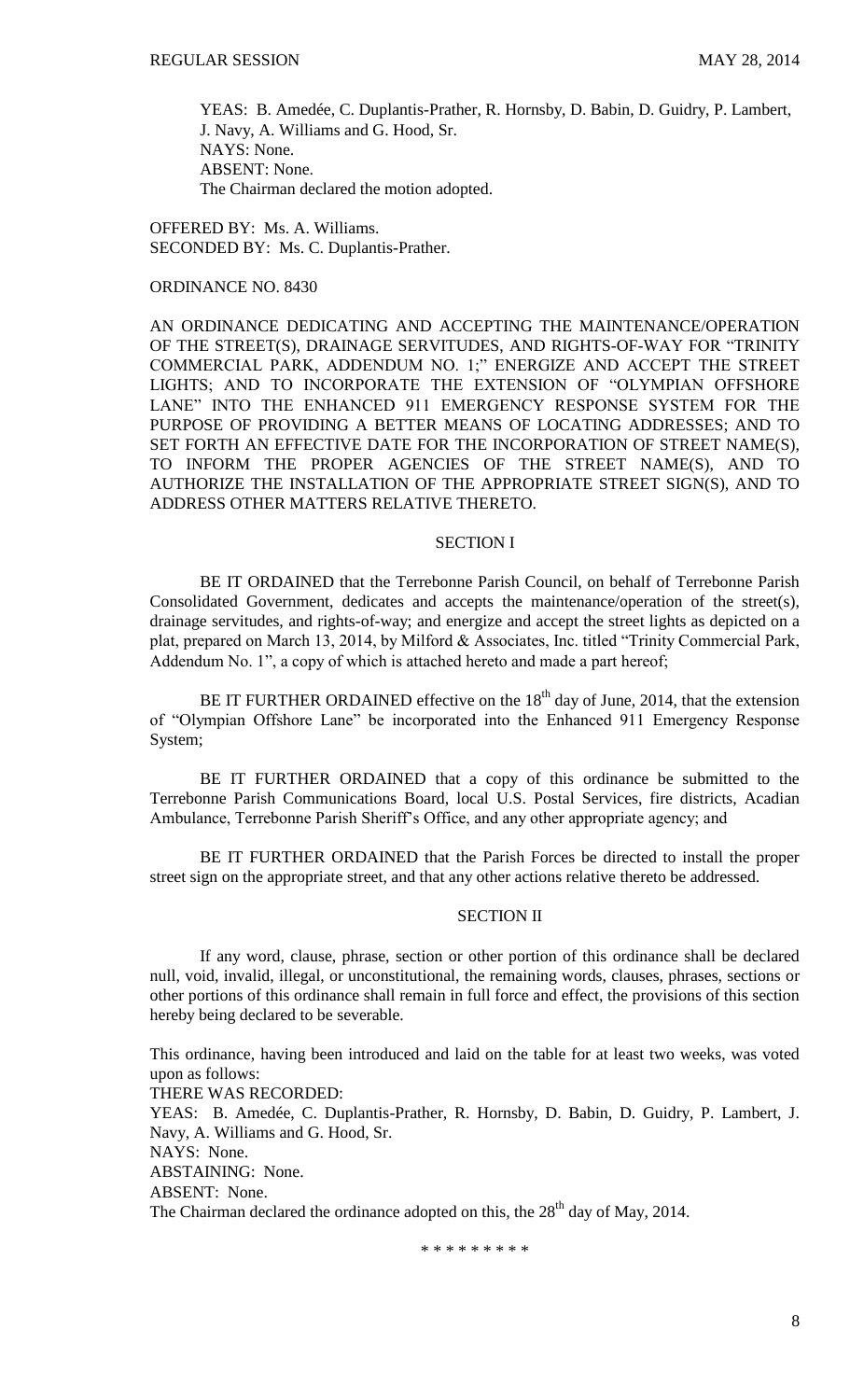The Chairman recognized the public for comments on the following:

D. A proposed ordinance to dedicate and accept the maintenance/operation of the street(s), drainage servitudes, sewer, and rights-of-way for Williamsburg Subdivision, Phase A; energize and accept the street lights; and to incorporate Rue Reece, Rue Max, Rue Conrad and the extension of Rue Isabella into the Enhanced 911 Emergency Response System.

There were no comments from the public on the proposed ordinance.

Mr. G. Hood, Sr. moved, seconded by Ms. B. Amedée, "THAT, the Council close the aforementioned public hearing."

The Chairman called for a vote on the motion offered by Mr. G. Hood, Sr. THERE WAS RECORDED: YEAS: B. Amedée, C. Duplantis-Prather, R. Hornsby, D. Babin, D. Guidry, P. Lambert, J. Navy, A. Williams and G. Hood, Sr. NAYS: None. ABSENT: None. The Chairman declared the motion adopted.

OFFERED BY: Mr. G. Hood, Sr. SECONDED BY: Ms. A. Williams and Mr. J. Navy.

## ORDINANCE NO. 8431

AN ORDINANCE DEDICATING AND ACCEPTING THE MAINTENANCE/OPERATION OF THE STREET(S), DRAINAGE SERVITUDES, SEWER, AND RIGHTS-OF-WAY FOR "WILLIAMSBURG SUBDIVISION, PHASE A;" ENERGIZE AND ACCEPT THE STREET LIGHTS; AND TO INCORPORATE "RUE REECE", "RUE MAX", "RUE CONRAD", AND THE EXTENSION OF "RUE ISABELLA" INTO THE ENHANCED 911 EMERGENCY RESPONSE SYSTEM FOR THE PURPOSE OF PROVIDING A BETTER MEANS OF LOCATING ADDRESSES; AND TO SET FORTH AN EFFECTIVE DATE FOR THE INCORPORATION OF STREET NAME(S), TO INFORM THE PROPER AGENCIES OF THE STREET NAME(S), AND TO AUTHORIZE THE INSTALLATION OF THE APPROPRIATE STREET SIGN(S), AND TO ADDRESS OTHER MATTERS RELATIVE THERETO.

## SECTION I

BE IT ORDAINED that the Terrebonne Parish Council, on behalf of Terrebonne Parish Consolidated Government, dedicates and accepts the maintenance/operation of the street(s), drainage servitudes, sewer, and rights-of-way; and energize and accept the street lights as depicted on a plat, prepared on February 6, 2013, and revised May 6, 2014 by David A. Waitz Engineering and Surveying, Inc. titled "Williamsburg Subdivision, Phase A", a copy of which is attached hereto and made a part hereof;

BE IT FURTHER ORDAINED effective on the  $18<sup>th</sup>$  day of June, 2014, that "Rue Reece", "Rue Max", "Rue Conrad", and the extension of "Rue Isabella" be incorporated into the Enhanced 911 Emergency Response System;

BE IT FURTHER ORDAINED that a copy of this ordinance be submitted to the Terrebonne Parish Communications Board, local U.S. Postal Services, fire districts, Acadian Ambulance, Terrebonne Parish Sheriff's Office, and any other appropriate agency; and

BE IT FURTHER ORDAINED that the Parish Forces be directed to install the proper street sign on the appropriate street, and that any other actions relative thereto be addressed.

### SECTION II

If any word, clause, phrase, section or other portion of this ordinance shall be declared null, void, invalid, illegal, or unconstitutional, the remaining words, clauses, phrases, sections or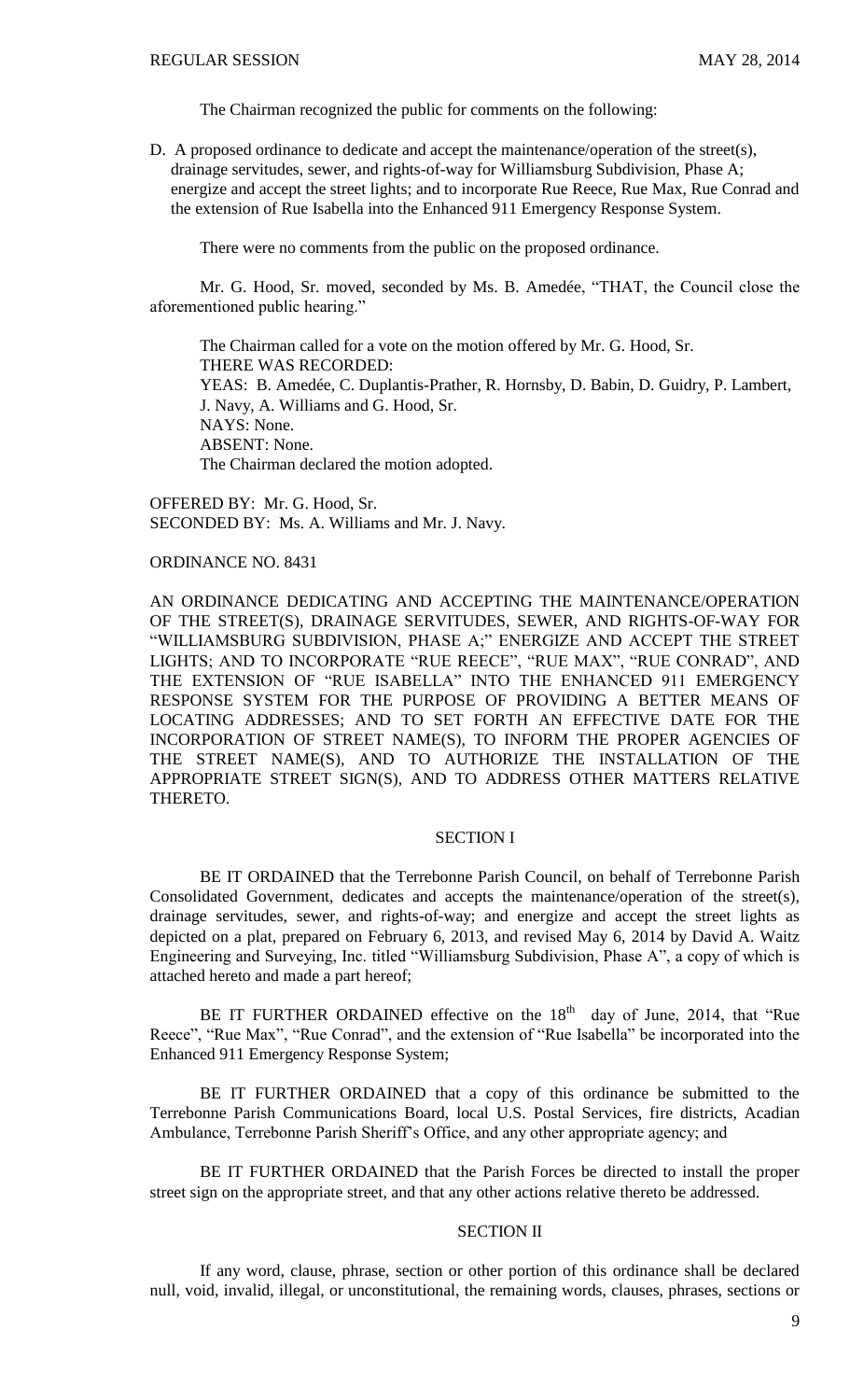other portions of this ordinance shall remain in full force and effect, the provisions of this section hereby being declared to be severable.

This ordinance, having been introduced and laid on the table for at least two weeks, was voted upon as follows: THERE WAS RECORDED: YEAS: B. Amedée, C. Duplantis-Prather, R. Hornsby, D. Babin, D. Guidry, P. Lambert, J. Navy, A. Williams and G. Hood, Sr. NAYS: None. ABSTAINING: None. ABSENT: None. The Chairman declared the ordinance adopted on this, the  $28<sup>th</sup>$  day of May, 2014.

\* \* \* \* \* \* \* \* \*

The Chairman recognized the public for comments on the following:

E. A proposed ordinance to provide for the issuance and sale of \$2,900,000.00 of Limited Tax Bonds, Series 2014, in one or more series, and providing for all related matters.

There were no comments from the public on the proposed ordinance.

Ms. B. Amedée moved, seconded by Mr. D. Guidry, "THAT, the Council close the aforementioned public hearing."

The Chairman called for a vote on the motion offered by Ms. B. Amedée. THERE WAS RECORDED: YEAS: B. Amedée, C. Duplantis-Prather, R. Hornsby, D. Babin, D. Guidry, P. Lambert, J. Navy, A. Williams and G. Hood, Sr. NAYS: None. ABSENT: None. The Chairman declared the motion adopted.

The following ordinance, having been introduced at a duly convened meeting on May 14,

2014, notice of its introduction having been published on May 23, 2014, and a public hearing

having been held on May 28, 2014, was offered for final adoption by Mr. Dirk Guidry and

seconded by Ms. Christa Duplantis-Prather:

### **ORDINANCE NO. 8432**

An ordinance providing for the issuance and sale of Two Million Nine Hundred Thousand Dollars (\$2,900,000) of Limited Tax Bonds, Series 2014, of the Parish of Terrebonne, State of Louisiana, in one or more series; prescribing the form, fixing the details and providing for the rights of the owners thereof; providing for the payment of the principal of and interest on such Bonds and the application of the proceeds of thereof; approving the form and directing the execution and delivery on behalf of said Parish of the Bond Purchase Agreement which sets forth the terms and conditions under which said Bonds are being sold; approving the Official Statement for said Bonds; and providing for other matters in connection therewith.

WHEREAS, the Parish of Terrebonne, State of Louisiana (the "Issuer") currently levies a special tax of 3.09 mills (1.55 in the City of Houma), (such rate being subject to adjustment from time to time due to reassessment), (the "Tax"), and the Issuer has no outstanding indebtedness of any kind payable from a pledge or dedication of the avails or proceeds of the Tax; and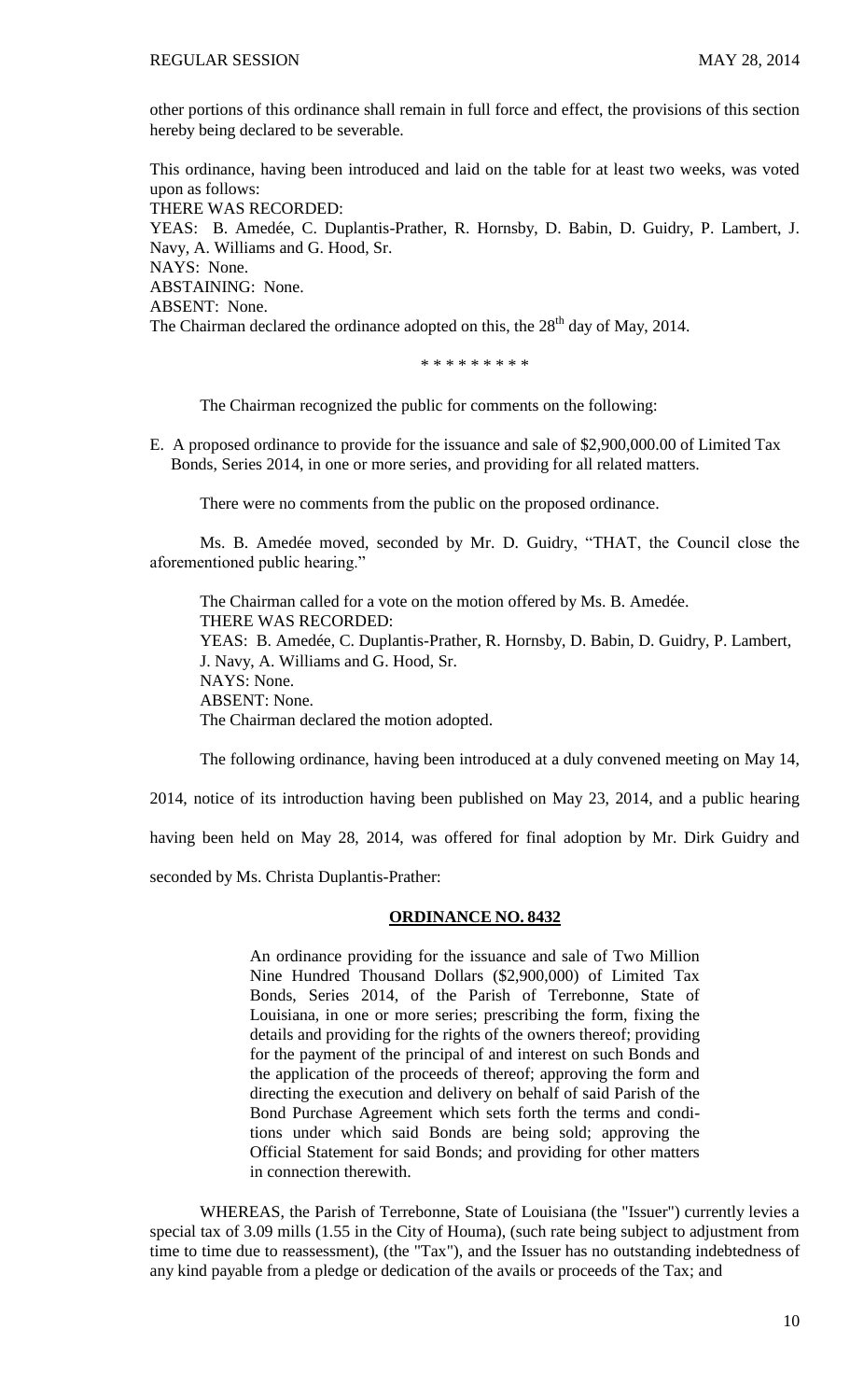WHEREAS, the Issuer now desires to incur debt and issue its Limited Tax Bonds, Series 2014, in the principal amount of Two Million Nine Hundred Thousand Dollars (\$2,900,000) (the "Bonds"), pursuant to Section 1430 of Title 39 of the Louisiana Revised Statutes of 1950, as amended and other constitutional and statutory authority, for the purpose of constructing a sports complex, and paying the costs of issuance thereof; and

WHEREAS, the estimated income to be realized from the levy of the Tax in 2014 is approximately \$2,350,000, and the maximum amount of principal and interest due in any year on the Bonds, does not exceed seventy-five percent (75%) of said estimated income; and

WHEREAS, it is the intention of the Issuer that the Bonds authorized herein be secured by and payable from the pledge of the revenues of the Tax, as more specifically described herein; and

WHEREAS, the State Bond Commission on May 15, 2014, granted its authorization of the issuance of the Bonds; and

WHEREAS, Raymond James & Associates, Inc. (the "Underwriter") proposes to purchase the Bonds in accordance with the terms of a bond purchase agreement between the Issuer and the Underwriter (the "Bond Purchase Agreement") with respect to the Bonds; and

WHEREAS, the Issuer now desires to fix the details necessary with respect to the issuance and sale of the Bonds, to authorize the sale of the Bonds to the Underwriter pursuant to the Bond Purchase Agreement, and to provide for the execution of certain instruments, documents and certificates in connection therewith;

NOW, THEREFORE, BE IT ORDAINED by the Terrebonne Parish Council of the Parish of Terrebonne, State of Louisiana, acting as the governing authority of the Issuer, that:

## **ARTICLE 1)**

### **DEFINITIONS AND INTERPRETATION**

SECTION a) Definitions. The following terms shall have the following meanings unless the context otherwise requires:

 **"Act"** shall mean, Section 1430 of Title 39 of the Louisiana Revised Statutes of 1950, as amended, and other constitutional and statutory authority.

**"Bond" or "Bonds"** shall mean the Bonds issued pursuant to this Bond Ordinance, as the same may be amended from time to time, whether initially delivered or issued in exchange for, upon transfer of, or *in lieu* of any previously issued Bond.

**"Bond Obligation"** shall mean, as of the date of computation, the principal amount of the Bonds then Outstanding.

**"Bond Purchase Agreement"** shall mean the bond purchase agreement dated May 28, 2014, between the Issuer and the Underwriter with respect to the Bonds in substantially the form attached hereto as **Exhibit B**.

**"Bond Ordinance"** shall mean this ordinance, as it may be amended and supplemented as herein provided.

**"Business Day"** shall mean a day of the year other than a day on which banks located in New York, New York and the cities in which the principal offices of the Paying Agent are located are required or authorized to remain closed and on which the New York Stock Exchange is closed.

**"Code"** shall mean the Internal Revenue Code of 1986, as amended.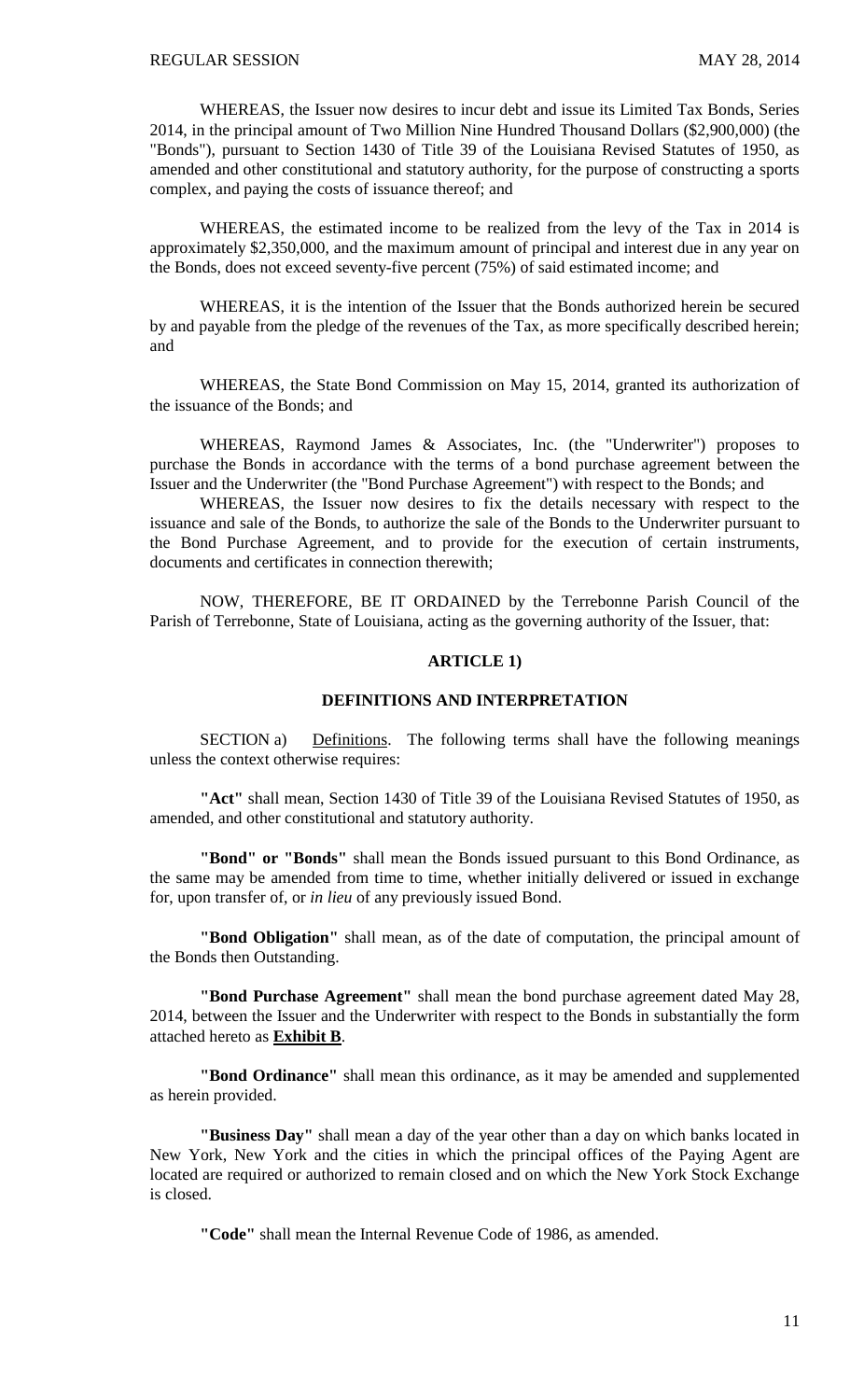**"Costs of Issuance"** shall mean all items of expense, directly or indirectly payable or reimbursable and related to the authorization, sale and issuance of the Bonds, including but not limited to printing costs, costs of preparation and reproduction of documents, filing and recording fees, initial fees and charges of any fiduciary, legal fees and charges, fees and charges for the preparation and distribution of any preliminary official statement and/or official statement, if paid by the Issuer, fees and disbursements of consultants and professionals, costs of credit ratings, fees and charges for preparation, execution, transportation and safekeeping of the Bonds, costs and expenses of refunding, premiums for the insurance of the payment of the Bonds, if any, and any other cost, charge or fee paid or payable by the Issuer in connection with the original issuance of Bonds.

**"Debt Service"** for any period shall mean, as of the date of calculation, an amount equal to the sum of (a) interest payable during such period on Bonds and (b) the principal amount of Bonds which mature during such period.

**"Executive Officers"** shall mean collectively the Parish President and the Clerk to the Terrebonne Parish Council.

**"Fiscal Year"** shall mean the one-year accounting period commencing on January 1 of each year, or such other one-year period as may be designated by the Governing Authority as the fiscal year of the Issuer.

**"Governing Authority"** shall mean the Terrebonne Parish Council of the Parish of Terrebonne, State of Louisiana.

**"Government Securities"** shall mean direct general obligations of, or obligations the principal of and interest on which are unconditionally guaranteed by, the United States of America, which may be United States Treasury Obligations such as the State and Local Government Series and may be in book-entry form.

**"Interest Payment Date"** shall mean January 1 and July 1 of each year, commencing January 1, 2015.

**"Issuer"** shall mean the Parish of Terrebonne, State of Louisiana.

**"Outstanding"**, when used with reference to the Bonds, shall mean, as of any date, all Bonds theretofore issued under the Bond Ordinance, except:

- (a) Bonds theretofore canceled by the Paying Agent or delivered to the Paying Agent for cancellation;
- (b) Bonds for which payment sufficient funds have been theretofore deposited in trust for the owners of such Bonds.
- (c) Bonds in exchange for or in lieu of which other Bonds have been registered and delivered pursuant to this Bond Ordinance;
- (d) Bonds alleged to have been mutilated, destroyed, lost or stolen which have been paid as provided in this Bond Ordinance or by law; and
- (e) Bonds for the payment of the principal of and interest on which money or Government Securities or both are held in trust with the effect specified in this Bond Ordinance.

**"Owner" or "Owners"** shall mean the Person reflected as registered owner of any of the Bonds on the registration books maintained by the Paying Agent.

**"Paying Agent"** shall mean The Bank of New York Mellon Trust Company, N.A., in Baton Rouge, Louisiana, as paying agent and registrar hereunder, until a successor Paying Agent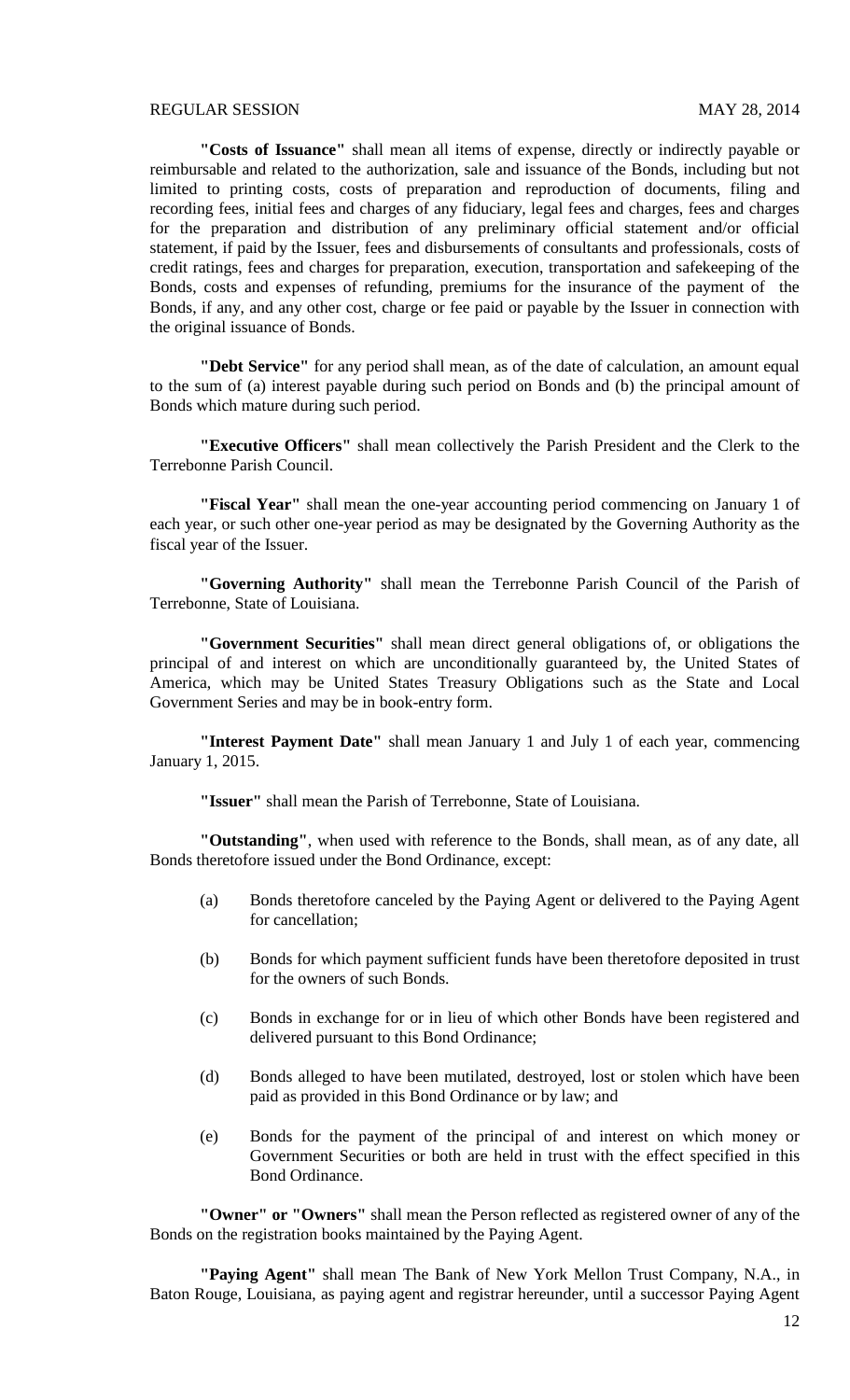shall have become such pursuant to the applicable provisions of the Bond Ordinance, and thereafter "Paying Agent" shall mean such successor Paying Agent.

**"Person"** shall mean any individual, corporation, partnership, joint venture, association, joint-stock company, trust, unincorporated organization, or government or any agency or political subdivision thereof.

**"Project"** shall mean the construction of the sports complex.

**"Record Date"** shall mean, with respect to an Interest Payment Date, the fifteenth day of the calendar month next preceding such Interest Payment Date, whether or not such day is a Business Day.

**"State"** shall mean the State of Louisiana.

**"Tax"** shall mean a special tax of three and nine hundredths (3.09) mills (1.55 in the City of Houma), (such rate being subject to adjustment from time to time due to reassessment), which the Issuer is authorized to impose and collect each year. Under the provision of Article VI, Section 26 of the Louisiana Constitution of 1974.

**"Term Bonds"** shall mean that term bonds maturing on July 1, 2026, July 1, 2028, July 1, 2030, July 1, 2032, and July 1, 2034, subject to mandatory redemption as set forth in Section 4.2.

**"Underwriter"** shall mean Raymond James & Associates, Inc., of New Orleans, Louisiana.

SECTION b) Interpretation. In this Bond Ordinance, unless the context otherwise requires, (a) words importing the singular include the plural and vice versa, (b) words of the masculine gender shall be deemed and construed to include correlative words of the feminine and neuter genders and (c) the title of the offices used in this Bond Ordinance shall be deemed to include any other title by which such office shall be known under any subsequently adopted charter.

#### **ARTICLE 2)**

## **AUTHORIZATION AND ISSUANCE OF BONDS**

SECTION a) Authorization of Bonds. i) Pursuant to the provisions of the Act, there is hereby created a series of Bonds of the Issuer entitled "Limited Tax Bonds, Series 2014, of the Parish of Terrebonne, State of Louisiana" for the purpose of financing the costs of the Project and paying Costs of Issuance; and

ii) This Bond Ordinance provides for the full and final payment of the principal or redemption price of and interest on all the Bonds.

SECTION b) Bond Ordinance to Constitute Contract. In consideration of the purchase and acceptance of the Bonds by those who shall own the same from time to time, the provisions of this Bond Ordinance shall be a part of the contract of the Issuer with the Owners of the Bonds and shall be deemed to be and shall constitute a contract between the Issuer and the Owners from time to time of the Bonds. The provisions, covenants and agreements herein set forth to be performed by or on behalf of the Issuer shall be for the equal benefit, protection and security of the Owners of any and all of the Bonds, each of which Bonds, regardless of the time or times of its issue or maturity, shall be of equal rank without preference, priority or distinction over any other thereof except as expressly provided in this Bond Ordinance.

SECTION 2.3. Denominations, Dates, Maturities and Interest. i) The Bonds are issuable as fully registered bonds in the denomination of Five Thousand Dollars (\$5,000) each or any integral multiple thereof within a single maturity, shall be dated the date of delivery, and shall be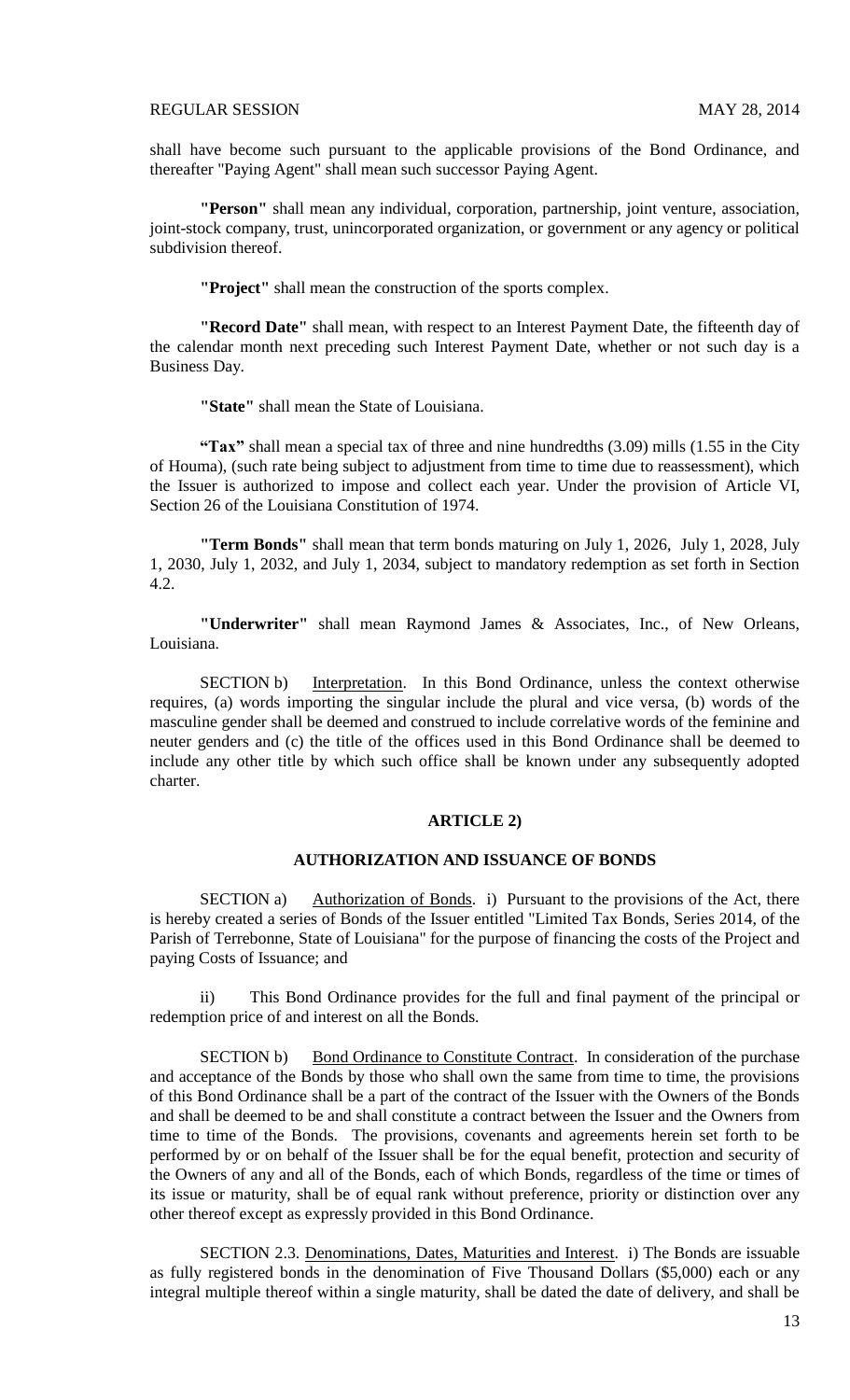numbered from R-1 upward. The unpaid principal of the Bonds shall bear interest from the date thereof or from the most recent Interest Payment Date to which interest has been paid or duly provided for, payable semiannually on each Interest Payment Date, commencing January 1, 2015, at the following rates of interest and shall mature serially on July 1 of each year as follows:

| Date               | Principal | Interest | Date               | Principal | Interest |
|--------------------|-----------|----------|--------------------|-----------|----------|
| $(\text{July } 1)$ | Payment   | Rate     | $(\text{July } 1)$ | Payment   | Rate     |
| 2015               | \$110,000 | 2.00%    |                    |           |          |
| 2016               | 110,000   | 2.002026 | 295,000            | 3.00%     |          |
| 2017               | 115,000   | 2.00     |                    |           |          |
| 2018               | 115,000   | 3.002028 | 305,000            | 3.50      |          |
| 2019               | 120,000   | 3.00     |                    |           |          |
| 2020               | 125,000   | 3.002030 | 335,000            | 3.50      |          |
| 2021               | 125,000   | 3.00     |                    |           |          |
| 2022               | 130,000   | 3.002032 | 355,000            | 4.00      |          |
| 2023               | 135,000   | 3.00     |                    |           |          |
| 2024               | 140,000   | 3.002034 | 385,000            | 4.00      |          |

ii) The principal of the Bonds shall be payable by check of the Paying Agent upon presentation and surrender of the Bonds at the principal corporate trust office of the Paying Agent. Interest on the Bonds is payable by check mailed on or before the Interest Payment Date by the Paying Agent to the Owner (determined as of the close of business on the Record Date) at the address of such Owner as it appears on the registration books of the Paying Agent maintained for such purpose.

iii) Except as otherwise provided in this Section, the Bonds shall bear interest from date thereof or from the most recent Interest Payment Date to which interest has been paid or duly provided for, as the case may be, provided, however, that if and to the extent that the Issuer shall default in the payment of the interest on the Bonds due on any Interest Payment Date, then the Bonds shall bear interest from the most recent Interest Payment Date to which interest has been paid on the Bonds, or if no interest has been paid on the Bonds, from their dated date.

iv) The person in whose name any Bond is registered at the close of business on the Record Date with respect to an Interest Payment Date shall in all cases be entitled to receive the interest payable on such Interest Payment Date notwithstanding the cancellation of such Bond upon any registration of transfer or exchange thereof subsequent to such Record Date and prior to such Interest Payment Date.

SECTION c) Form of Bonds. The form of the Bonds shall be substantially as set forth in **Exhibit A** hereto. No Bond shall be valid or obligatory for any purpose or entitled to any security or benefit under this Bond Ordinance unless and until a certificate of registration on such Bond substantially in the form set forth in **Exhibit A** hereto shall have been duly executed on behalf of the Paying Agent by a duly authorized signatory, and such executed certificate of the Paying Agent upon any such Bond shall be conclusive evidence that such Bond has been executed, registered and delivered under this Bond Ordinance.

SECTION d) Execution. The Bonds shall be executed in the name and on behalf of the Issuer by the manual or facsimile signature of the Executive Officers and the corporate seal of the Issuer (or a facsimile thereof) shall be thereunto affixed, imprinted, engraved or otherwise reproduced thereon.

SECTION e) Book Entry Registration of Bonds. The Bonds shall be initially issued in the name of Cede & Co., as nominee for The Depository Trust Company ("DTC"), as registered owner of the Bonds, and held in the custody of DTC. The Executive Officers or any other officer of the Issuer is authorized to execute and deliver a Blanket Issuer Letter of Representations to DTC on behalf of the Issuer with respect to the issuance of the Bonds in "book-entry only" format. The terms and provisions of said Letter of Representations shall govern in the event of any inconsistency between the provisions of this Ordinance and said Letter of Representations. Initially, a single certificate will be issued and delivered to DTC for each maturity of the Bonds.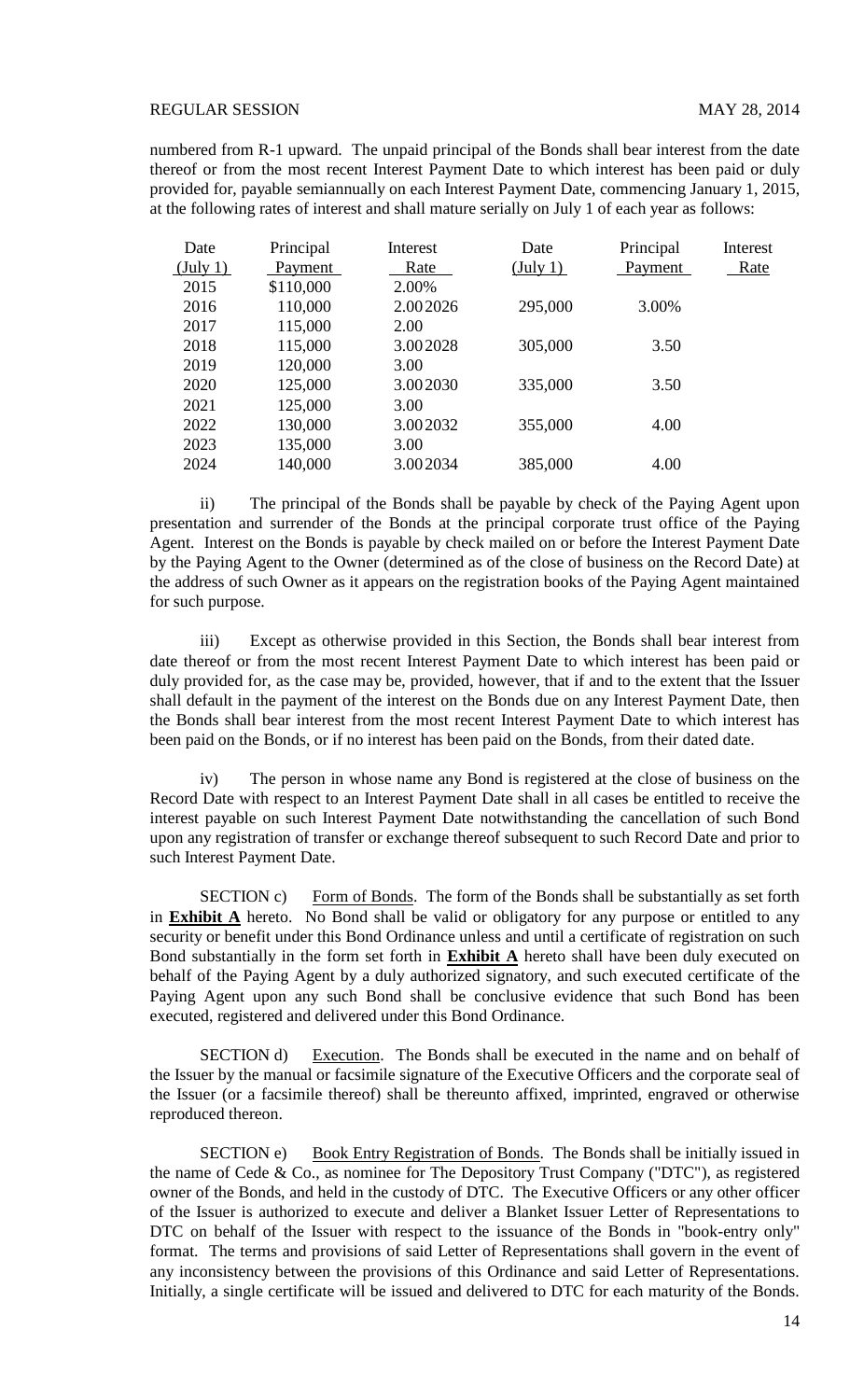The Beneficial Owners will not receive physical delivery of Bond certificates except as provided herein. Beneficial Owners are expected to receive a written confirmation of their purchase providing details of each Bond acquired. For so long as DTC shall continue to serve as securities depository for the Bonds as provided herein, all transfers of beneficial ownership interest will be made by book-entry only, and no investor or other party purchasing, selling or otherwise transferring beneficial ownership of Bonds is to receive, hold or deliver any Bond certificate.

Notwithstanding anything to the contrary herein, while the Bonds are issued in bookentry-only form, the payment of principal of, premium, if any, and interest on the Bonds may be payable by the Paying Agent by wire transfer to DTC in accordance with the Letter of Representations.

For every transfer and exchange of the Bonds, the Beneficial Owner (as defined in the Blanket Issuer Letter of Representations) may be charged a sum sufficient to cover such Beneficial Owner's allocable share of any tax, fee or other governmental charge that may be imposed in relation thereto.

Bond certificates are required to be delivered to and registered in the name of the Beneficial Owner under the following circumstances:

(a) DTC determines to discontinue providing its service with respect to the Bonds. Such a determination may be made at any time by giving 30 days' notice to the Issuer and the Paying Agent and discharging its responsibilities with respect thereto under applicable law; or

(b) The Issuer determines that continuation of the system of book-entry transfer through DTC (or a successor securities depository) is not in the best interests of the Issuer and/or the Beneficial Owners.

The Issuer and the Paying Agent will recognize DTC or its nominee as the Bondholder for all purposes, including notices and voting.

Neither the Issuer or the Paying Agent are responsible for the performance by DTC of any of its obligations, including, without limitation, the payment of moneys received by DTC, the forwarding of notices received by DTC or the giving of any consent or proxy in lieu of consent.

Whenever during the term of the Bonds the beneficial ownership thereof is determined by a book entry at DTC, the requirements of this Bond Ordinance of holding, delivering or transferring the Bonds shall be deemed modified to require the appropriate person to meet the requirements of DTC as to registering or transferring the book entry to produce the same effect.

If at any time DTC ceases to hold the Bonds, all references herein to DTC shall be of no further force or effect.

#### **ARTICLE 3)**

## **GENERAL TERMS AND PROVISIONS OF THE BONDS**

SECTION a) Pledge and Dedication of Revenues. Pursuant to the Act, the Bonds shall be secured by and payable from an irrevocable pledge and dedication of the avails or proceeds of the Tax. This Governing Authority does hereby obligate itself and its successors in office to impose and collect the Tax annually in each year and not to voluntary reduce the millage rate until the Bonds are retired, and does hereby irrevocably and irrepealably dedicate, appropriate and pledge the annual income to be derived from the assessment, levy and collection of the Tax in each year to the payment of the Bonds until their maturity.

SECTION b) Parity Bonds. The Issuer shall issue no other bonds or obligations of any kind or nature payable from or enjoying a lien on the revenues of the Tax having priority over or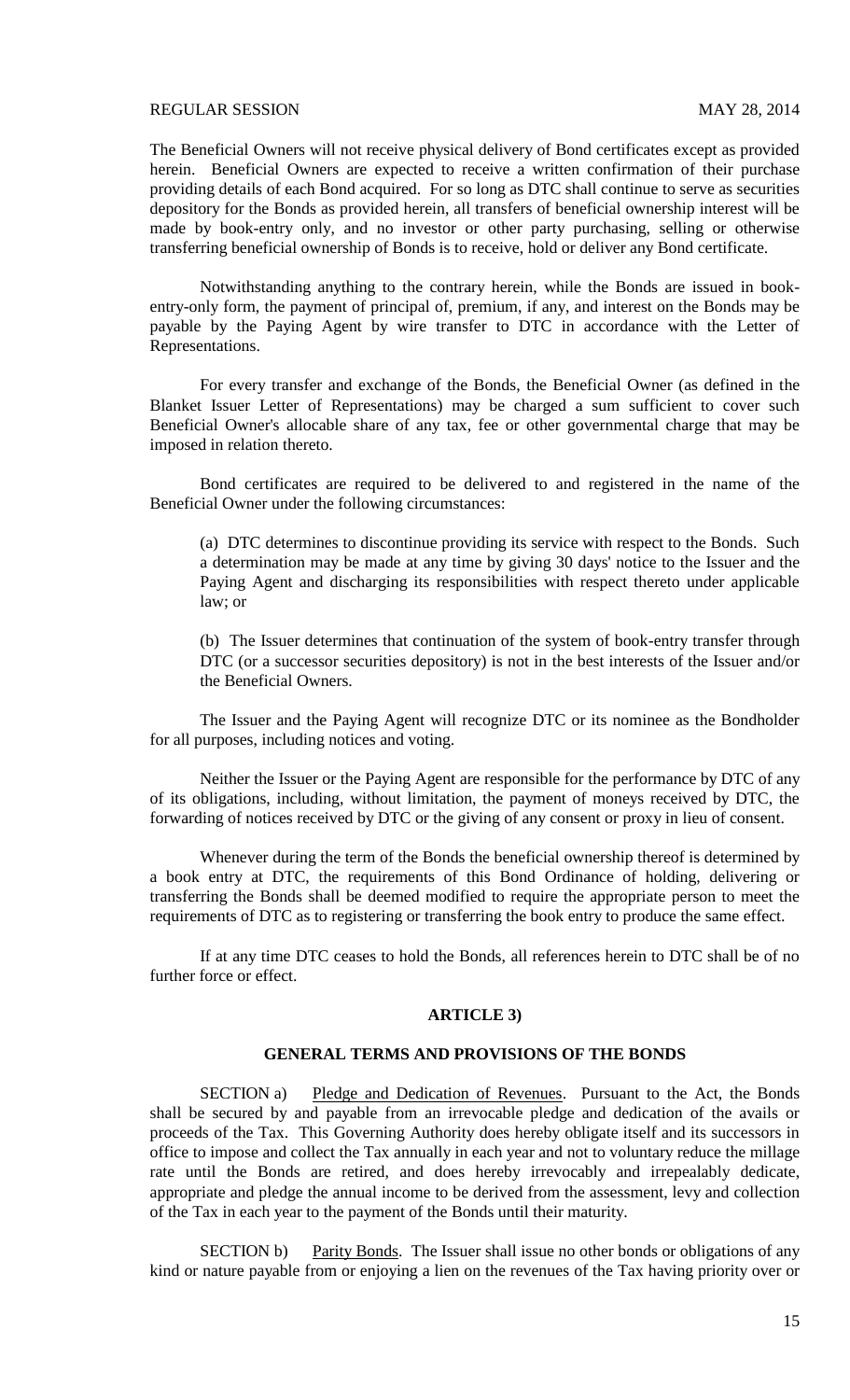parity with the Bonds, except that additional bonds may hereafter be issued on a parity with the Bonds, under the following conditions:

- (1) The Bonds herein authorized or any part thereof, including the interest thereon, may be refunded, and the refunding bonds so issued shall enjoy complete equality of lien with the portion of the Bonds which is not refunded, if there be any, and the refunding bonds shall continue to enjoy whatever priority of lien over subsequent issues may have been enjoyed by the Bonds refunded; provided, however, that if only a portion of the Bonds outstanding is so refunded and the refunding bonds require total principal and interest payments during any year in excess of the principal and interest which would have been required in such year to pay the Bonds refunded thereby, then such Bonds may not be refunded without the consent of the Owner of the unrefunded portion of the Bonds issued hereunder (provided such consent shall not be required if such refunding bonds meet the requirements set forth in clause 2 of this Section).
- (2) Additional bonds may be issued on and enjoy a full and complete parity with the Bonds with respect to the revenues of the Tax, provided that the anticipated Tax revenues in the year in which the additional bonds are to be issued, as reflected in the budget adopted by the Issuer, must be at least three (3) times the combined principal and interest requirements for any calendar year on the Bonds and the said additional bonds.
- (3) Junior and subordinate bonds may be issued without restriction.
- (4) The Issuer must be in full compliance with all covenants and undertakings in connection with the Bonds and there must be no delinquencies in payments required to be made in connection therewith.
- (5) The additional bonds must be payable as to principal on July  $1<sup>st</sup>$  of each year, commencing not more than two (2) years from the date thereof, and payable as to interest on January 1 and July 1 of each year.

SECTION c) Exchange of Bonds; Persons Treated as Owners. The Issuer shall cause books for the registration and for the registration of transfer of the Bonds as provided in this Bond Ordinance to be kept by the Paying Agent at its principal corporate trust office, and the Paying Agent is hereby constituted and appointed the registrar for the Bonds. At reasonable times and under reasonable regulations established by the Paying Agent said list may be inspected and copied by the Issuer or by the Owners (or a designated representative thereof) of 15% of the outstanding principal amount of the Bonds.

All Bonds presented for registration of transfer or exchange shall be accompanied by a written instrument or instruments of transfer in form and with a guaranty of signature satisfactory to the Paying Agent, duly executed by the Owner or his attorney duly authorized in writing.

Upon surrender for registration of transfer of any Bond, the Paying Agent shall register and deliver in the name of the transferee or transferees one or more new fully registered Bonds of authorized denomination of the same maturity and interest rate, and like aggregate principal amount. At the option of an Owner, Bonds may be exchanged for other Bonds of authorized denominations of the same maturity and interest rate, and like aggregate principal amount, upon surrender of the Bonds to be exchanged at the principal corporate trust office of the Paying Agent. Whenever any Bonds are so surrendered for exchange, the Paying Agent shall register and deliver in exchange therefor the Bond or Bonds which the Owner making the exchange shall be entitled to receive.

No service charge to the Owners shall be made by the Paying Agent for any exchange or registration of transfer of Bonds. The Paying Agent may require payment by the person requesting an exchange or registration of transfer of Bonds of a sum sufficient to cover any tax or other governmental charge that may be imposed in relation thereto.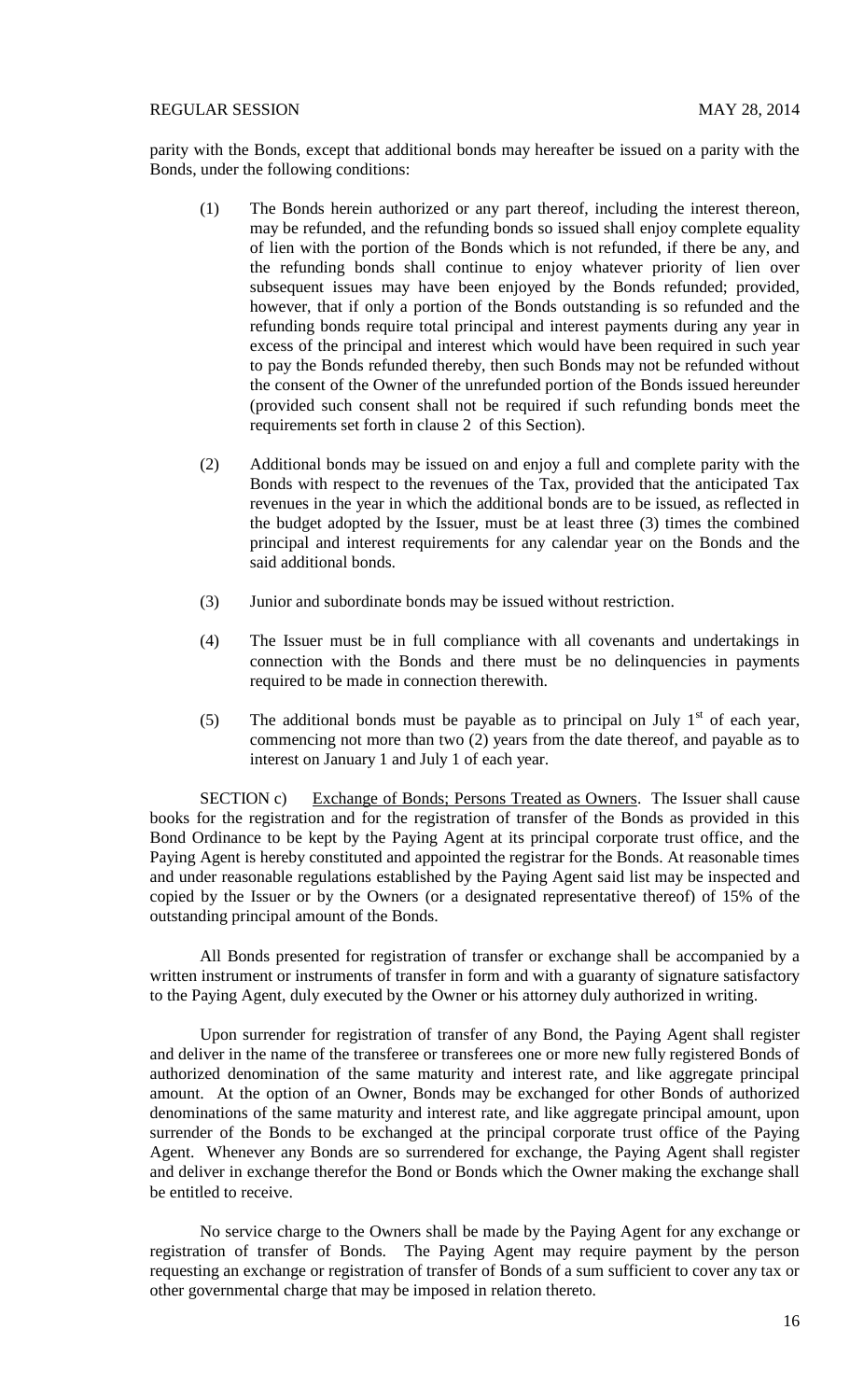The Issuer and the Paying Agent shall not be required to issue, register the transfer of or exchange any Bond during a period beginning at the opening of business on a Record Date and ending at the close of business on the Interest Payment Date.

All Bonds delivered upon any registration of transfer or exchange of Bonds shall be valid obligations of the Issuer, evidencing the same debt and entitled to the same benefits under this Bond Ordinance as the Bonds surrendered.

Prior to due presentment for registration of transfer of any Bond, the Issuer and the Paying Agent, and any agent of the Issuer or the Paying Agent may deem and treat the person in whose name any Bond is registered as the absolute owner thereof for all purposes, whether or not such Bond shall be overdue, and shall not be bound by any notice to the contrary.

SECTION d) Bonds Mutilated, Destroyed, Stolen or Lost. In case any Bond shall become mutilated or be improperly canceled, or be destroyed, stolen or lost, the Issuer may in its discretion adopt an ordinance and thereby authorize the issuance and delivery of a new Bond in exchange for and substitution for such mutilated or improperly canceled Bond, or *in lieu* of and substitution for the Bond destroyed, stolen or lost, upon the Owner (i) furnishing the Issuer and the Paying Agent proof of his ownership thereof and proof of such mutilation, improper cancellation, destruction, theft or loss satisfactory to the Issuer and the Paying Agent, (ii) giving to the Issuer and the Paying Agent an indemnity bond in favor of the Issuer and the Paying Agent in such amount as the Issuer may require, (iii) complying with such other reasonable regulations and conditions as the Issuer may prescribe and (iv) paying such expenses as the Issuer and the Paying Agent may incur. All Bonds so surrendered shall be delivered to the Paying Agent for cancellation pursuant to Section 3.6 hereof. If any Bond shall have matured or be about to mature, instead of issuing a substitute Bond, the Issuer may pay the same, upon being indemnified as aforesaid, and if such Bond be lost, stolen or destroyed, without surrender thereof.

Any such duplicate Bond issued pursuant to this Section shall constitute an original, additional, contractual obligation on the part of the Issuer, whether or not the lost, stolen or destroyed Bond be at any time found by anyone. Such duplicate Bond shall be in all respects identical with those replaced except that it shall bear on its face the following additional clause:

> "This bond is issued to replace a lost, canceled or destroyed bond under the authority of R.S. 39:971 through 39:974."

Such duplicate Bond may be signed by the facsimile signatures of the same officers who signed the original Bonds, provided, however, that in the event the officers who executed the original Bonds are no longer in office, then the new Bonds may be signed by the officers then in office. Such duplicate Bonds shall be entitled to equal and proportionate benefits and rights as to lien and source and security for payment as provided herein with respect to all other Bonds hereunder, the obligations of the Issuer upon the duplicate Bonds being identical to its obligations upon the original Bonds and the rights of the Owner of the duplicate Bonds being the same as those conferred by the original Bonds.

SECTION e) Preparation of Definitive Bonds, Temporary Bonds. Until the definitive Bonds are prepared, the Issuer may execute, in the same manner as is provided in Section 2.5, 2.6, and deliver, *in lieu* of definitive Bonds, but subject to the same provisions, limitations and conditions as the definitive Bonds except as to the denominations, one or more temporary typewritten Bonds substantially of the tenor of the definitive Bonds *in lieu* of which such temporary Bond or Bonds are issued, in authorized denominations, and with such omissions, insertions and variations as may be appropriate to temporary Bonds.

SECTION f) Cancellation of Bonds. All Bonds paid either at or before maturity, together with all Bonds purchased by the Issuer, shall thereupon be promptly canceled by the Paying Agent. The Paying Agent shall thereupon promptly furnish to the Issuer an appropriate certificate of cancellation.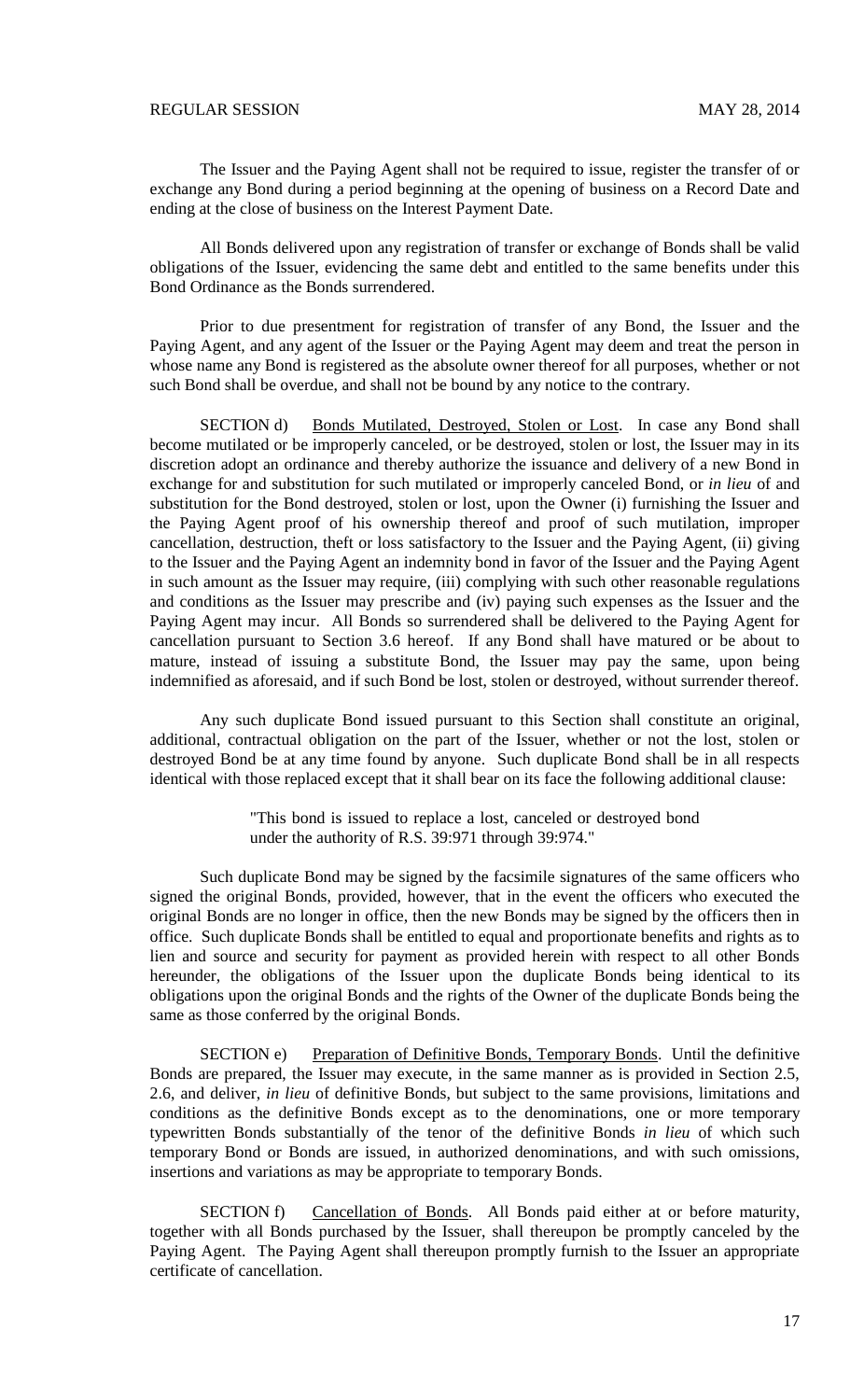SECTION g) Sinking Fund. For the payment of the principal of and the interest on the Bonds and any additional parity bonds, there shall be established and maintained a special fund known as "Limited Tax Revenue Bonds (2014) Sinking Fund" (the "Sinking Fund"), said Sinking Fund being established and maintained with the regularly designated fiscal agent bank of the Issuer. The Issuer shall deposit in the Sinking Fund at least two (2) days in advance of the date on which each payment of principal and/or interest on the Bonds falls due, funds fully sufficient to promptly pay the maturing principal and/or interest so falling due on such date. The depository for the Sinking Fund shall transfer from the Sinking Fund to the Paying Agent funds fully sufficient to pay promptly the principal and interest falling due on such date.

It shall be specifically understood and agreed, however, and this provision shall be a part of this contract, that after the funds have been budgeted out of the revenues of the Tax for any year sufficient to pay the principal and interest on the Bonds herein authorized for that year, and all required amounts for that year have been deposited in the aforesaid Sinking Fund established for the Bonds, then any annual revenues of the Tax remaining in that year shall be free for expenditure by the Issuer for the purposes for which the Tax was authorized by the voters.

All moneys deposited with the regularly designated fiscal agent bank or banks of the Issuer or the Paying Agent under the terms of this Ordinance shall constitute sacred funds for the benefit of the Owners of the Bonds, and shall be secured by said fiduciaries at all times to the full extent thereof in the manner required by law for the securing of deposits of public funds.

All or any part of the moneys in the Sinking Fund shall, at the written request of the Issuer, be invested in accordance with the provisions of the laws of the State of Louisiana.

## **ARTICLE 4)**

### **REDEMPTION OF BONDS**

SECTION a) Optional Redemption of Bonds. The Bonds maturing July 1, 2025 and thereafter shall be callable for redemption by the Issuer in full, or in part, at any time on and after July 1, 2024, and if less than a full maturity, then by lot within such maturity on any Interest Payment Date on or after July 1, 2024, at the principal amount thereof plus accrued interest to the date of redemption. The Bonds are not required to be redeemed in inverse order of maturity.

If the Bonds are to be redeemed only in part, then the Bonds shall be surrendered at the principal corporate trust office of the Paying Agent and such partial redemption shall be noted thereon, or there shall be delivered to the Owner of such Bond a Bond or Bonds of the same maturity and of any authorized denomination or denominations as requested by such Owner in aggregate principal amount equal to and in exchange for the unredeemed portion of the principal of the Bond so surrendered.

SECTION b) Mandatory Sinking Fund Redemption. The Term Bonds shall be subject to mandatory sinking fund redemption on July 1 in the years and in the principal amounts set forth at a redemption price equal to 100% of the principal amount thereof, plus accrued interest thereon:

| Year               | Principal                       |
|--------------------|---------------------------------|
| $(\text{July } 1)$ | Amount                          |
|                    | Bonds maturing on July 1, 2026: |
| 2025               | \$145,000                       |
| 2026               | 150,000*                        |
|                    | Bonds maturing on July 1, 2028: |
| 2027               | 150,000                         |
| 2028               | 155,000*                        |
|                    |                                 |

Bonds maturing on July 1, 2030: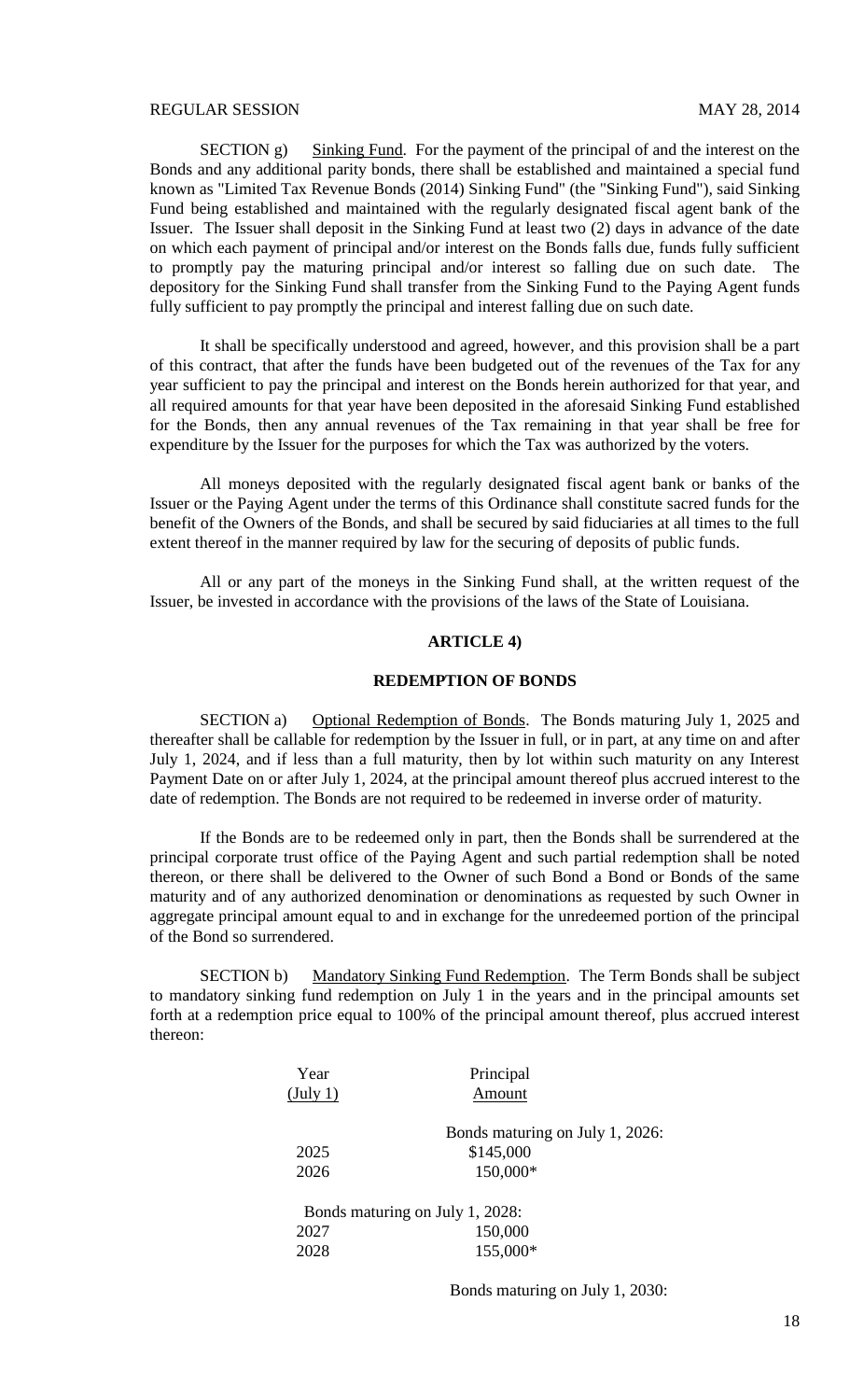| 2029 | 165,000                         |
|------|---------------------------------|
| 2030 | 170,000*                        |
|      | Bonds maturing on July 1, 2032: |
| 2031 | 175,000                         |
| 2032 | 180,000*                        |
|      | Bonds maturing on July 1, 2034: |
| 2033 | 190,000                         |
| 2034 | 195,000*                        |
|      |                                 |

### \*Final Maturity

SECTION c) Notice to Paying Agent. In the case of any optional redemption of Bonds, the Issuer shall give written notice to the Paying Agent of the election so to redeem and the redemption date, and of the principal amounts and numbers of the Bonds or portions of Bonds of each maturity to be redeemed. Such notice shall be given at least thirty (30) days prior to the redemption date. In the event notice of redemption shall have been given as provided in Section 4, the Issuer shall, on or before the redemption date, deposit moneys available therefor with the Paying Agent in an amount which, in addition to other amounts, if any, available therefor held by the Paying Agent will be sufficient to redeem on the redemption date, at the redemption price thereof together with accrued interest to the redemption date, all of the Bonds to be redeemed.

SECTION d) Selection of Bonds to be Redeemed by Lot. In the event of redemption of less than all the Outstanding Bonds of like maturity, such Bonds to be redeemed shall be chosen by lot or in such other manner as shall be deemed fair and equitable by the Paying Agent for random selection.

SECTION e) Notice of Redemption. Notice of any optional redemption shall be given by the Paying Agent by mailing a copy of the redemption notice by first class mail, postage prepaid, not less than thirty (30) days prior to the date fixed for redemption, to the Owner of each Bond to be redeemed in whole or in part at the address shown on the registration books maintained by the Paying Agent. Failure to give such notice by mailing to any Owner, or any defect therein, shall not affect the validity of any proceedings for the redemption of other Bonds. All notices of redemption shall state (i) the redemption date; (ii) the redemption price; (iii) if less than all the Bonds are to be redeemed, the identifying number (and in the case of partial redemption, the respective principal amounts) and CUSIP number of the Bonds to be redeemed; (iv) that on the redemption date the redemption price will become due and payable on each such Bond and interest thereon will cease to accrue thereon from and after said date; and (v) the place where such Bonds are to be surrendered for payment. Any notice mailed as provided in this Section shall be conclusively presumed to have been duly given, whether or not the Owner of such Bonds receives the notice. On or before any redemption date the Paying Agent shall segregate and hold in trust funds furnished by the Issuer for the payment of the Bonds or portions thereof called, together with accrued interest thereon and premium, if any, to the redemption date. Upon the giving of notice and the deposit of funds for redemption, interest on such Bonds or portions thereof thus called shall no longer accrue after the date fixed for redemption. If said moneys shall not be so available on the redemption date, such Bonds shall continue to bear interest until paid at the same rate as they would have borne had they not been called for redemption. No payment shall be made by the Paying Agent upon any Bond or portion thereof called for redemption until such Bond or portion thereof shall have been delivered for payment or cancellation or the Paying Agent shall have received the items required by Section 3.4 with respect to any mutilated, lost, stolen or destroyed Bond. Upon surrender of any Bond for redemption in part only, the Paying Agent shall register and deliver to the Owner thereof a new Bond or Bonds of authorized denominations of maturity and interest rate in an aggregate principal amount equal to the unredeemed portion of the Bond surrendered.

SECTION f) Payment of Redeemed Bonds. Notice having been given in the manner provided in Section 4.5, the Bonds or portions thereof so called for redemption shall become due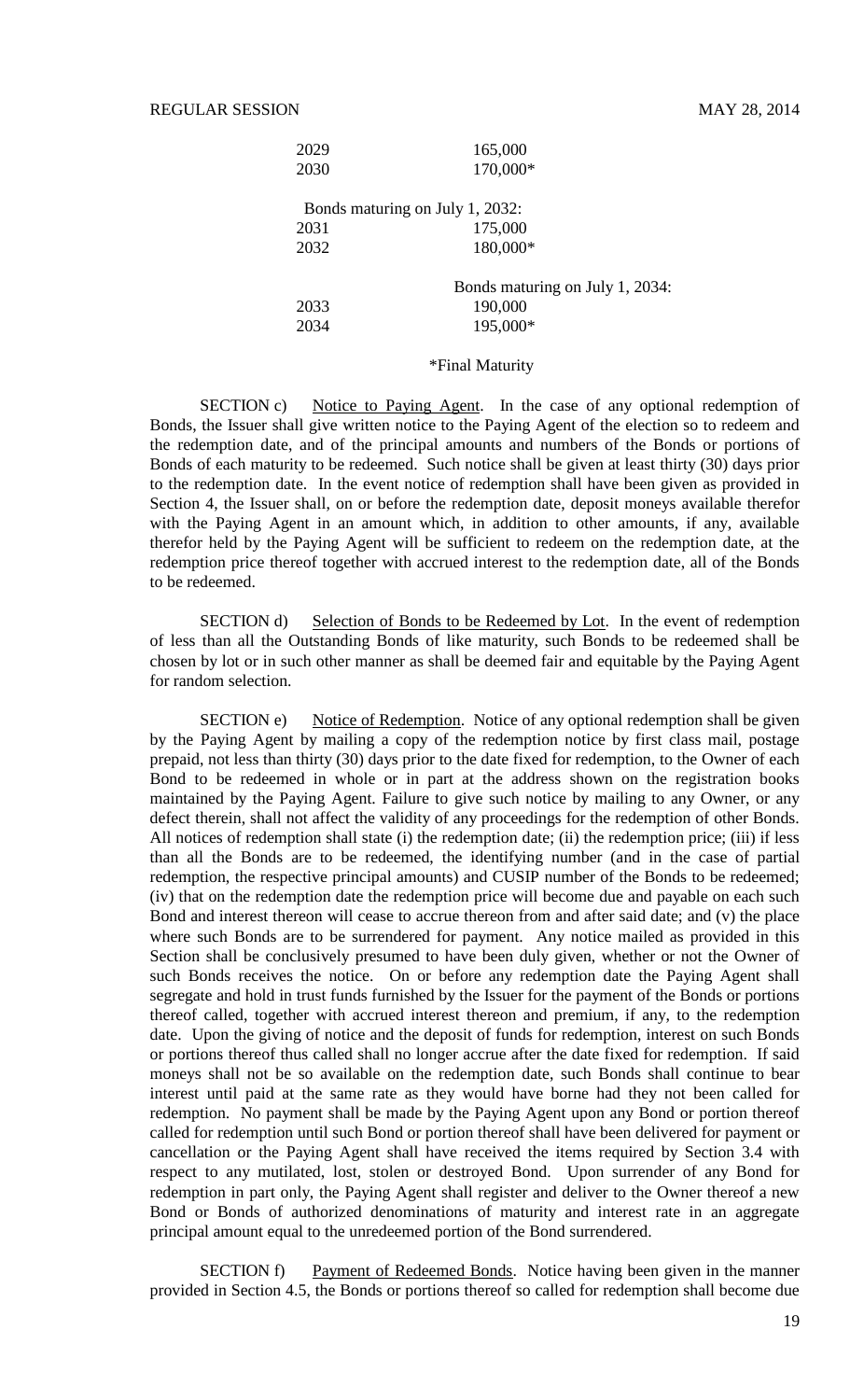and payable on the redemption date so designated at the redemption price, plus interest accrued and unpaid to the redemption date, and, upon presentation and surrender thereof at the office specified in such notice, such Bonds or portions thereof shall be paid at the redemption price plus interest accrued and unpaid to the redemption date.

SECTION g) Purchase of Bonds. The Paying Agent shall endeavor to apply any moneys furnished by the Issuer for the redemption of Bonds (but not committed to the redemption of Bonds as to which notice of redemption has been given) to the purchase of appropriate outstanding Bonds. In accordance with Section 3.6, any Bonds so purchased shall be canceled. Subject to the above limitations, the Paying Agent, at the direction of the Issuer, shall purchase Bonds at such times, for such prices, in such amounts and in such manner (whether after advertisement for tenders or otherwise) with monies made available by the Issuer for such purpose, provided, however, that the Paying Agent shall not expend amounts for the purchase of Bonds of a particular maturity (excluding accrued interest, but including any brokerage or other charges) in excess of the amount that would otherwise be expended for the redemption of Bonds of such maturity, plus accrued interest, and, provided further, that the Issuer may, in its discretion, direct the Paying Agent to advertise for tenders for the purchase of Bonds not less than sixty (60) days prior to any date for redemption of Bonds.

#### **ARTICLE 5)**

## **APPLICATION OF BOND PROCEEDS**

SECTION a) Application of Bond Proceeds. As a condition of the issuance of the Bonds, the Issuer hereby binds and obligates itself to:

i) Apply the proceeds derived from the issuance and sale of the Bonds (exclusive of accrued interest, if any) for the purpose of financing the costs of the Project; and

ii) Apply the proceeds of the Bonds in such amounts as will enable the Issuer to pay the Costs of Issuance of the Bonds.

#### **ARTICLE 6)**

# **SUPPLEMENTAL BOND ORDINANCES**

SECTION a) Supplemental Ordinances Effective Without Consent of Owners. For any one or more of the following purposes and at any time from time to time, an ordinance supplemental hereto may be adopted, which, upon the filing with the Paying Agent of a certified copy thereof, but without any consent of Owners, shall be fully effective in accordance with its terms:

- (a) to add to the covenants and agreements of the Issuer in the Bond Ordinance other covenants and agreements to be observed by the Issuer which are not contrary to or inconsistent with the Bond Ordinance as theretofore in effect;
- (b) to add to the limitations and restrictions in the Bond Ordinance other limitations and restrictions to be observed by the Issuer which are not contrary to or inconsistent with the Bond Ordinance as theretofore in effect;
- (c) to surrender any right, power or privilege reserved to or conferred upon the Issuer by the terms of the Bond Ordinance, but only if the surrender of such right, power or privilege is not contrary to or inconsistent with the covenants and agreements of the Issuer contained in the Bond Ordinance;
- (d) to cure any ambiguity, supply any omission, or cure or correct any defect or inconsistent provision of the Bond Ordinance; or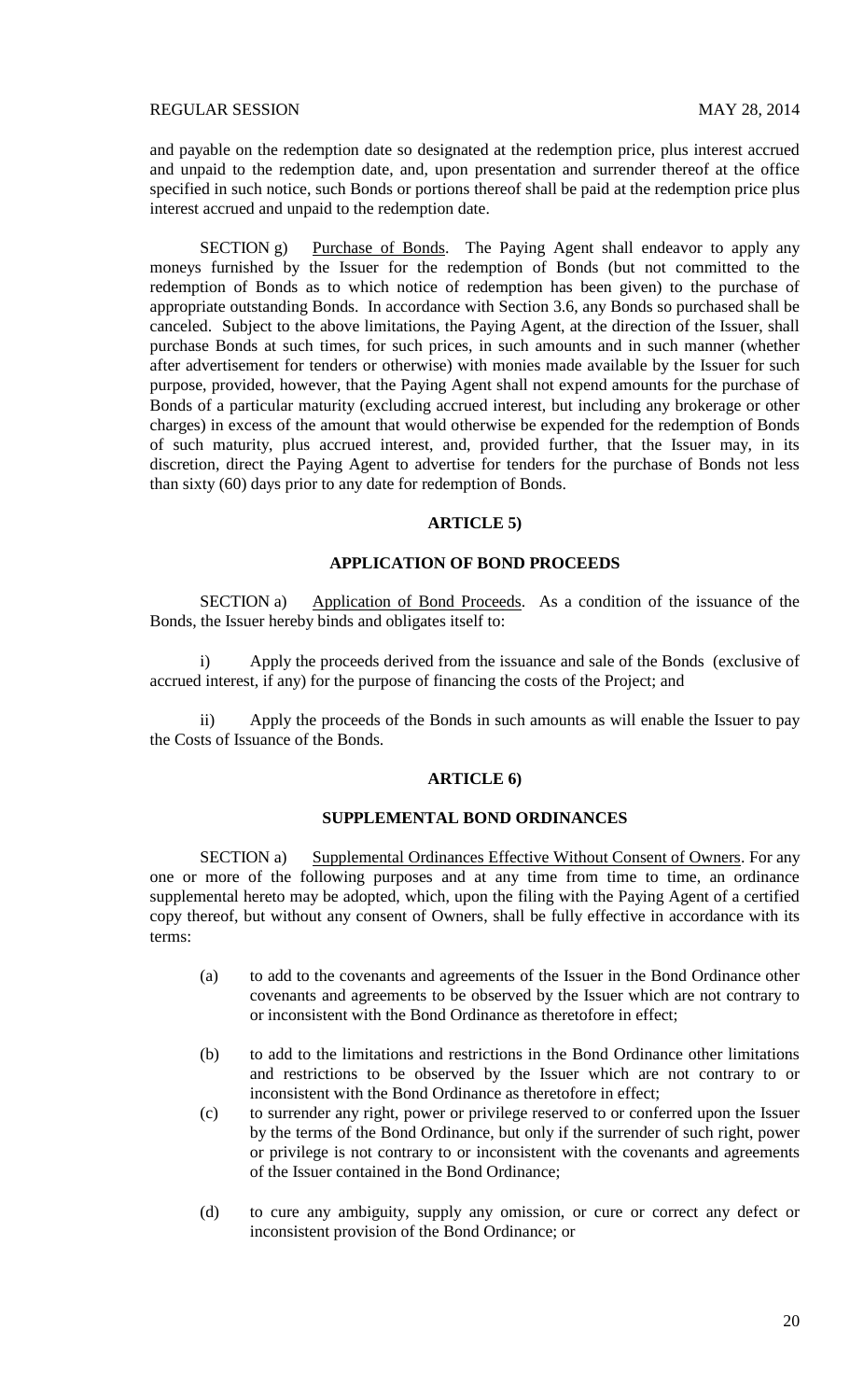(e) to insert such provisions clarifying matters or questions arising under the Bond Ordinance as are necessary or desirable and are not contrary to or inconsistent with the Bond Ordinance as theretofore in effect.

SECTION b) Supplemental Ordinances Effective With Consent of Owners. Except as provided in Section 6.1, any modification or amendment of the Bond Ordinance or of the rights and obligations of the Issuer and of the Owners of the Bonds hereunder, in any particular, may be made by a supplemental ordinance, with the written consent of the Owners of a majority of the Bond Obligation at the time such consent is given. No such modification or amendment shall permit a change in the terms of redemption or maturity of the principal of any outstanding Bond or of any installment of interest thereon or a reduction in the principal amount or redemption price thereof or in the rate of interest thereon without the consent of the Owner of such Bond, or shall reduce the percentages of Bonds the consent of the Owner of which is required to effect any such modification or amendment, or change the obligation of the Issuer to levy and collect taxes for the payment of the Bonds as provided herein, without the consent of the Owners of all of the Bonds then outstanding, or shall change or modify any of the rights or obligations of either the Paying Agent without its written assent thereto. For the purposes of this Section, Bonds shall be deemed to be affected by a modification or amendment of the Bond Ordinance if the same adversely affects or diminishes the rights of the Owners of said Bonds.

A supplemental ordinance, upon the filing with the Paying Agent of a certified copy thereof, shall become fully effective in accordance with its terms.

## **ARTICLE 7)**

# **TAX COVENANTS**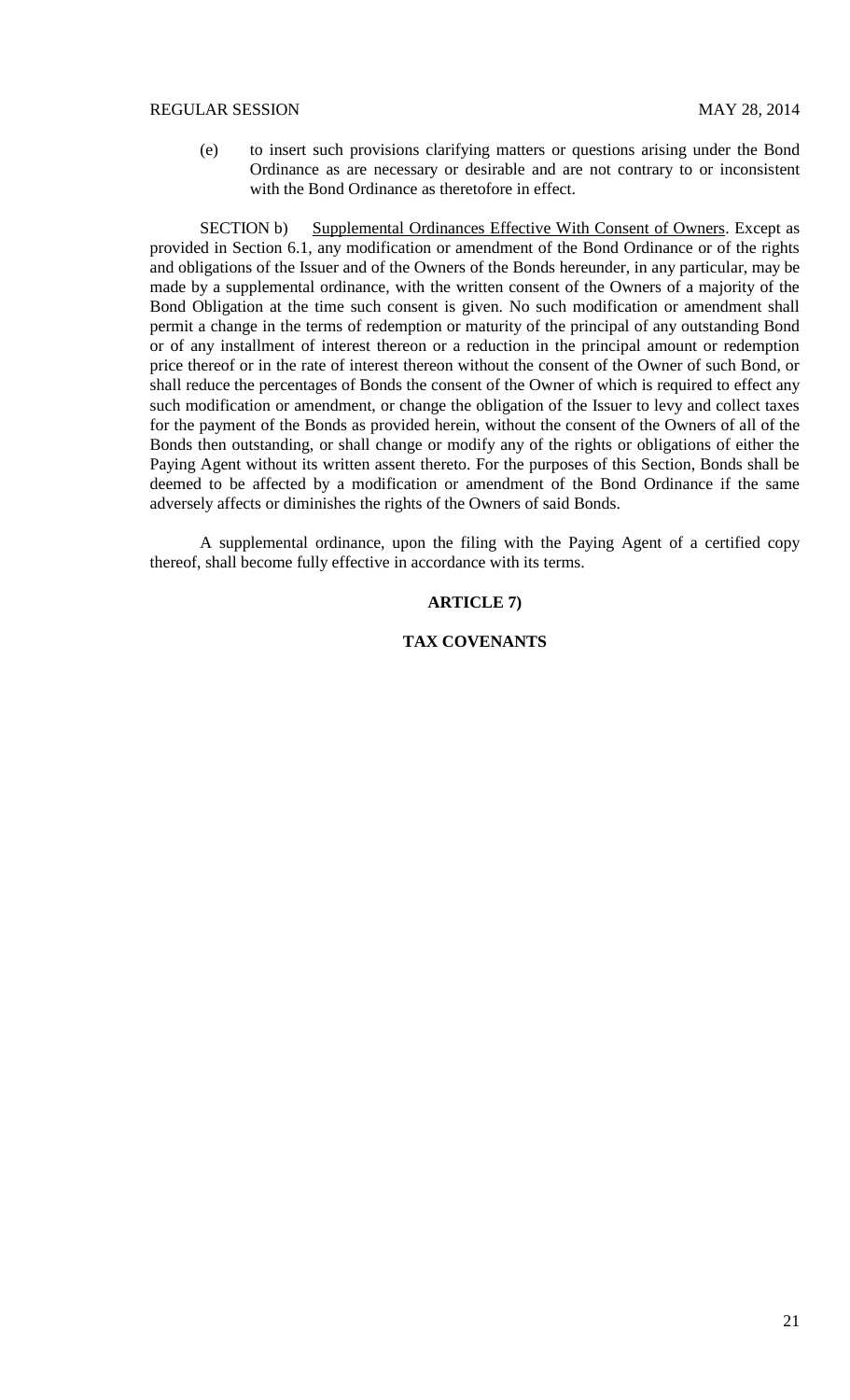SECTION a) Tax Covenants. The Issuer covenants and agrees that, to the extent permitted by the laws of the State of Louisiana, it will comply with the requirements of the Code to in order to establish, maintain and preserve the exclusion from "gross income" of interest on the Bonds under the Code. The Issuer shall not take any action or fail to take any action, nor shall it permit at any time or times any of the proceeds of the Bonds or any other funds of the Issuer to be used directly or indirectly in any manner, to acquire any securities or obligations the acquisition of which would cause any Bond to be an "arbitrage bond" as defined in the Code or would result in the inclusion of the interest on any Bond in "gross income" under the Code, including, without limitation, (i) the failure to comply with the limitation on investment of the proceeds of the Bonds, (ii) the failure to pay any required rebate of arbitrage earnings to the United States of America, or (iii) the use of the proceeds of the Bonds in a manner which would cause the Bonds to be "private activity bonds" under the Code.

The Executive Officers are hereby empowered, authorized and directed to take any and all action and to execute and deliver any instrument, document or certificate necessary to effectuate the purposes of this Section.

SECTION b) Bonds are "Qualified Tax-Exempt Obligation." The Bonds are designated as "qualified tax-exemption obligations" within the meaning of Section 265(b)(3)(B) of the Code.

#### **ARTICLE 8)**

### **REMEDIES ON DEFAULT**

SECTION a) Events of Default. If one or more of the following events (in this Bond Ordinance called "Events of Default") shall happen, that is to say,

- i) if default shall be made in the due and punctual payment of the principal of any Bond when and as the same shall become due and payable, whether at maturity or otherwise; or
- ii) if default shall be made in the due and punctual payment of any installment of interest on any Bond when and as such interest installment shall become due and payable; or
- iii) if default shall be made by the Issuer in the performance or observance of any other of the covenants, agreements or conditions on its part in the Bond Ordinance, any supplemental ordinance or in the Bonds contained and such default shall continue for a period of forty-five (45) days after written notice thereof to the Issuer by any Owner; or
- iv) if the Issuer shall file a petition or otherwise seek relief under any Federal or State bankruptcy law or similar law;

then, upon the happening and continuance of any Event of Default the Owners of the Bonds shall be entitled to exercise all rights and powers for which provision is made under Louisiana law.

#### **ARTICLE 9)**

### **PAYING AGENT**

SECTION a) Paying Agent; Appointment and Acceptance of Duties. The Issuer will at all times maintain a Paying Agent having the necessary qualifications for the performance of the duties described in this Bond Ordinance. The designation of The Bank of New York Mellon Trust Company, N.A., of Baton Rouge, Louisiana, as the initial Paying Agent is hereby confirmed and approved. The Paying Agent shall signify its acceptance of the duties and obligations imposed on it by the Bond Ordinance by executing and delivering to the Executive Officers a written acceptance thereof. The Governing Authority reserves the right to appoint a successor Paying Agent by i) filing with the Person then performing such function a certified copy of an ordinance giving notice of the termination of the agreement and appointing a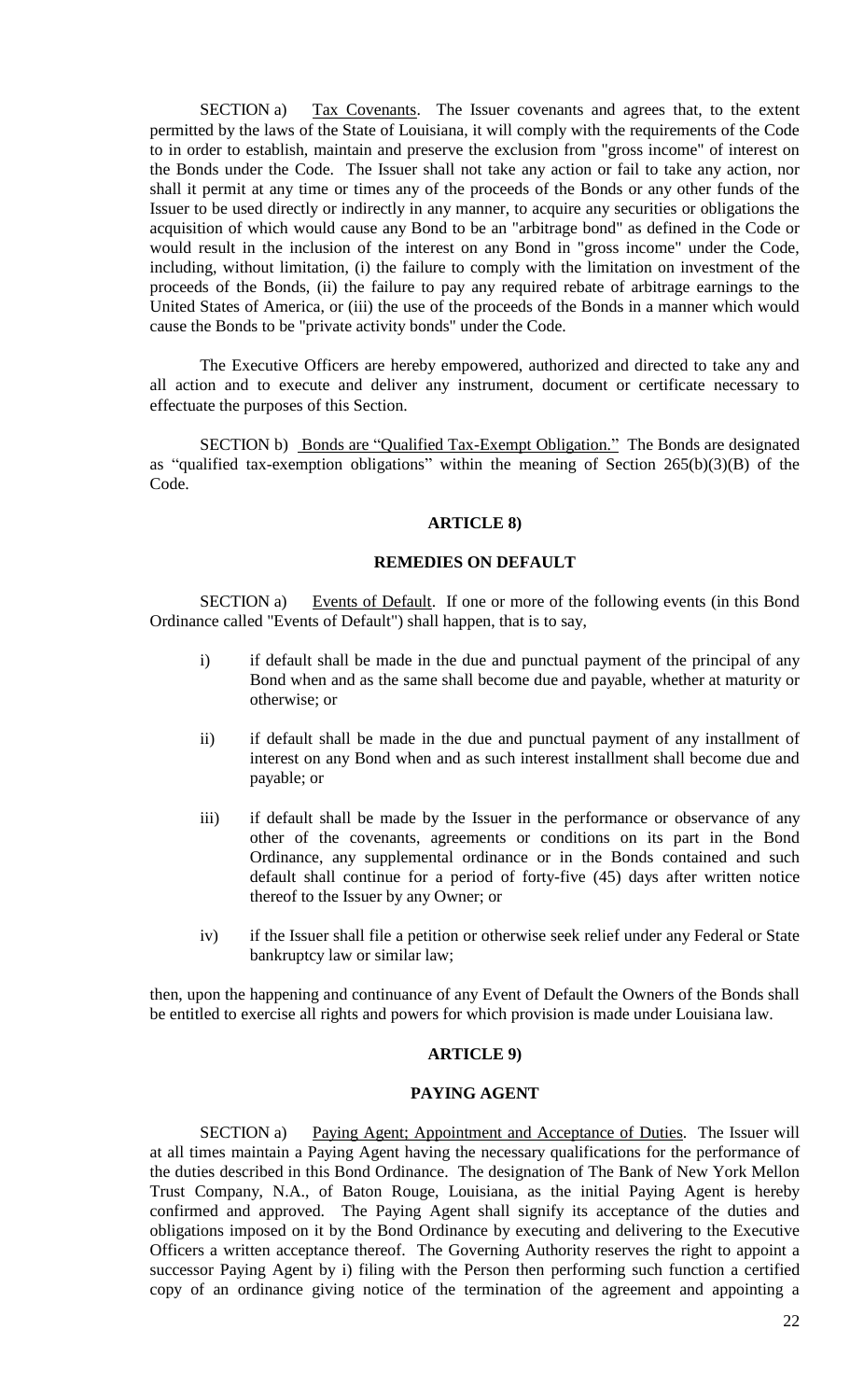successor and ii) causing notice to be given to each Owner. Furthermore, the Paying Agent may be removed by the Issuer at any time for any breach of its duties set forth herein, effective upon appointment of a successor Paying Agent as set forth above. Every Paying Agent appointed hereunder shall at all times be a trust company or bank organized and doing business under the laws of the United States of America or of any State, authorized under such laws to exercise trust powers, and subject to supervision or examination by Federal or State authority.

## **ARTICLE 10)**

## **MISCELLANEOUS**

SECTION a) Defeasance. i) If the Issuer shall pay or cause to be paid to the Owners of all Bonds then outstanding, the principal and interest to become due thereon, at the times and in the manner stipulated therein and in the Bond Ordinance, then the covenants, agreements and other obligations of the Issuer to the Owners shall be discharged and satisfied. In such event, the Paying Agent shall, upon the request of the Issuer, execute and deliver to the Issuer all such instruments as may be desirable to evidence such discharge and satisfaction and the Paying Agent shall pay over or deliver to the Issuer all moneys, securities and funds held by them pursuant to the Bond Ordinance which are not required for the payment of Bonds not theretofore surrendered for such payment.

Bonds or interest installments for the payment of which money shall have been set aside and shall be held in trust (through deposit by the Issuer of funds for such payment or otherwise) at the maturity date thereof shall be deemed to have been paid within the meaning and with the effect expressed above in this Section. Bonds shall be deemed to have been paid, prior to their maturity, within the meaning and with the effect expressed above in this Section if they have been defeased pursuant to Chapter 14 of Title 39 of the Louisiana Revised Statutes of 1950, as amended, or any successor provisions thereto.

SECTION b) Continuing Disclosure. Pursuant to 17 CFR 240.15c212 (the "SEC Continuing Disclosure Rules") the Issuer covenants and agrees for the benefit of the Owners of the Bonds and the Underwriter to provide certain financial information and operating data relating to the Issuer (the "Annual Report"), and to provide notices of the occurrence of the events enumerated in Section  $(b)(5)(i)(C)$  of the SEC Continuing Disclosure Rules, if material. The Annual Report will be made available to any person who requests it, or filed by the Issuer with the Louisiana State Information Depository ("Louisiana SID"), if any. Any notices of material events shall be filed with the Municipal Securities Rulemaking Board ("MSRB"), and with the Louisiana SID, if any. The specific nature of the information to be contained in the Annual Report or the notice of material events shall be as more fully set forth in the Continuing Disclosure Certificate attached hereto as **Exhibit C**, as the same may be amended from time to time in accordance with its terms. Failure to comply with the SEC Continuing Disclosure Rules shall not constitute an "event of default" under this Bond Ordinance, however any of the Owners of the Bonds and the Purchaser may take such action or exercise such remedies as may be provided by law to enforce the obligations of the Issuer under the Continuing Disclosure Certificate.

The Executive Officers are hereby empowered, authorized and directed to take any and all action and to execute and deliver any instrument, document or certificate necessary to effectuate the purposes of this Section, including, without limitation, the Continuing Disclosure Certificate in substantially the form attached hereto as **Exhibit C**.

SECTION c) Evidence of Signatures of Owners and Ownership of Bonds. i) Any request, consent, revocation of consent or other instrument which the Bond Ordinance may require or permit to be signed and executed by the Owners may be in one or more instruments of similar tenor, and shall be signed or executed by such Owners in person or by their attorneys-in-fact appointed in writing. Proof of (1) the execution of any such instrument, or of an instrument appointing any such attorney, or (2) the ownership by any person of the Bonds shall be sufficient for any purpose of the Bond Ordinance (except as otherwise therein expressly provided) if made in the following manner, or in any other manner satisfactory to the Paying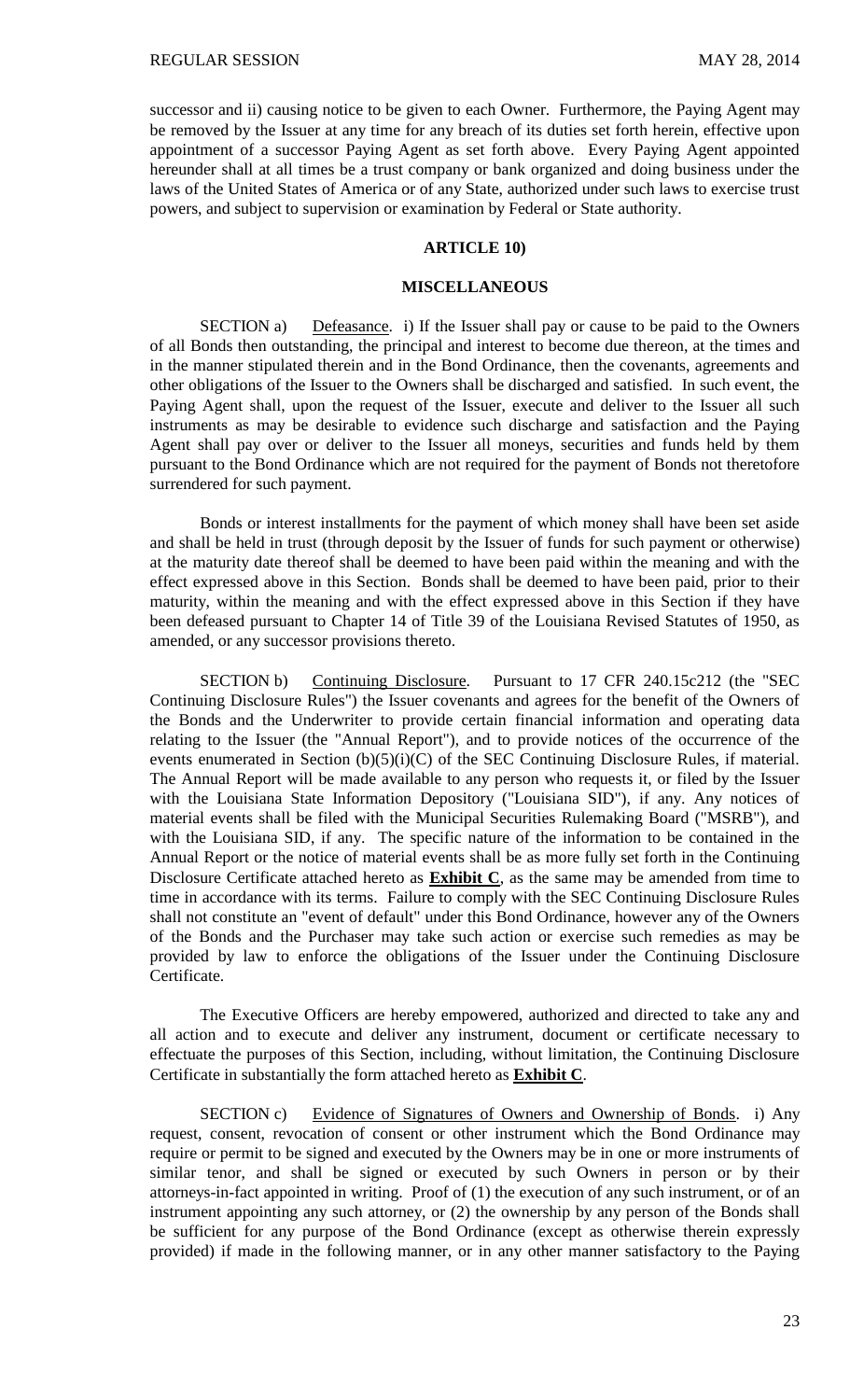Agent, which may nevertheless in its discretion require further or other proof in cases where it deems the same desirable:

- (a) the fact and date of the execution by any Owner or his attorney-in-fact of such instrument may be proved by the certificate, which need not be acknowledged or verified, of an officer of a bank or trust company or of any notary public or other officer authorized to take acknowledgments of deeds, that the person signing such request or other instrument acknowledged to him the execution thereof, or by an affidavit of a witness of such execution, duly sworn to before such notary public or other officer. Where such execution is by an officer of a corporation or association or a member of a partnership, on behalf of such corporation, association or partnership, such certificate or affidavit shall also constitute sufficient proof of his authority;
- (b) the ownership of Bonds and the amount, numbers and other identification, and date of owning the same shall be proved by the registration books of the Paying Agent.

ii) Any request or consent by the Owner of any Bond shall bind all future Owners of such Bond in respect of anything done or suffered to be done by the Issuer or the Paying Agent in accordance therewith.

SECTION d) Budget; Financial Statements. As long as any of the Bonds are outstanding and unpaid in principal or interest, the Issuer shall prepare and adopt a budget prior to the beginning of each Fiscal Year and shall furnish a copy of such budget to the Underwriter within thirty (30) days after its adoption.

SECTION e) Bonds Legal Obligations. The Bonds shall constitute legal, binding and valid obligations of the Issuer and shall be the only representations of the indebtedness as herein authorized and created.

SECTION f) Moneys Held for Particular Bonds. The amounts held by the Paying Agent for the payment due on any date with respect to particular Bonds shall, on and after such date and pending such payment, be set aside on its books and held in trust by it, without liability for interest, for the Owners of the Bonds entitled thereto.

SECTION g) Parties Interested Herein. Nothing in the Bond Ordinance expressed or implied is intended or shall be construed to confer upon, or to give to, any person or entity, other than the Issuer, the Paying Agent, and the Owners of the Bonds any right, remedy or claim under or by reason of the Bond Ordinance or any covenant, condition or stipulation thereof; and all the covenants, stipulations, promises and agreements in the Bond Ordinance contained by and on behalf of the Issuer shall be for the sole and exclusive benefit of the Issuer, the Paying Agent and the Owners of the Bonds.

SECTION h) No Recourse on the Bonds. No recourse shall be had for the payment of the principal of or interest on the Bonds or for any claim based thereon or on this Bond Ordinance against any member of the Governing Authority or officer of the Issuer or any person executing the Bonds.

SECTION i) Successors and Assigns. Whenever in this Bond Ordinance the Issuer is named or referred to, it shall be deemed to include its successors and assigns and all the covenants and agreements in this Bond Ordinance contained by or on behalf of the Issuer shall bind and enure to the benefit of its successors and assigns whether so expressed or not.

SECTION j) Severability. In case any one or more of the provisions of the Bond Ordinance or of the Bonds issued hereunder shall for any reason be held to be illegal or invalid, such illegality or invalidity shall not affect any other provision of the Bond Ordinance or of the Bonds, but the Bond Ordinance and the Bonds shall be construed and enforced as if such illegal or invalid provisions had not been contained therein. Any constitutional or statutory provision enacted after the date of the Bond Ordinance which validates or makes legal any provision of the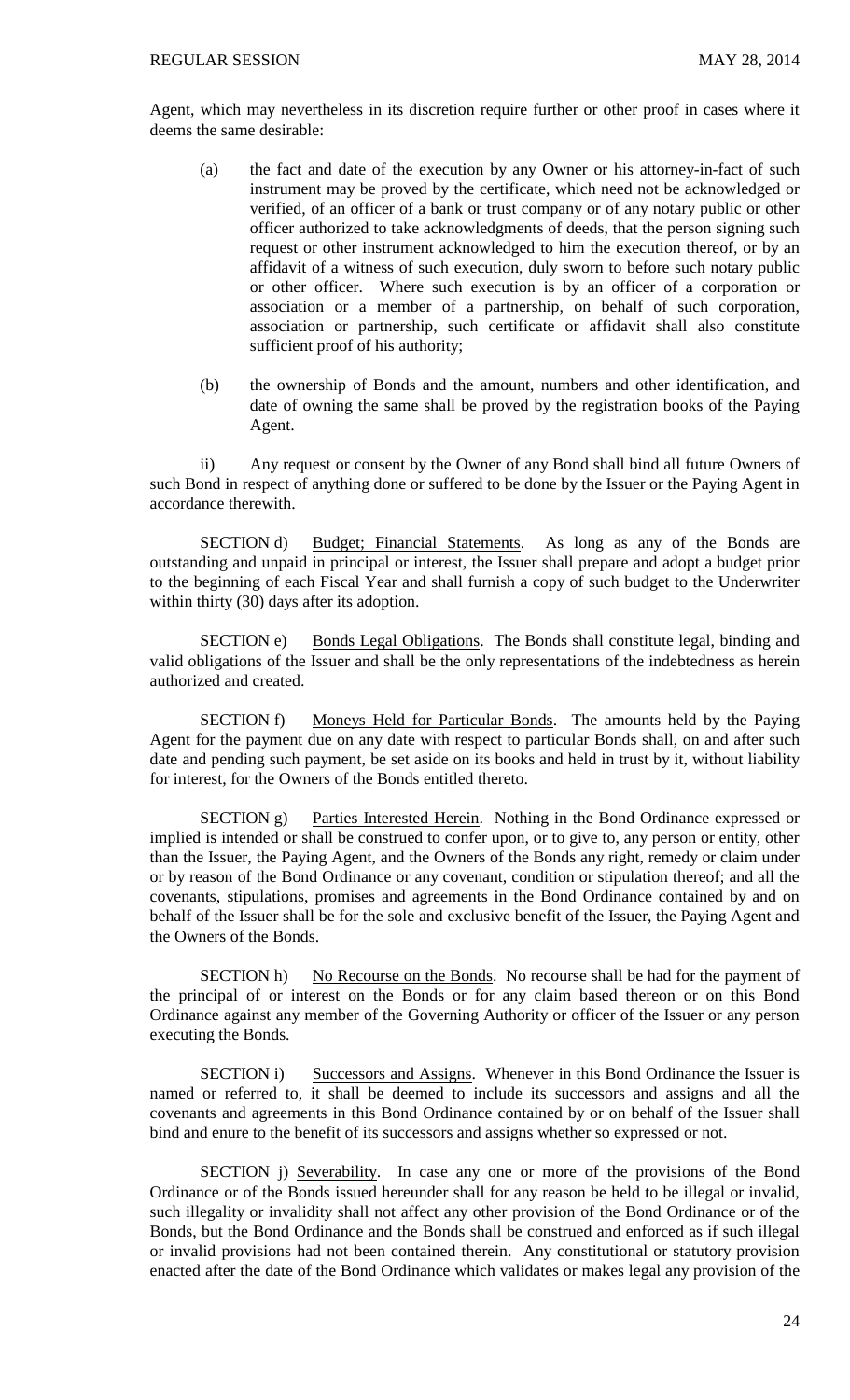Bond Ordinance or the Bonds which would not otherwise be valid or legal shall be deemed to apply to the Bond Ordinance and to the Bonds.

SECTION k) Recital of Regularity. This Governing Authority having investigated the regularity of the proceedings had in connection with the Bonds herein authorized and having determined the same to be regular, the Bonds shall contain the following recital, to-wit:

"It is certified that this Bond is authorized by and is issued in conformity with the requirements of the Constitution and statutes of this State."

SECTION l) Publication of Bond Ordinance. This Bond Ordinance shall be published one time in the official journal of the Issuer; however, it shall not be necessary to publish any exhibits hereto if the same are available for public inspection and such fact is stated in the publication.

SECTION m) Peremption. For thirty days after the date of publication, any person in interest may contest the legality of this Bond Ordinance, any provision of the Bonds, the provisions therein made for the security and payment of the Bonds and the validity of all other provisions and proceedings relating to the authorization and issuance of the Bonds. After the said thirty days, no person may contest the regularity, formality, legality or effectiveness of the Bond Ordinance, any provisions of the Bonds to be issued pursuant hereto, the provisions for the security and payment of the Bonds and the validity of all other provisions and proceedings relating to their authorization and issuance, for any cause whatever. Thereafter, it shall be conclusively presumed that the Bonds are legal and that every legal requirement for the issuance of the Bonds has been complied with. No court shall have authority to inquire into any of these matters after the said thirty days.

SECTION n) Execution of Documents. In connection with the issuance and sale of the Bonds, the Executive Officers are authorized, empowered and directed to execute on behalf of the Issuer such documents, certificates and instruments as they may deem necessary, upon the advice of bond counsel, to effect the transactions contemplated by this Bond Ordinance, the signature of the Executive Officer on such documents, certificates and instruments to be conclusive evidence of the due exercise of the authority granted hereunder.

SECTION o) Effective Date. This Bond Ordinance shall become effective immediately.

SECTION 10.16. Post-Issuance Compliance. The Executive Officers and/or their designees are directed to establish written procedures to assist the Issuer in complying with various State and Federal statues, rules and regulations applicable to the Bonds and are further authorized to take any and all actions as may be required by said written procedures to ensure continued compliance with such statues, rules and regulations throughout the term of the Bonds.

## **ARTICLE 11)**

#### **SALE OF BONDS**

SECTION a) Sale of Bonds. The Bonds are hereby awarded to and sold to the Underwriter at a price of \$3,052,919.65 (representing the par amount of the Bonds of \$2,900,000.00, and less Underwriters' Discount of \$21,750.00, plus net reoffering premium of \$174,669.65, under the terms and conditions set forth in the Bond Purchase Agreement, and after their execution and authentication by the Paying Agent, the Bonds shall be delivered to the Underwriter, or its agents or assigns, upon receipt by the Issuer of the agreed purchase price. The Bond Purchase Agreement in substantially the form attached hereto as **Exhibit B** is hereby approved and the Executive Officers are hereby authorized, empowered and directed to execute the Bond Purchase Agreement on behalf of the Issuer and deliver or cause to be executed and delivered all documents required to be executed on behalf of the Issuer or deemed by them necessary or advisable to implement the Bond Ordinance or to facilitate the sale of the Bonds.

SECTION b) Official Statement. The Issuer hereby approves the form and content of the Official Statement dated May 28, 2014, pertaining to the Bonds, as submitted to the Issuer, and hereby authorizes and directs the execution thereof by the Executive Officers of the Issuer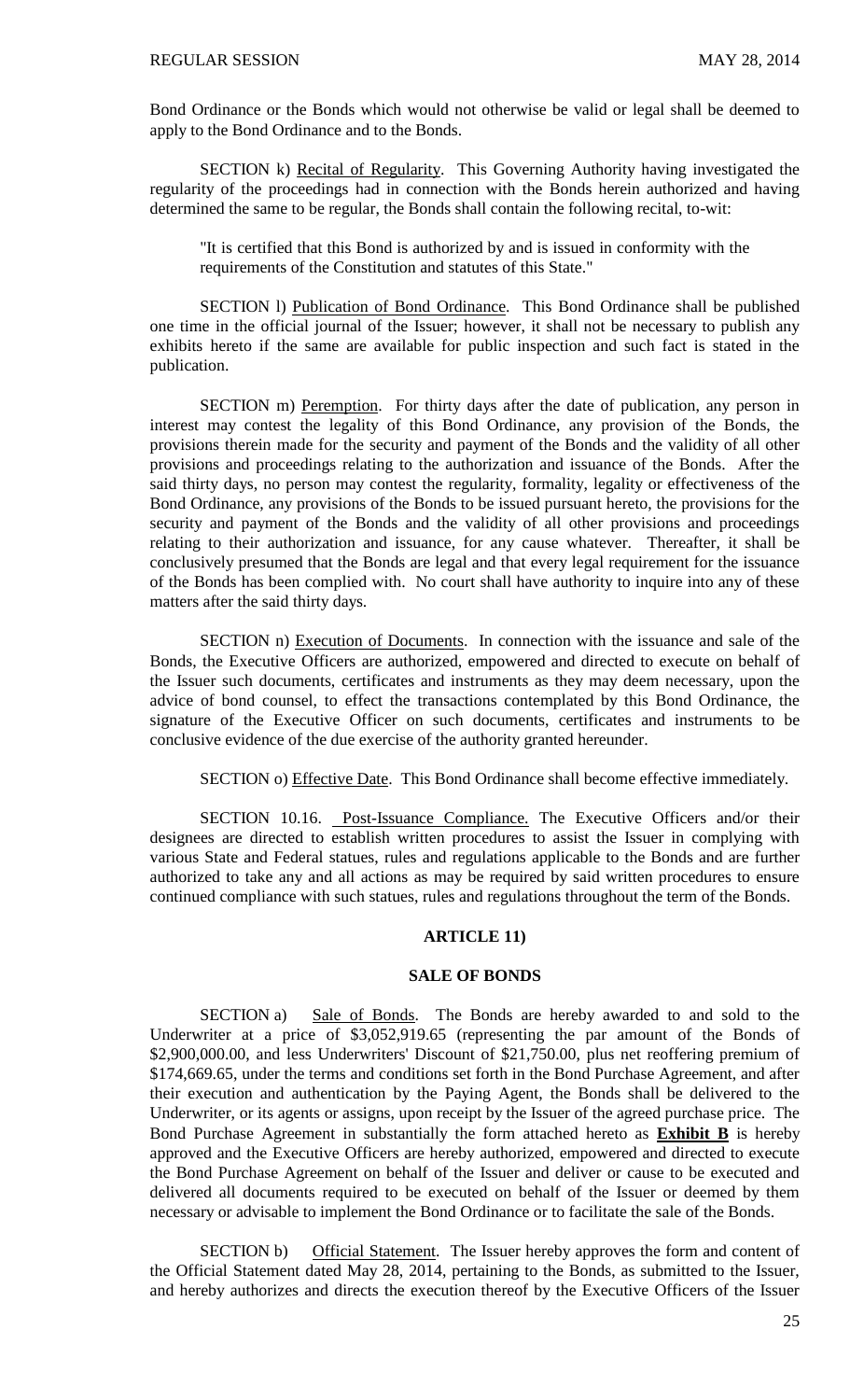and delivery of such final Official Statement to the Underwriter for use in connection with the public offering of the Bonds.

This ordinance having been submitted to a vote, the vote thereon was as follows:

YEAS: Beryl Amedée, Christa Duplantis-Prather, Russell Hornsby, Daniel J. Babin, Dirk Guidry, Pete Lambert, John Navy, Arlanda J. Williams and Greg Hood, Sr.

NAYS: None.

ABSTAINING: None.

ABSENT: None.

There being a favorable vote on the ordinance of a majority of the membership of the Governing Authority, the ordinance was declared adopted on this the  $28<sup>th</sup>$  day of May, 2014.

(In accordance with La. R.S. 44:31, the attachments to this ordinance are on file with the minutes of the Terrebonne Parish Council, 8026 Main Street, Government Tower, Suite 600, Houma, Louisiana, and are available for inspection during regular business hours, Monday through Friday.)

\*\*\*\*\*\*\*\*\*\*

The Council Chairman recognized Mr. Jerry Osborne, Bond Counsel with Foley and Judell, who thanked the Council and Administration for allowing his firm to handle the Limited Tax Bonds, Series 2014, stating that Standard and Poors gave these particular bonds an A+ rating, noting that this is the highest bond rating that Terrebonne Parish has ever received, and the highest of any of his clients during his career as a bond counsel. Mr. Osborne further explained that these bonds are being sold at a low interest rate (under 3%) which will afford a vast savings for Terrebonne Parish.

Parish President M. Claudet and Councilwoman C. Duplantis-Prather thanked Mr. Osborne and his staff for all of their dedication and for a job well done.

The Chairman recognized the public for comments on the following:

F. A proposed ordinance to establish both sides of Mary Kay Lane from Westside Blvd. extending south 270 feet to the entrance of Colonial Acres Subdivision as a "No Parking" zone.

There were no comments from the public on the proposed ordinance.

Ms. C. Duplantis-Prather moved, seconded by Ms. B. Amedée, "THAT, the Council close the aforementioned public hearing."

The Chairman called for a vote on the motion offered by Ms. C. Duplantis-Prather. THERE WAS RECORDED: YEAS: B. Amedée, C. Duplantis-Prather, R. Hornsby, D. Babin, D. Guidry, P. Lambert, J. Navy, A. Williams and G. Hood, Sr. NAYS: None. ABSENT: None. The Chairman declared the motion adopted.

OFFERED BY: Ms. C. Duplantis-Prather. SECONDED BY: Mr. D. Guidry.

## ORDINANCE NO. 8433

AN ORDINANCE AMENDING THE PARISH CODE OF TERREBONNE PARISH, CHAPTER 18. MOTOR VEHICLES AND TRAFFIC, ARTICLE V. STOPPING, STANDING AND PARKING, DIVISION 2. PARISH, SECTION 18-223. NO PARKING ZONES, TO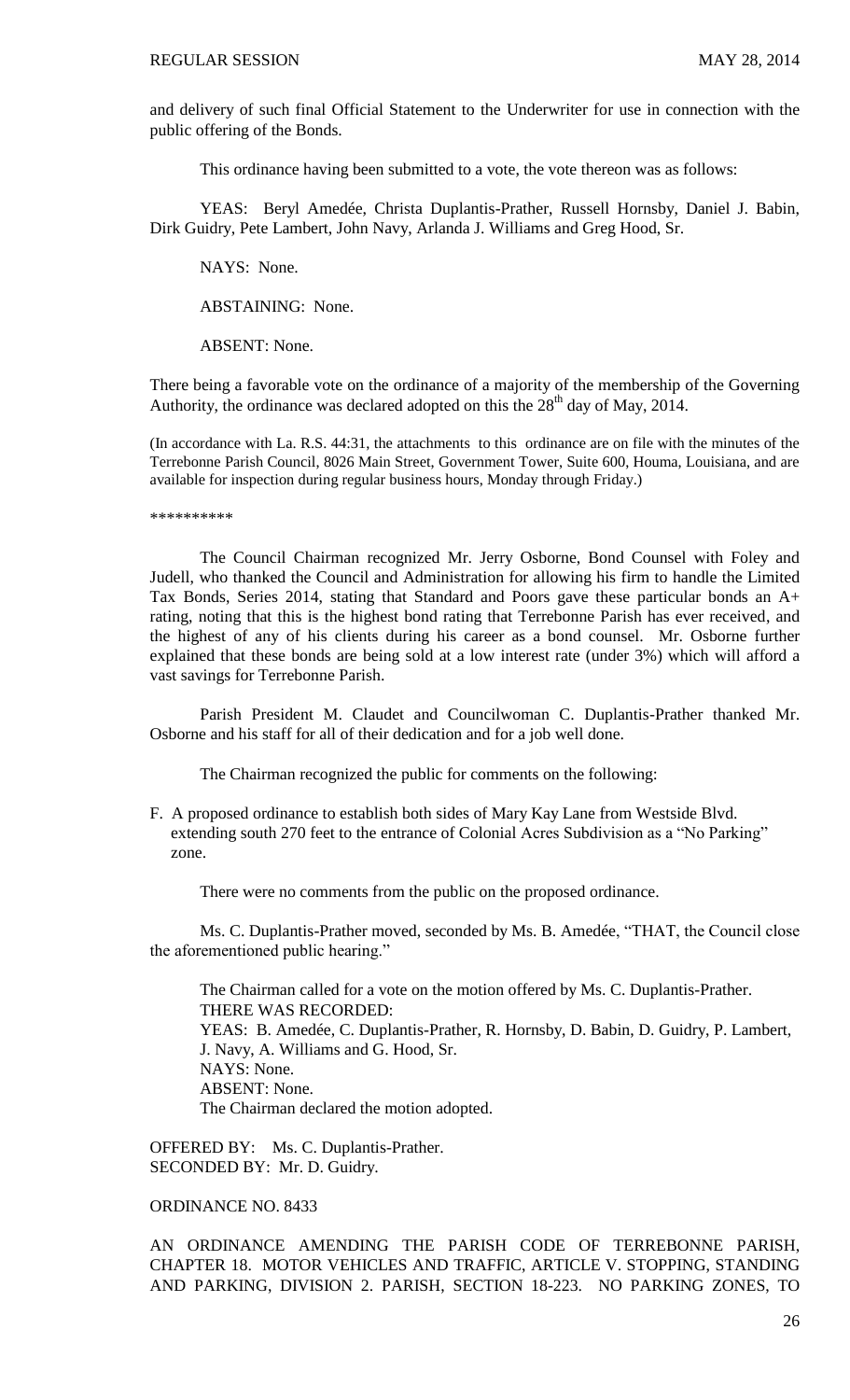ESTABLISH A "NO PARKING ZONE" ON BOTH SIDES OF MARY KAY LANE FROM WESTSIDE BLVD. EXTENDING SOUTH 270' TO THE ENTRANCE OF COLONIAL ACRES SUBDIVISION, AND TO AUTHORIZE THE INSTALLATION OF SAID SIGNS; AND TO ADDRESS OTHER MATTERS RELATIVE THERETO.

# SECTION I

BE IT ORDAINED by the Terrebonne Parish Council, in regular session convened, acting pursuant to the authority invested in it by the Constitution and laws of the State of Louisiana, the Home Rule Charter for a Consolidated Government for Terrebonne Parish, and including, but not limited to, LSA R.S. 33:1368 and other statutes of the State of Louisiana, to amend the Parish Code of Terrebonne Parish, Chapter 18, Article V, Division 2, Section 18-223 to create a "NO PARKING" zone on both sides of Mary Kay Lane, as follows:

CHAPTER 18. Motor Vehicles and Traffic ARTICLE V. Stopping, Standing and Parking DIVISION 2. Parish SECTION 18-223. "No Parking Zones"

Both sides of Mary Kay Lane from Westside Blvd. extending south 270' to the entrance of Colonial Acres Subdivision shall be declared as a "No Parking" zone, and appropriate "No Parking" signs shall be erected and maintained along said roadway. Any vehicle traveling along Mary Kay Lane in this vicinity shall adhere to the provisions of this ordinance.

#### SECTION II

If any word, clause, phrase, section or other portion of this ordinance shall be declared null, void, invalid, illegal, or unconstitutional, the remaining words, clauses, phrases, sections or other portions of this ordinance shall remain in full force and effect, the provisions of this section hereby being declared to be severable.

## **SECTION III**

Any ordinance or part thereof in conflict herewith is hereby repealed.

#### SECTION IV

This ordinance shall become effective upon approval by the Parish President or as otherwise provided in Section 2-13 (b) of the Home Rule Charter for Consolidated Government for Terrebonne Parish, whichever occurs sooner.

This ordinance, having been introduced and laid on the table for at least two weeks, was voted upon as follows: THERE WAS RECORDED:

YEAS: B. Amedée, C. Duplantis-Prather, R. Hornsby, D. Babin, D. Guidry, P. Lambert, J. Navy, A. Williams and G. Hood, Sr.

# NAYS: None.

ABSTAINING: None.

ABSENT: None.

The Chairman declared the ordinance adopted on this, the  $28<sup>th</sup>$  day of May, 2014.

\* \* \* \* \* \* \* \* \*

Councilwoman C. Duplantis-Prather thanked Mr. Patrick Gordon, Director of Planning and Zoning, along with this his staff for their quick response as it pertained to the abovementioned matter.

Mr. D. Babin moved, seconded by Mr. P. Lambert, "THAT, the Council continue with the regular order of business."

The Chairman called for a vote on the motion offered by Mr. D. Babin.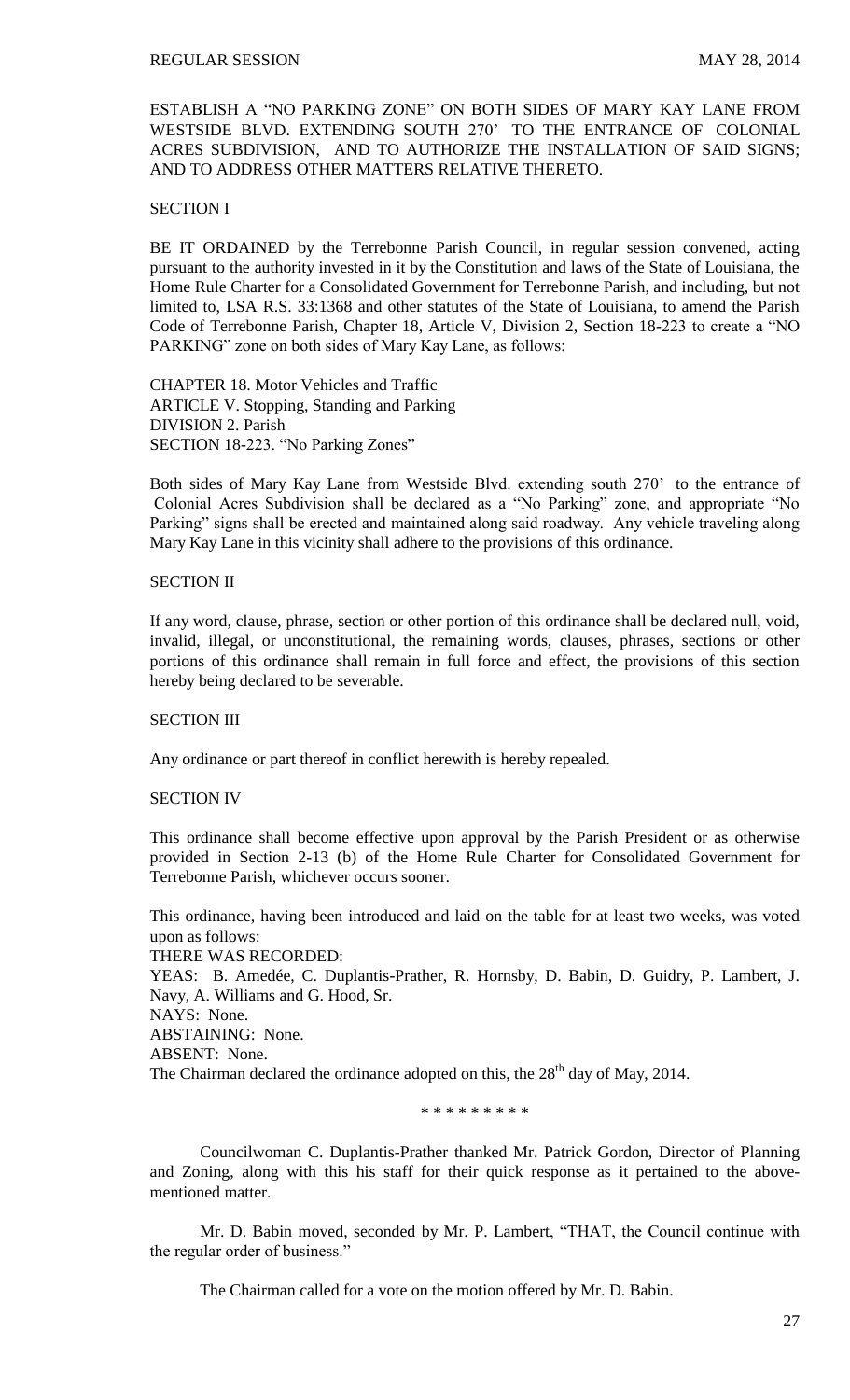THERE WAS RECORDED:

YEAS: B. Amedée, C. Duplantis-Prather, R. Hornsby, D. Babin, D. Guidry, P. Lambert, J. Navy, A. Williams and G. Hood, Sr. NAYS: None. ABSENT: None. The Chairman declared the motion adopted.

Under Agenda Item 2A – Public Wishing to Address the Council, the Chairman noted that no speaker cards had been submitted.

The Chairman called for a report on the Public Services Committee meeting held on 05/27/14, whereupon the Committee Chairman rendered the following:

## **PUBLIC SERVICES COMMITTEE**

#### **MAY 27, 2014**

The Chairman, Daniel Babin, called the Public Services Committee meeting to order at 5:31 p.m. in the Terrebonne Parish Council Meeting Room. The Chairman requested a moment of silence in remembrance of Dr. Richard Haydel's grandson (Joseph McCloskey Schmidt) who drowned over the weekend. The Pledge of Allegiance was then led by J. Navy. Upon roll call, Committee Members recorded as present were: B. Amedẻe, D. Babin, C. Duplantis-Prather, D. Guidry, Capt. Greg Hood, Sr., HPD Ret., R. Hornsby, P. Lambert, J. Navy, and A. Williams. A quorum was declared present.

OFFERED BY: Mr. R. Hornsby. SECONDED BY: Ms. B. Amedee.

## RESOLUTION NO. 14-253

# RESOLUTION CERTIFYING COMPLIANCE WITH THE PUBLIC BID LAWS

STATE PROJECT NO. 50-J55-13-02 PARISH OF Terrebonne

## Terrebonne Parish Consolidated Government

WHEREAS, the Terrebonne Parish Consolidated Government (TPCG), has solicited bids for State Project No. 50-J55-13-02 in accordance with the current bid laws of the state of Louisiana, including, but not limited to R.S. 38:2211, et. seq; and

WHEREAS, the Terrebonne Parish Consolidated Government (TPCG), has submitted to Facility Planning and Control (FP&C) Final construction documents (plans and specifications), Construction document addenda, Certification that the cooperative endeavor agreement's ownership of property requirements have been met, Evidence of current commitment and availability of match/or in-kind match, Certified proof of publication of advertisement for procurement, Certified tabulation of bids or proposals with recommendation for award and Certification that the procurement was in accordance with the Public Bid Law.

NOW, THEREFORE, BE IT RESOLVED that the Terrebonne Parish Council (Public Services Committee), on behalf of the Terrebonne Parish Consolidated Government (TPCG), does hereby certify compliance with the bidding procedures of Louisiana Revised Statutes 38:2211, et. seq.

THERE WAS RECORDED:

YEAS: J. Navy, A. Williams, G. Hood, Sr., B. Amedée, C. Duplantis-Prather, R. Hornsby, D. Babin, D. Guidry and P. Lambert. NAYS: None. ABSTAINING: None.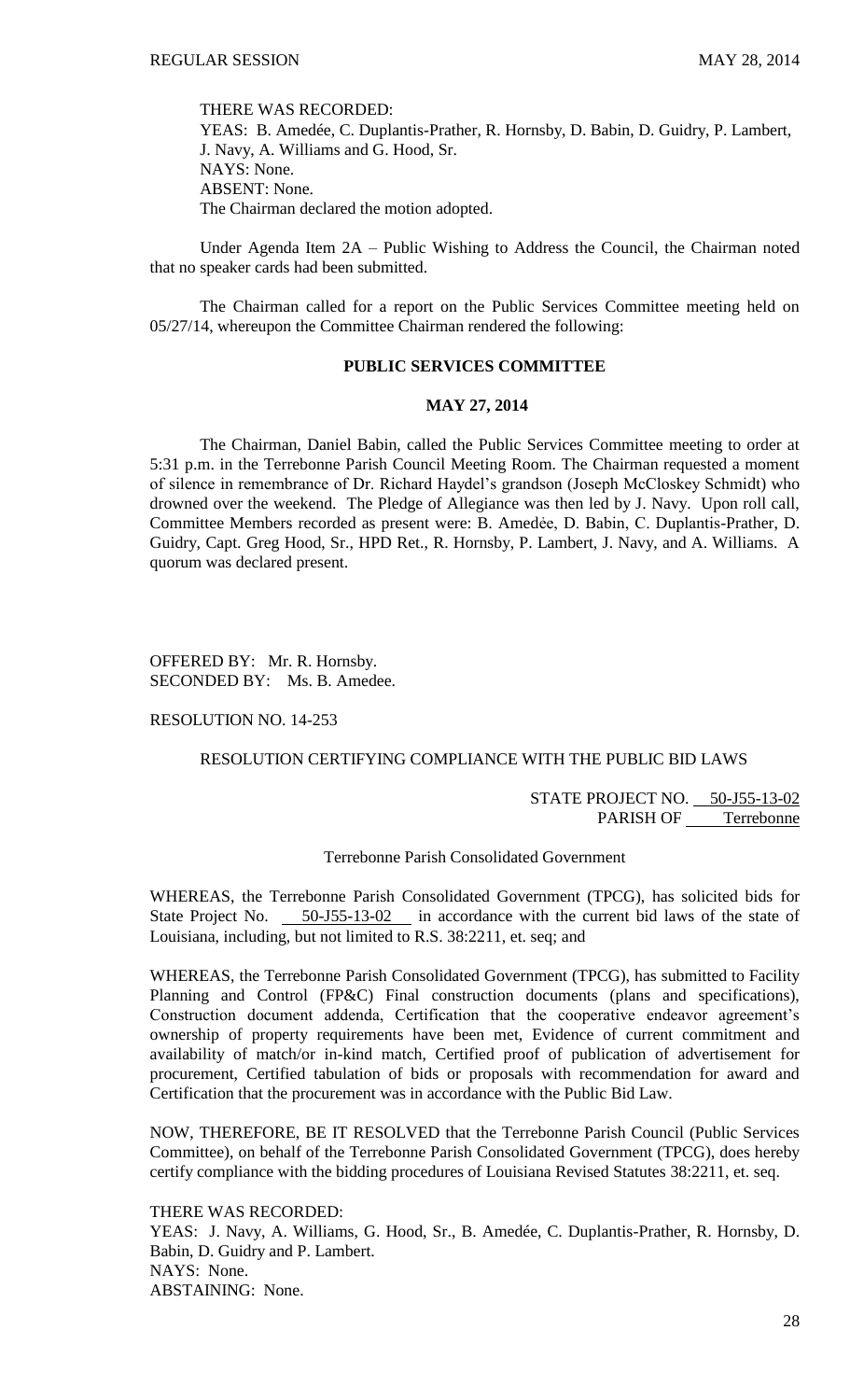ABSENT: None. The Chairman declared the resolution adopted on this, the  $27<sup>th</sup>$  day of May, 2014.

\* \* \* \* \* \* \* \* \*

OFFERED BY: Mr. D. Guidry. SECONDED BY: Mr. P. Lambert.

RESOLUTION NO. 14-254

A resolution providing for the ratification of the appointment by Parish President Michel Claudet of the firm of T. Baker Smith, LLC to provide engineering services for the Redirection of Flows from Cleveland 1 and 2 Lift Stations to Elysian Lift Station, and also authorizing Parish President Michel Claudet to execute the appropriate engineering contract documents for this project.

WHEREAS, Terrebonne Parish is desirous to redirect flows from Cleveland 1 and 2 Sewer Lift Stations to Elysian Lift Station, which will eliminate flows toward Airbase Lift Station, and

WHEREAS, the Terrebonne Parish Consolidated Government would like to proceed with the design of this project for the Redirection of Flows from Cleveland 1 and 2 Sewer Lift Stations to Elysian Lift Station, and

WHEREAS, Parish President Michel Claudet has recommended that the firm of T. Baker Smith, LLC be retained to provide the necessary professional services for this project, and

NOW, THEREFORE BE IT RESOLVED, that the Terrebonne Parish Council (Public Services Committee), on behalf of the Terrebonne Parish Consolidated Government, that the Parish President Michel Claudet be ratified and that the engineering firm of T. Baker Smith, LLC be retained to provide the necessary professional services for the Redirection of Flows from Cleveland 1 and 2 Lift Stations to Elysian Lift Station and that Parish President Michel Claudet be authorized to execute any and all documents with said firm for this project.

THERE WAS RECORDED:

YEAS: J. Navy, A. Williams, G. Hood, Sr., B. Amedée, C. Duplantis-Prather, R. Hornsby, D. Babin, D. Guidry and P. Lambert. NAYS: None. ABSTAINING: None. ABSENT: None. The Chairman declared the resolution adopted on this, the  $27<sup>th</sup>$  day of May, 2014.

\* \* \* \* \* \* \* \* \*

OFFERED BY: Mr. G. Hood, Sr. SECONDED BY: Mr. R. Hornsby.

RESOLUTION NO. 14-255

A resolution awarding and authorizing the signing of the construction Contract for Parish Project No. 13-TRNS-38, Transit Facility Expansion, Terrebonne Parish Consolidated Government, Terrebonne Parish, Louisiana, and authorizing the issuance of the Notice to Proceed.

WHEREAS, the Terrebonne Parish Consolidated Government did receive construction bids on Parish Project No. 13-TRNS-38, Transit Facility Expansion, Terrebonne Parish, Louisiana, and,

WHEREAS, the lowest bid was that submitted by B.E.T. Contractor, Inc. in the amount of \$457,351.50 Base Bid, \$6,000.00 Alternate No. 1, for a total cost of \$463,351.50, and

WHEREAS, the Parish is desirous of moving forward with the construction of the Transit Facility Expansion project, and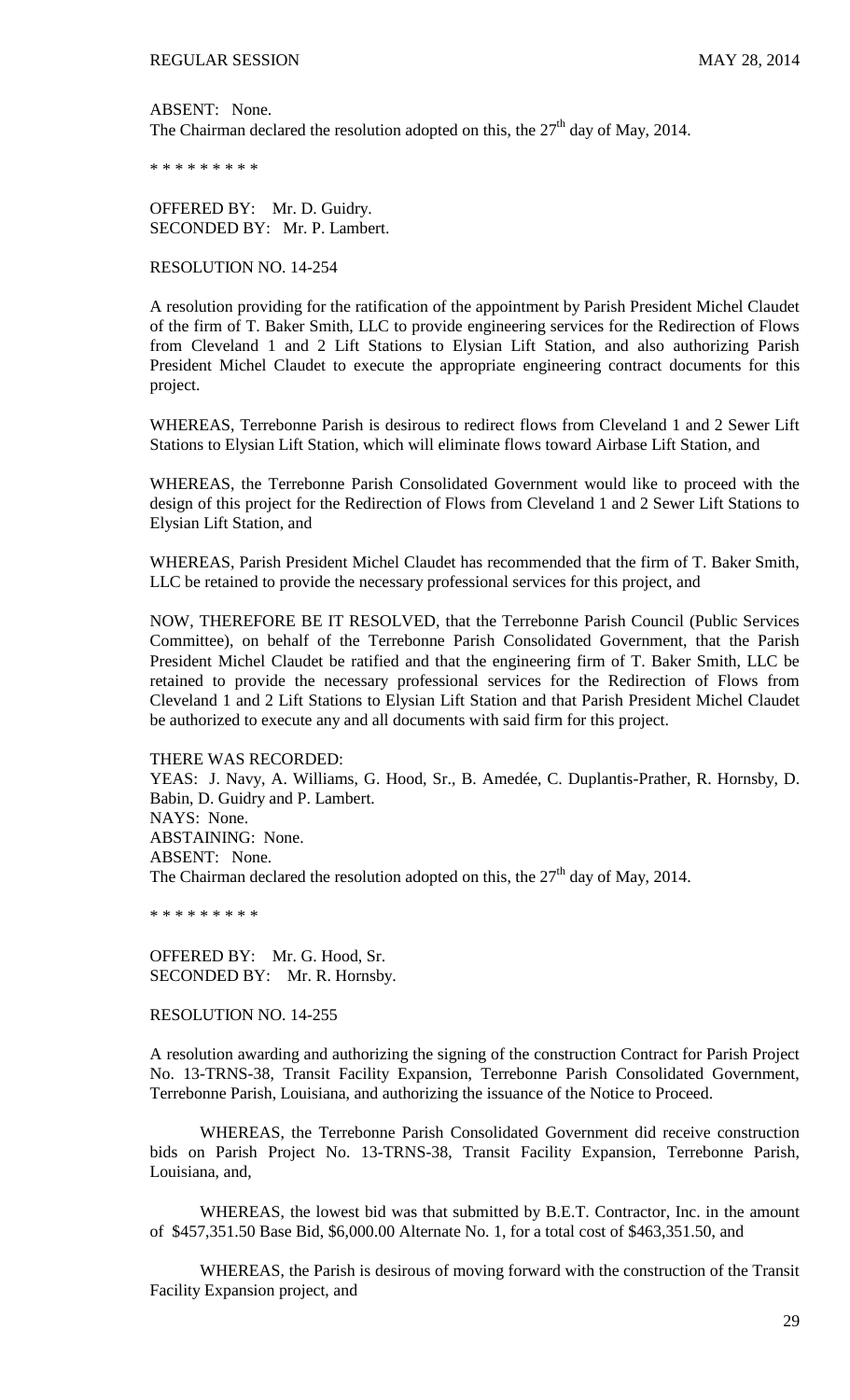NOW, THEREFORE, BE IT RESOLVED that the Terrebonne Parish Council (Public Services Committee), on behalf of the Terrebonne Parish Consolidated Government, award the construction contract to B.E.T. Contractor, Inc., in the overall amount of \$463,351.50, and

BE IT FURTHER RESOLVED, that the President of the Terrebonne Parish Consolidated Government, be and he is hereby authorized and empowered to sign a construction contract for and on behalf of the Terrebonne Parish Consolidated Government with B.E.T. Contractor, Inc., upon receipt of the performance bond in the amount of the contract price, and

BE IT FURTHER RESOLVED, that upon receipt of required certificates of insurance evidencing coverage as provided in the project specifications and upon execution and recordation of all contract documents, that the Engineer is hereby authorized to issue the Notice to Proceed to the Contractor to commence construction of the project.

THERE WAS RECORDED: YEAS: J. Navy, A. Williams, G. Hood, Sr., B. Amedée, C. Duplantis-Prather, R. Hornsby, D. Babin, D. Guidry and P. Lambert. NAYS: None. ABSTAINING: None. ABSENT: None. The Chairman declared the resolution adopted on this, the  $27<sup>th</sup>$  day of May, 2014.

\* \* \* \* \* \* \* \* \*

# OFFERED BY: Ms. A. Williams. SECONDED BY: Mr. G. Hood, Sr.

## RESOLUTION NO. 14-256

A resolution authorizing the execution of a mitigation contract between J. Supple's Sons Planting Co., LTD and Terrebonne Parish Consolidated Government to mitigate a total of 13.1 acres for the Westside Blvd. Project, Phase 3, MLK to Hwy 311, identified as Project No. 13-EXT-13; and authorizing execution of a contract for these services.

WHEREAS, the Terrebonne Parish Consolidated Government is desirous of constructing the Westside Blvd from Martin Luther King Blvd to LA Hwy 311, and

WHEREAS, because of the direct and indirect impacts of wetlands due to the construction of Westside Blvd., TPCG is required to mitigate 13.1 acres of wetlands, and

WHEREAS, TPCG is required to mitigate 13.1 acres of bottomland hardwoods from the Good Growth Conservancy (J. Supple's Sons Planting Co., LTD), and

WHEREAS, the US Corps of Engineers is requiring TPCG to mitigate 13.1 acres before a permit can be issued to start work, and

WHEREAS, the Terrebonne Parish Consolidated Government agrees to pay J. Supple's Sons Planting Co., LTD \$786,000.00, and

NOW, THEREFORE BE IT RESOLVED that the Terrebonne Parish Council (Public Services Committee), on behalf of the Terrebonne Parish Consolidated Government, does hereby authorize the execution of said contracts in the amount of \$786,000.00 to J. Supple's Sons Planting Co., LTD, and any and all paperwork necessary for mitigation for the Westside Blvd. Project, Phase 3, MLK to Hwy 311, Parish Project No. 13-EXT-13; by Terrebonne Parish President Michel Claudet.

## THERE WAS RECORDED: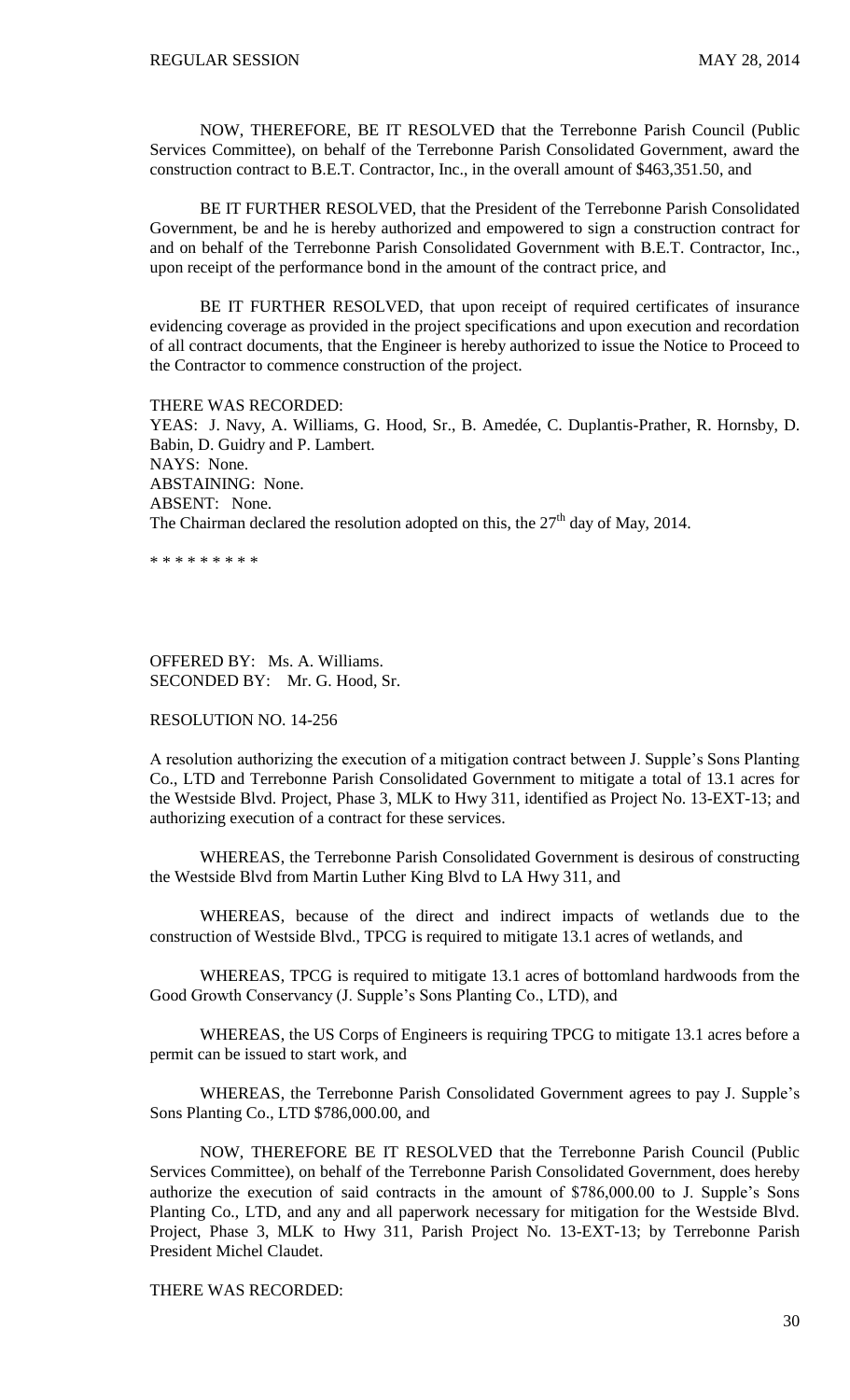YEAS: J. Navy, A. Williams, G. Hood, Sr., B. Amedée, C. Duplantis-Prather, R. Hornsby, D. Babin, D. Guidry and P. Lambert. NAYS: None. ABSTAINING: None. ABSENT: None. The Chairman declared the resolution adopted on this, the  $27<sup>th</sup>$  day of May, 2014.

\* \* \* \* \* \* \* \* \*

OFFERED BY: Mr. D. Guidry. SECONDED BY: Ms. B. Amedee and Mr. P. Lambert.

# RESOLUTION NO. 14-257

A RESOLUTION AUTHORIZING THE PARISH PRESIDENT TO EXECUTE A COOPERATIVE AGREEMENT BETWEEN THE TERREBONNE LEVEE & CONSERVATION DISTRICT AND TERREBONNE PARISH CONSOLIDATED GOVERNMENT FOR THE DONATION OF 11,000 LINEAR FEET OF HESCO BASKET FLOOD BARRIERS AND TO ADDRESS OTHER MATTERS RELATIVE THERETO.

WHEREAS, Article VII, Section 14(c) of the Constitution of the State of Louisiana provides that "for a public purpose, the State and its political subdivisions ...may engage in cooperative endeavors with each other..." and

WHEREAS, LA R.S. 38:329 specifically authorizes the Terrebonne Levee & Conservation District to enter into agreements of this nature; and

WHEREAS, the Terrebonne Levee & Conservation District and the Terrebonne Parish Consolidated Government recognize the necessity of providing flood protection to the residents of Terrebonne Parish; and

WHEREAS, this cooperative agreement shall evidence the terms and conditions agreed to with respect to donation of 11,000 linear feet of Hesco baskets, valued at \$300,000 to the Terrebonne Levee & Conservation District for the public purpose of constructing a temporary flood barrier along Falgout Canal Road.

NOW, THEREFORE BE IT RESOLVED that the Terrebonne Parish Council (Public Services Committee), on behalf of the Terrebonne Parish Consolidated Government, authorizes the Parish President to execute the Cooperative Agreement with the Terrebonne Levee and Conservation District.

#### THERE WAS RECORDED:

YEAS: J. Navy, A. Williams, G. Hood, Sr., B. Amedée, C. Duplantis-Prather, R. Hornsby, D. Babin, D. Guidry and P. Lambert. NAYS: None. ABSTAINING: None. ABSENT: None. The Chairman declared the resolution adopted on this, the  $27<sup>th</sup>$  day of May, 2014.

\* \* \* \* \* \* \* \* \*

The Chairman noted that the aforementioned action is for the Falgout Canal Road Project, and the Parish has 12,000 linear feet of barriers of which 11,000 linear feet will be donated to the TL&CD.

OFFERED BY: Ms. A. Williams. SECONDED BY: Mr. J. Navy.

RESOLUTION NO. 14-258

A resolution authorizing the execution of Change Order No. 1 (Balancing) for the Construction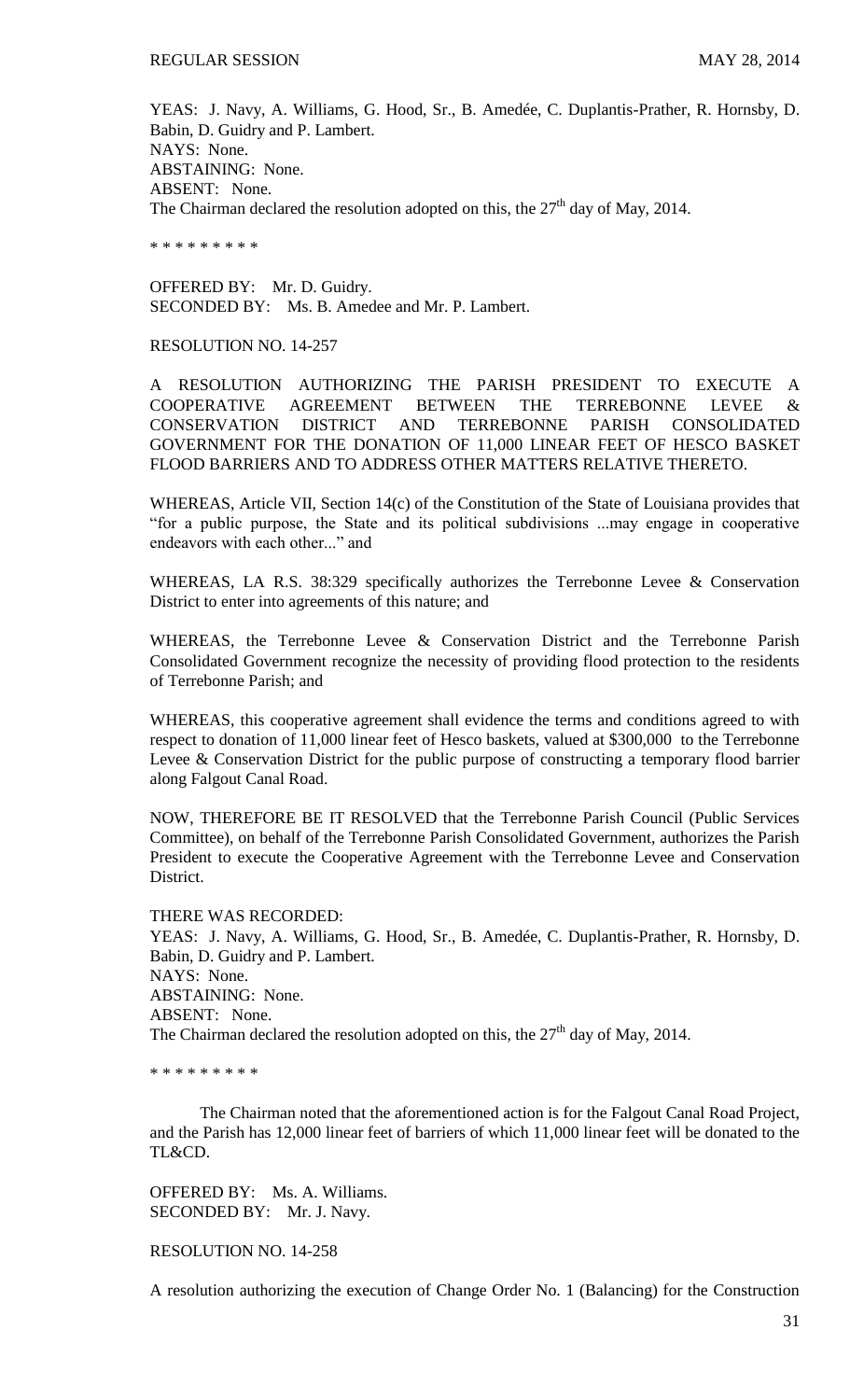Agreement for Parish Project No. 01-DRA-11, Bayou LaCarpe Drainage Improvements, Phase D-1, Magnolia and Barringer Streets, Terrebonne Parish, Louisiana.

WHEREAS, the Terrebonne Parish Consolidated Government awarded the construction to Byron E. Talbot Contractor, Inc., for Parish Project No. 01-DRA-11, Bayou LaCarpe Drainage Improvements, Phase D-1, Magnolia and Barringer Streets, Terrebonne Parish, Louisiana, and

WHEREAS, this change order has been recommended so as to adjust the estimated contract item quantities for the completion of the project described on the attached Change Order No. 1 (Balancing) for the above referenced project, and

WHEREAS, this change order also includes a conflict box for a section of a ITS line, a cost to fix and repair a 10" watermain located underneath Barrow Street, and a water service that was not marked on Wallis Street under a driveway, and

WHEREAS, this change order will increase the overall contract price by Ten Thousand Nine Hundred Sixty Dollars and Sixty-Six Cents (\$10,960.66), and

WHEREAS, Change Order No. 1 (Balancing) had been recommended by the Engineer, Providence/GSE Associates, LLC, for this project.

NOW, THEREFORE BE IT RESOLVED that the Terrebonne Parish Council (Public Services Committee), on behalf of the Terrebonne Parish Consolidated Government, does hereby approve and authorize the execution by Terrebonne Parish President Michel Claudet of Change Order No. 1 (Balancing) to the construction agreement with Byron E. Talbot Contractor, Inc. for Parish Project No. 01-DRA-11, Bayou LaCarpe Drainage Improvements, Phase D-1, Magnolia and Barringer Streets, Terrebonne Parish, Louisiana, for an increase of Ten Thousand Nine Hundred Sixty Dollars and Sixty-Six Cents (\$10,960.66)to the contract amount, and

BE IT FURTHER RESOLVED that a certified copy of the resolution be forwarded to Engineer, Providence/GSE Associates, LLC.

THERE WAS RECORDED:

YEAS: J. Navy, A. Williams, G. Hood, Sr., B. Amedée, C. Duplantis-Prather, R. Hornsby, D. Babin, D. Guidry and P. Lambert. NAYS: None. ABSTAINING: None. ABSENT: None. The Chairman declared the resolution adopted on this, the  $27<sup>th</sup>$  day of May, 2014.

\* \* \* \* \* \* \* \* \*

Mr. G. Hood, Sr. moved, seconded by Mr. J. Navy, "THAT, there being no further business to come before the Public Services Committee, the meeting be adjourned."

The Chairman called for the vote on the motion offered by Mr. G. Hood, Sr. THERE WAS RECORDED: YEAS: B. Amedẻe, D. Babin, C. Duplantis-Prather, D. Guidry, G. Hood, Sr., R. Hornsby, P. Lambert, J. Navy, and A. Williams. NAYS: None. ABSENT: None. The Chairman declared the motion adopted and the meeting was adjourned at 5:35 p.m.

Daniel Babin, Chairman

Suzette Thomas, Minute Clerk

Mr. D. Babin moved, seconded by Ms. A. Williams, "THAT, the Council accept and ratify the minutes of the Public Services committee meeting held on 05/27/14."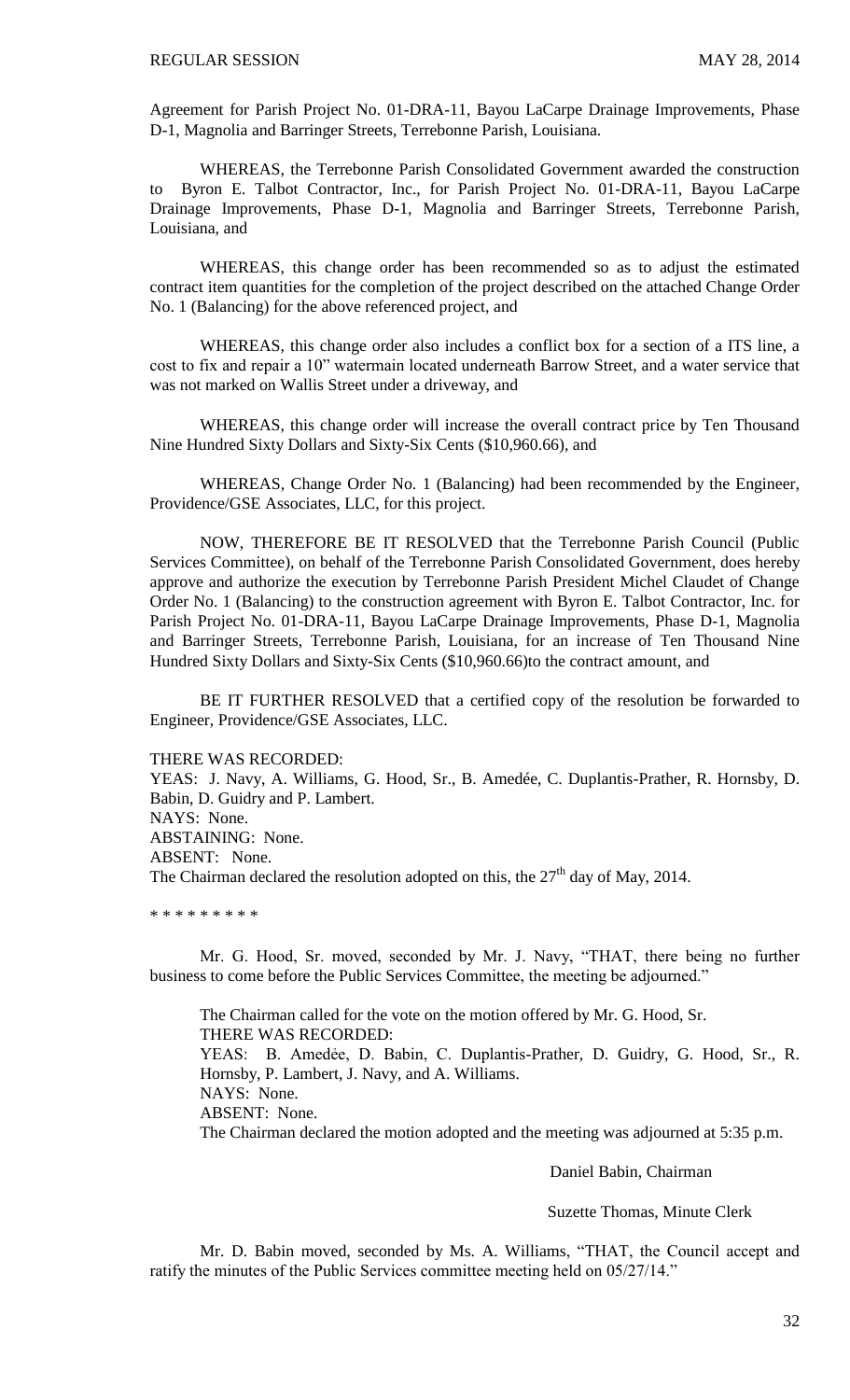The Chairman called for a vote on the motion offered by Mr. D. Babin. THERE WAS RECORDED: YEAS: C. Duplantis-Prather, R. Hornsby, D. Babin, D. Guidry, P. Lambert, J. Navy, A. Williams and G. Hood, Sr. NAYS: None. ABSENT: B. Amedée. The Chairman declared the motion adopted.

The Chairman called for a report on the Community Development and Planning Committee meeting held on 05/27/14, whereupon the Committee Chairman, noting that ratification of the minutes calls public hearings on 06/11/14 and 06/25/14, rendered the following:

# **COMMUNITY DEVELOPMENT & PLANNING COMMITTEE**

#### **MAY 27, 2014**

The Chairman, Dirk Guidry, called the Community Development & Planning Committee meeting to order at 5:45 p.m. in the Terrebonne Parish Council Meeting Room with an Invocation offered by B. Amedée and the Pledge of Allegiance led by P. Lambert. Upon roll call, Committee Members recorded as present were: B. Amedẻe, D. Babin, C. Duplantis-Prather, D. Guidry, Capt. Greg Hood, Sr., HPD Ret., R. Hornsby, P. Lambert, J. Navy, and A. Williams. A quorum was declared present.

Committee Member J. Navy noted that he has spoken with Parish President Michel Claudet relative to the continuance of initiatives and activities under the former Mechanicville Weed and Seed Program. In response to questioning from Committee Member D. Babin, Mr. Navy stated that the activities include the "Night Out Against Crime", summer camp, Black History Program, and any other activities that are similar to what other recreation districts are conducting. He added that a residents' committee will be formed to discuss the initiatives and that all rumors regarding the discontinuation of the summer camp have been dispelled.

The Chairman noted his willingness to assist with the aforementioned initiatives. (NO ACTION TAKEN)

OFFERED BY: Ms. A. Williams. SECONDED BY: Mr. D. Babin.

RESOLUTION NO. 14-259

A Resolution authorizing the Parish President, Michel H. Claudet, to enter into an agreement between TPCG and Louisiana Small Business Development Center Greater New Orleans and Bayou Region (LSBDC GNOBR), in the amount of \$37,500 through an LSBDC fiscal agent.

WHEREAS, Article VII, Section 14 of the Louisiana Constitution provides that "For a public purpose, the state and its political subdivisions or political corporations may engage in cooperative endeavors with each other, with the United States or its agencies, or with any public or private association, corporation or individual"; and

WHEREAS, LSBDC GNOBR is part of a statewide network of small business development centers marking 31 years in operation, are nationally accredited by the Association of Small Business Development Centers; and

WHEREAS, TPCG is authorized to promote economic development programs to stimulate private investment in the parish, and believes the costs of this agreement will serve the public purpose of providing technical assistance to small businesses and citizens wishing to start small businesses in Terrebonne Parish as they grow into sustainable business entities, and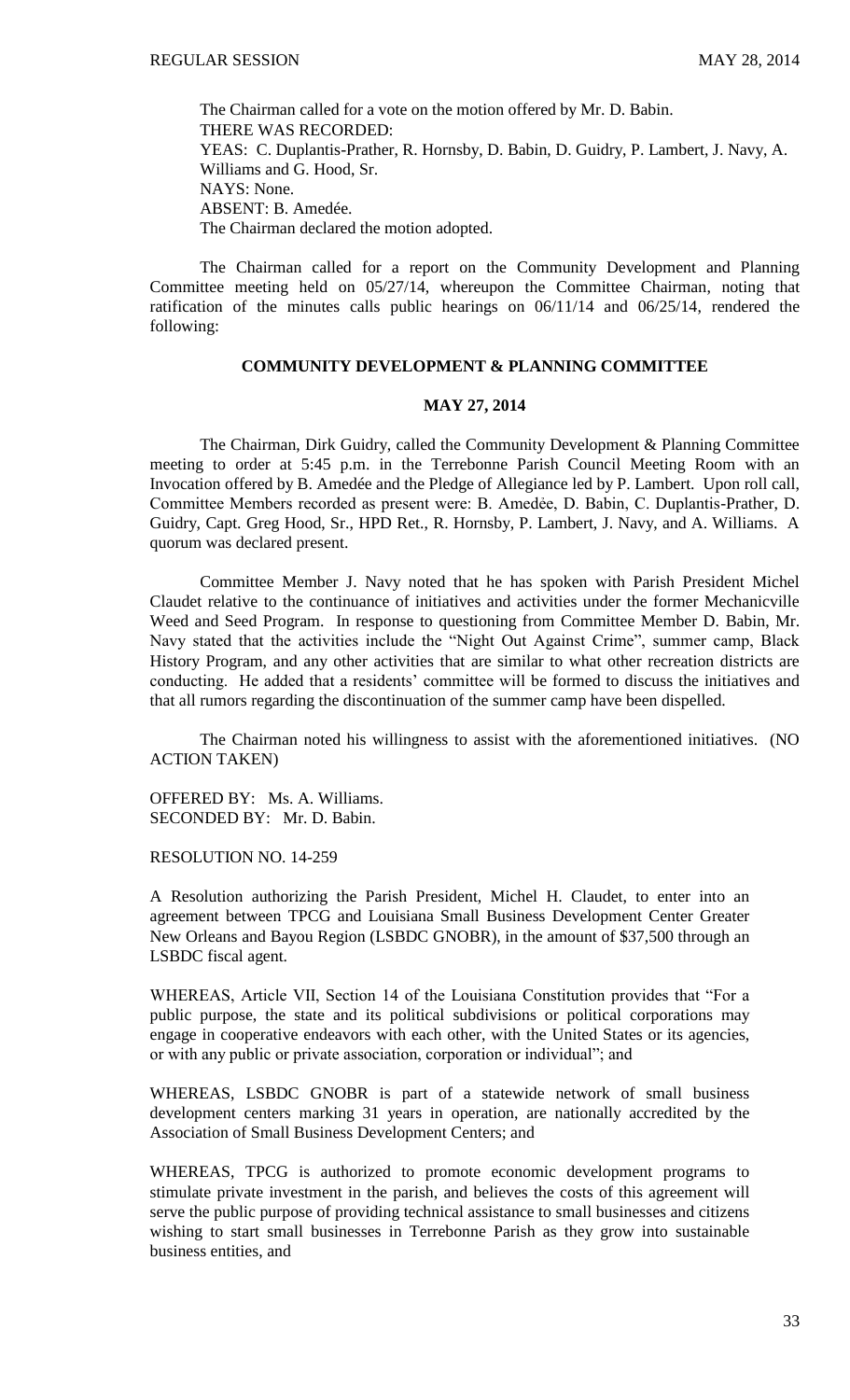WHEREAS, such technical assistance will include but not be limited to access to capital and loan packaging, business strategy and business planning, assistance in marketing and management, accounting, contracting and procurement, international trade, disaster preparedness and continuity planning; and

WHEREAS, this funding will be used to fund salary, fringe benefits and travel for a parttime business consultant meeting with small businesses in Terrebonne Parish to facilitate their growth, prosperity and creation of jobs; and

WHEREAS, this funding will also entitle TPCG small business clientele to the services of any LSBDC GNOBR consultant with specialized expertise needed as well provide indepth business training seminars in Terrebonne Parish; and

NOW THEREFORE BE IT RESOLVED that the Terrebonne Parish Council (Community Development and Planning Committee), on behalf of Terrebonne Parish Consolidated Government, authorizes the Parish President, Michel H. Claudet, to enter into a one-year agreement with Louisiana Small Business Development Center Greater New Orleans and Bayou Region, in the amount of \$37,500.

THERE WAS RECORDED: YEAS: J. Navy, A. Williams, G. Hood, Sr., B. Amedée, C. Duplantis-Prather, R. Hornsby, D. Babin, D. Guidry and P. Lambert. NAYS: None. ABSTAINING: None. ABSENT: None. The Chairman declared the resolution adopted on this, the  $27<sup>th</sup>$  day of May, 2014.

\* \* \* \* \* \* \* \* \*

Ms. A. Williams moved, seconded by Ms. C. Duplantis-Prather, "THAT, the Community Development & Planning Committee accept and ratify, as presented, the minutes of the Council Subdivision Regulations Review Subcommittee Meeting held on May13, 2014, and actions taken by said subcommittee."

The Chairman called for the vote on the motion offered by Ms. A. Williams. THERE WAS RECORDED: YEAS: B. Amedẻe, D. Babin, C. Duplantis-Prather, D. Guidry, G. Hood, Sr., R. Hornsby, P. Lambert, J. Navy, and A. Williams. NAYS: None. ABSENT: None. The Chairman declared the motion adopted.

OFFERED BY: Mr. D. Babin. SECONDED BY: Mr. R. Hornsby.

RESOLUTION NO. 14-260

A RESOLUTION GIVING NOTICE OF INTENT TO ADOPT AN ORDINANCE TO AMEND THE PARISH CODE, CHAPTER 17, ARTICLE II, "MOBILE HOME PARKS," SECTIONS 17-26 THROUGH 17-64 AS PER "ATTACHMENT A" TO THE ORDINANCE.

THEREFORE, BE IT RESOLVED by the Terrebonne Parish Consolidated Government, that notice of intent is given for adopting an ordinance to amend the Parish Code, Chapter 17, Article II, "Mobile Home Parks," Sections 17-26 through 17-64 as per "Attachment A."

BE IT FURTHER RESOLVED that a public hearing on said ordinance be called for June 11, 2014 at 6:30 p.m.

THERE WAS RECORDED:

YEAS: J. Navy, A. Williams, G. Hood, Sr., B. Amedée, C. Duplantis-Prather, R. Hornsby, D. Babin, D. Guidry and P. Lambert.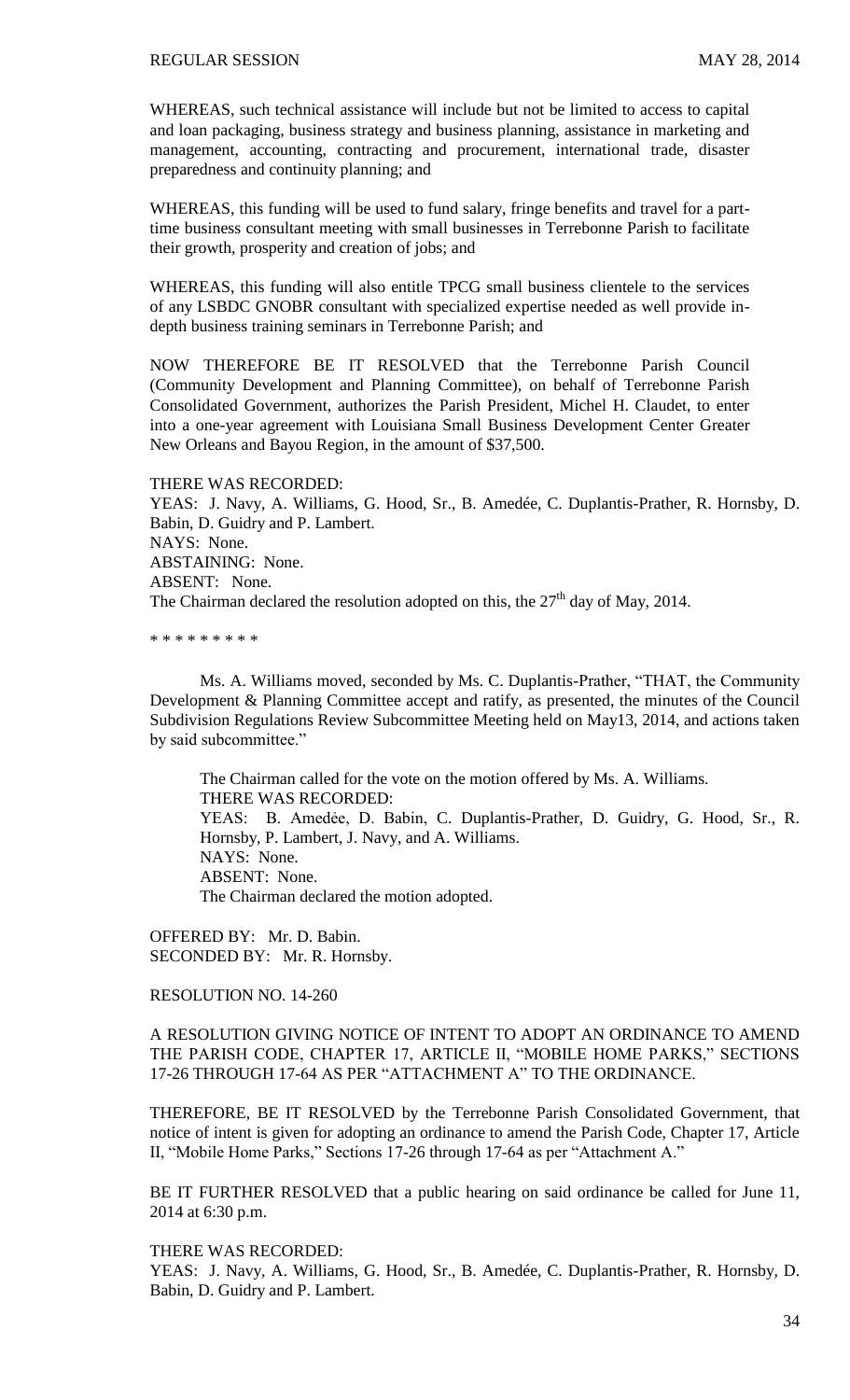NAYS: None. ABSTAINING: None. ABSENT: None. The Chairman declared the resolution adopted on this, the  $27<sup>th</sup>$  day of May, 2014.

\* \* \* \* \* \* \* \* \*

OFFERED BY: Mr. D. Babin. SECONDED BY: Mr. J. Navy.

### RESOLUTION NO. 14-261

A RESOLUTION CALLING A PUBLIC HEARING REGARDING THE INTENT TO ADOPT AN AMENDMENT TO THE ROADS, BRIDGES, WATERCOURSES, AND DRAINAGE ORDINANCE.

WHEREAS, the Terrebonne Parish Consolidated Government has memorialized risk reduction regulations in the Roads, Bridges, Watercourses, and Drainage Ordinance; and

WHEREAS, levels of flood risk and flood insurance premiums continue to increase; and

WHEREAS, certain amendments are proposed to reduce flood risk, economic disruption from flood events large and small, reduce the cost of maintaining the stormwater system, and reduce or maintain insurance discounts through the Community Rating System; and

WHEREAS, the proposed change has been vetted at four (4) public meetings throughout the parish and three (3) industry stakeholder meetings; and

WHEREAS, the amendment to the ordinance outlined in Attachment A must be heard at a formal public hearing to gather and consider public input;

NOW, THEREFORE, BE IT RESOLVED by the Terrebonne Parish Council (Community Development and Planning Committee), on behalf of the Terrebonne Parish Consolidated Government, that a public hearing be called on Wednesday, June 11, 2014 at 6:30 p.m. in order to receive further public comment on the amendment in Attachment A to the proposed ordinance.

### THERE WAS RECORDED:

YEAS: J. Navy, A. Williams, G. Hood, Sr., B. Amedée, C. Duplantis-Prather, R. Hornsby, D. Babin, D. Guidry and P. Lambert. NAYS: None. ABSTAINING: None. ABSENT: None. The Chairman declared the resolution adopted on this, the  $27<sup>th</sup>$  day of May, 2014.

\* \* \* \* \* \* \* \* \*

RESOLUTION: Giving Notice of Intent to adopt an ordinance to amend the zoning map of the Parish of Terrebonne to rezone from R-1 (Single Family Residential District) to R-3 Multi-Family Residential District); 262 St. Peter Street, Lot 13, Block 1, Elardo Subdivision, and calling a public hearing for said matter on Wednesday, June 25, 2014 at 6:30 p. m.

Mr. J. Navy moved, seconded by Ms. A. Williams. The resolution was adopted. (*Rescinded later during proceedings*)

Planning & Zoning Director Patrick Gordon interjected that the Houma-Terrebonne Regional Planning Commission and Administration have recommended denial of the above rezoning request, although the agenda item does not indicate such.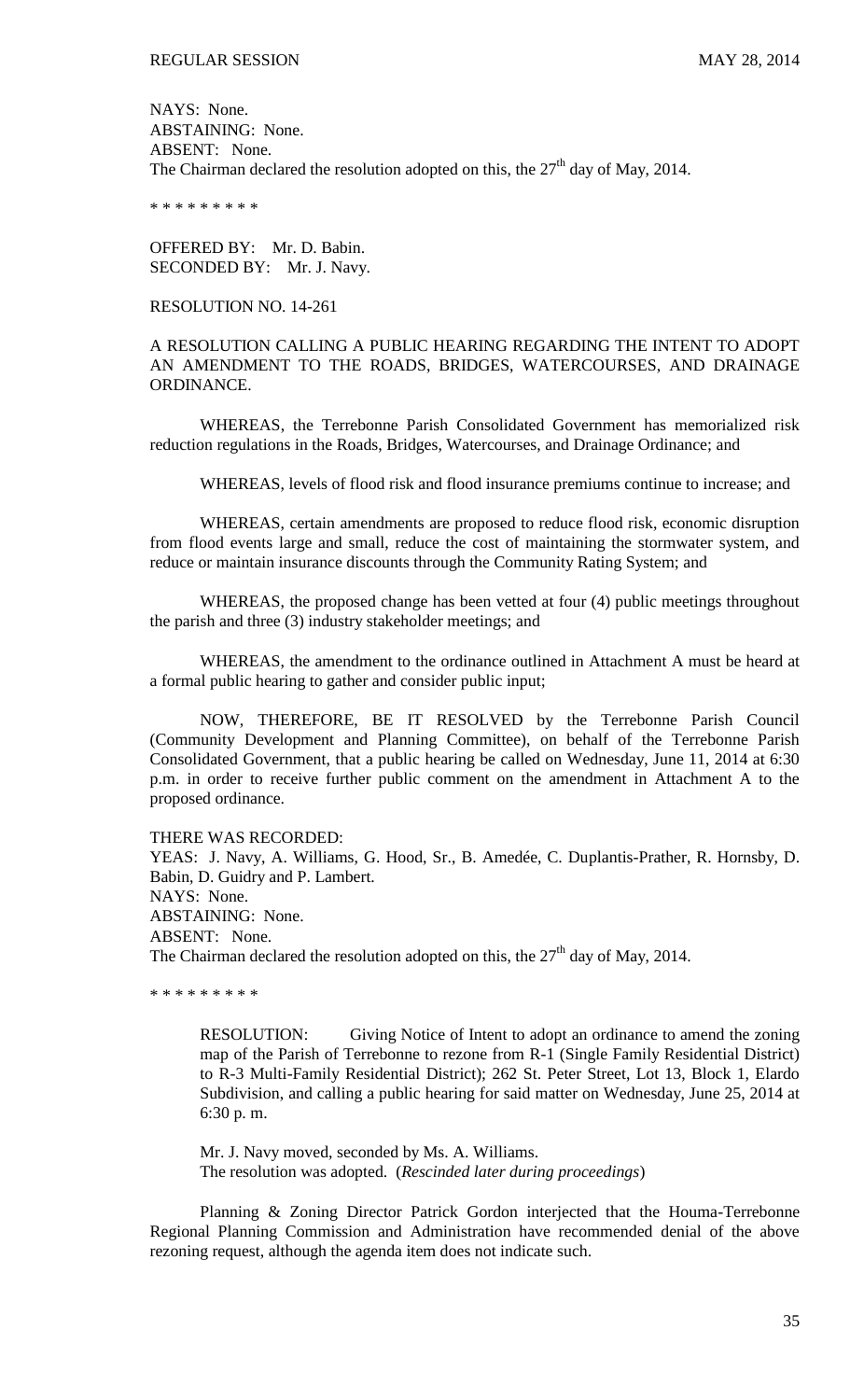Committee Member J. Navy noted that his intent was to introduce the matter for a public hearing to receive comments, however if the matter may legally be denied this evening, he would prefer to deny the matter at this time.

Mr. Gordon noted that Administration has received several complaints with regards to approving the aforementioned rezoning.

Discussion ensued relative to the proper protocol for denying the rezoning request for 262 St. Peter Street, and the need for a public hearing.

Parish Attorney Courtney Alcock stated that the initial action would need to be revisited then rescinded. She continued that another motion could be then be offered and if the motion does not receive a "second", the motion would die and the issue would be considered settled.

Mr. D. Babin moved, seconded by Ms. A. Williams, "THAT, the Community Development & Planning Committee revisit Agenda Item No. 6 (Rezone 262 St. Peter Street, Lot 13, Block 1, Elardo Subdivision)."

The Chairman called for the vote on the motion offered by Mr. D. Babin. THERE WAS RECORDED: YEAS: B. Amedẻe, D. Babin, C. Duplantis-Prather, D. Guidry, G. Hood, Sr., R. Hornsby, P. Lambert, J. Navy, and A. Williams. NAYS: None. ABSENT: None. The Chairman declared the motion adopted.

Ms. A. Williams moved, seconded by Mr. D. Babin, "THAT the Community Development & Planning Committee rescind the previous adoption of a resolution calling a public hearing with regards to a request to rezone property located at 262 St. Peter Street."

The Chairman called for the vote on the motion offered by Ms. A. Williams. THERE WAS RECORDED: YEAS: B. Amedẻe, D. Babin, C. Duplantis-Prather, D. Guidry, G. Hood, Sr., R. Hornsby, P. Lambert, J. Navy, and A. Williams. NAYS: None. ABSENT: None. The Chairman declared the motion adopted.

Mr. J. Navy moved, seconded by Ms. A. Williams, "THAT, the Community Development & Planning Committee deny a request to rezone of 262 St. Peter Street, Lot 13, Block 1, Elardo Subdivision."

The Chairman called for the vote on the motion offered by Mr. J. Navy. THERE WAS RECORDED: YEAS: B. Amedẻe, D. Babin, C. Duplantis-Prather, D. Guidry, G. Hood, Sr., R. Hornsby, P. Lambert, J. Navy, and A. Williams. NAYS: None. ABSENT: None. The Chairman declared the motion adopted.

OFFERED BY: Mr. J. Navy. SECONDED BY: Mr. D. Babin.

## RESOLUTION NO. 14-262

A RESOLUTION GIVING NOTICE OF INTENT TO ADOPT AN ORDINANCE TO AMEND THE ZONING MAP OF THE PARISH OF TERREBONNE SO AS TO REZONE FROM R-3 (MULTI-FAMILY RESIDENTIAL DISTRICT) TO C-1 (CENTRAL BUSINESS DISTRICT); 300 HONDURAS STREET AND 1104 CHURCH STREET, NEWTOWN ADDITION, CITY OF HOUMA, TERREBONNE PARISH, LOUISIANA; LARUSSA ENTERPRISES, INC., APPLICANT; AND CALLING A PUBLIC HEARING ON SAID MATTER FOR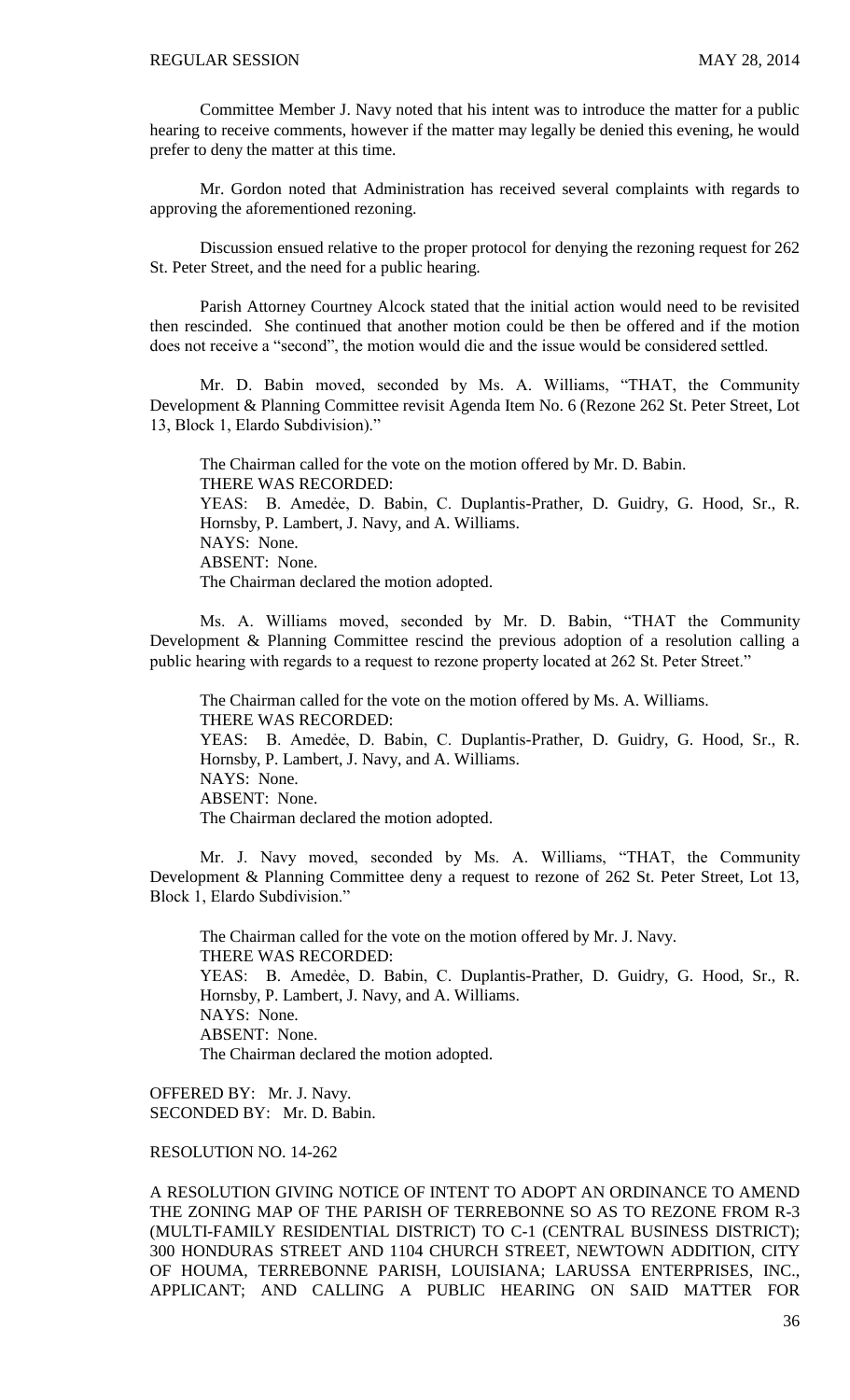WEDNESDAY, JUNE 25, 2014 AT 6:30 P.M.

BE IT RESOLVED by the Terrebonne Parish Council (Community Development and Planning Committee), that notice be hereby given to adopt an ordinance to amend the Zoning Map of the Parish of Terrebonne so as to rezone from R-3 (Multi-Family Residential District) to C-1 (Central Business District); 300 Honduras Street and 1104 Church Street, Newtown Addition, City of Houma, Terrebonne Parish, Louisiana; and

NOW, THEREFORE, BE IT RESOLVED that a public hearing be called on said matter for Wednesday, June 25, 2014 at 6:30 p.m.

THERE WAS RECORDED:

YEAS: J. Navy, A. Williams, G. Hood, Sr., B. Amedée, C. Duplantis-Prather, R. Hornsby, D. Babin, D. Guidry and P. Lambert. NAYS: None. ABSTAINING: None. ABSENT: None. The Chairman declared the resolution adopted on this, the  $27<sup>th</sup>$  day of May, 2014.

\* \* \* \* \* \* \* \* \*

Mr. G. Hood, Sr. moved, seconded by Mr. D. Babin, "THAT, there being no further business to come before the Community Development & Planning Committee, the meeting be adjourned."

The Chairman called for the vote on the motion offered by Mr. G. Hood, Sr. THERE WAS RECORDED: YEAS: B. Amedée, D. Babin, C. Duplantis-Prather, D. Guidry, G. Hood, Sr., R. Hornsby, P. Lambert, J. Navy, and A. Williams. NAYS: None. ABSENT: None. The Chairman declared the motion adopted and the meeting was adjourned at 5:56 p.m.

Dirk Guidry, Chairman

Suzette Thomas Minute Clerk

Mr. D. Guidry moved, seconded by Mr. D. Babin, "THAT, the Council accept and ratify the minutes of the Community Development committee meeting held on 05/27/14."

The Chairman called for a vote on the motion offered by Mr. D. Guidry. THERE WAS RECORDED: YEAS: C. Duplantis-Prather, R. Hornsby, D. Babin, D. Guidry, P. Lambert, J. Navy, A. Williams and G. Hood, Sr. NAYS: None. ABSENT: B. Amedée. The Chairman declared the motion adopted.

The Chairman called for a report on the Budget and Finance Committee meeting held on 05/27/14, whereupon the Committee Chairman, noting that ratification of the minutes calls a public hearing on 06/11/14, rendered the following:

## **BUDGET & FINANCE COMMITTEE**

#### **MAY 27, 2014**

The Chairman, John Navy, called the Budget & Finance Committee meeting to order at 5:59 p.m. in the Terrebonne Parish Council Meeting Room with an Invocation offered by A. Williams and the Pledge of Allegiance led by D. Babin. Upon roll call, Committee Members recorded as present were: B. Amedẻe, C. Duplantis-Prather, D. Babin, D. Guidry, Capt. Greg Hood, Sr., R. Hornsby, P. Lambert, J. Navy, and A. Williams. A quorum was declared present.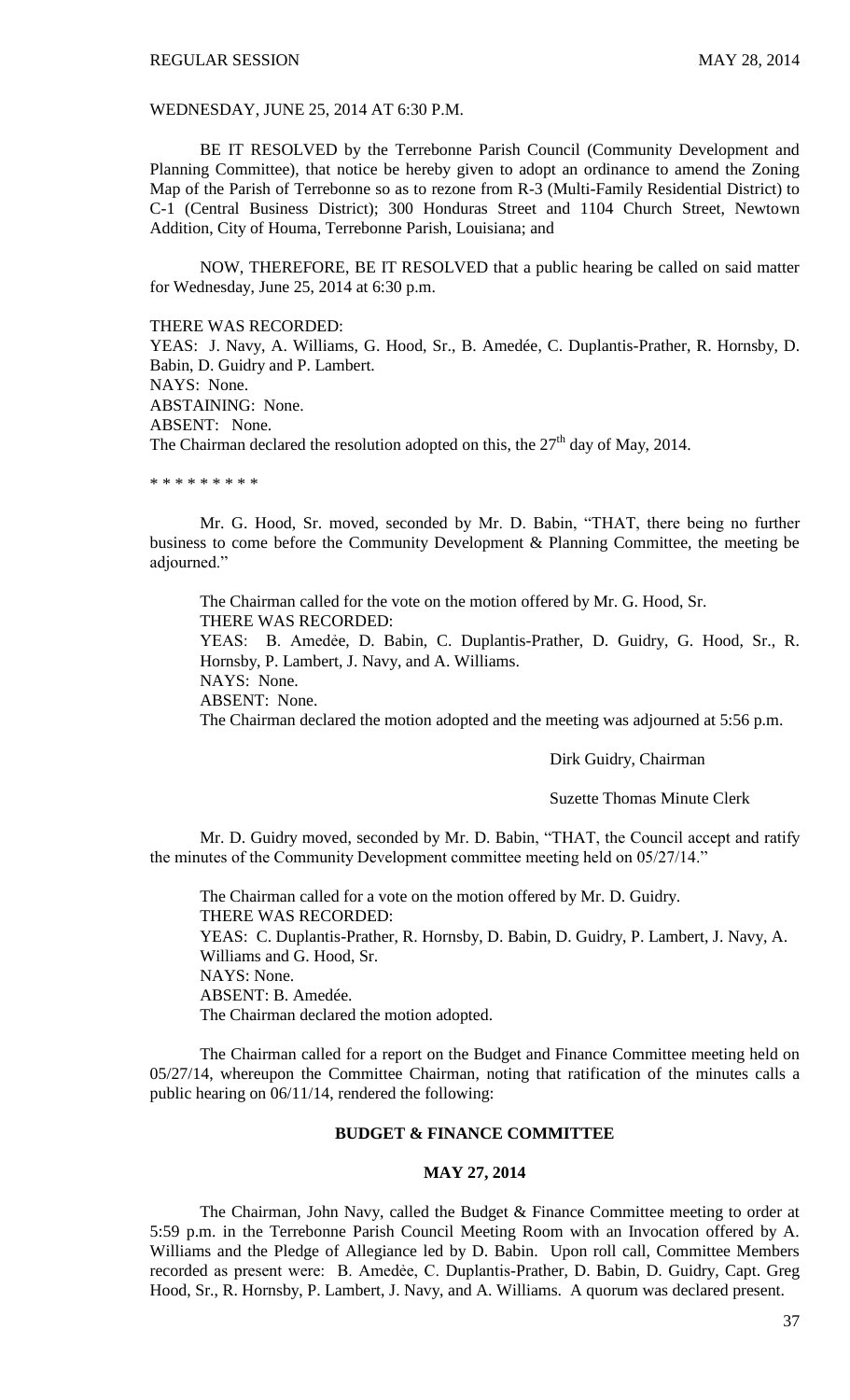OFFERED BY: Mr. D. Babin. SECONDED BY: Mr. G. Hood, Sr.

RESOLUTION NO. 14-263

WHEREAS, on May 2, 2014 bids were received by the Terrebonne Parish Consolidated Government for Bid No. 14-HPD-09 Purchase of New/Unused Fleet Equipment for New 2014 Police Units, and

WHEREAS, after careful review by the Purchasing Division and Todd Duplantis, Chief of Police, it has been determined that the lowest qualified bidders are Vehicle Parts for the push bumpers (item 1); Fleet Safety Equipment, Inc. for the consoles, cup holders, arm rests and clamping cradles (items 3-6); GT Distributors, Inc. for the prisoner transport cells (item 2) and Applied Concepts, Inc. for the dash mounted radars (item 7), and

WHEREAS, Terrebonne Parish Consolidated Government, Houma Police Department reserves the right to increase or decrease quantities at its sole discretion at the same unit prices, and

WHEREAS, Parish Administration has concurred with the recommendation that the aforementioned bidders submitted the lowest qualified bids for Bid No. 14-HPD-09 Purchase of New/Unused Fleet Equipment for New 2014 Police Units as per bid documents, and

NOW, THEREFORE BE IT RESOLVED by the Terrebonne Parish Council (Budget and Finance Committee), on behalf of the Terrebonne Parish Consolidated Government, that the recommendation of Parish Administration be approved for the purchase of fleet equipment for new 2014 police units, as per bid documents

THERE WAS RECORDED:

YEAS: J. Navy, A. Williams, G. Hood, Sr., B. Amedée, C. Duplantis-Prather, R. Hornsby, D. Babin, D. Guidry and P. Lambert. NAYS: None. ABSTAINING: None. ABSENT: None. The Chairman declared the resolution adopted on this, the  $27<sup>th</sup>$  day of May, 2014.

\* \* \* \* \* \* \* \* \*

OFFERED BY: Ms. C. Duplantis-Prather. SECONDED BY: Mr. D. Guidry.

RESOLUTION NO. 14-264

WHEREAS, bids were obtained by Jefferson Parish Purchasing Department for the purpose of procuring automobiles model year 2014 and related items (contract number 55-00013773/ bid number 5000106847 ) and,

WHEREAS, after careful review by Wendell Voisin, Fleet Maintenance Superintendent; Clay Naquin, Solid Waste Administrator and Tom Bourg, Utilities Director it has been determined that the Solid Waste Division can utilize the aforementioned contract to acquire one (1) 52000 GVWR Cab and Chassis with contract approved options for the amount of Eighty-seven Thousand, Four Hundred Fifty-two Dollars (\$87,452.00) from Kenworth of South Louisiana, LLC under provisions set forth in the Louisiana Revised Statutes Title 39:1701 et seq., and

WHEREAS, the Parish Administration has recommended the acceptance of the aforementioned cab and chassis purchase from Kenworth of South Louisiana, LLC at a total cost of Eighty-seven Thousand, Four Hundred Fifty-two Dollars (\$87,452.00) as per bid documents.

NOW, THEREFORE BE IT RESOLVED by the Terrebonne Parish Council (Budget and Finance Committee), on behalf of the Terrebonne Parish Consolidated Government, that the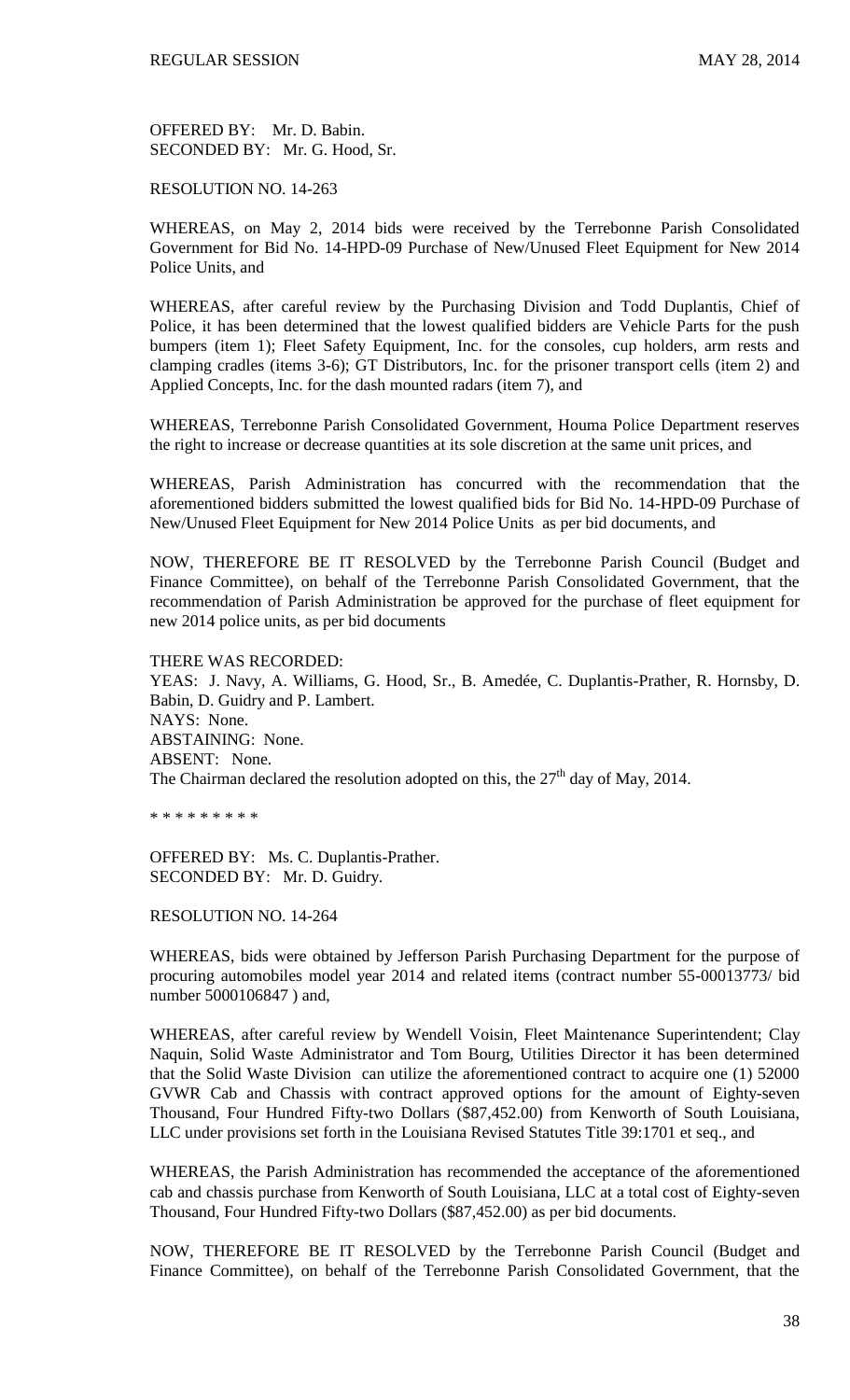recommendation of the Parish Administration be approved and that the purchase of the cab and chassis be accepted as per bid documents.

THERE WAS RECORDED: YEAS: J. Navy, A. Williams, G. Hood, Sr., B. Amedée, C. Duplantis-Prather, R. Hornsby, D. Babin, D. Guidry and P. Lambert. NAYS: None. ABSTAINING: None. ABSENT: None. The Chairman declared the resolution adopted on this, the  $27<sup>th</sup>$  day of May, 2014.

\* \* \* \* \* \* \* \* \*

OFFERED BY: Ms. B. Amedee. SECONDED BY: Ms. C. Duplantis-Prather.

#### RESOLUTION NO. 14-265

A resolution authorizing the purchase and installation of new travel cable on five (5) elevators.

WHEREAS, a quotation was obtained by the Terrebonne Parish Consolidated Government for the purpose of purchasing and installing a new travel cable on five (5) elevators in the Courthouse Annex, and

WHEREAS, the Terrebonne Parish Consolidated Government presently has a service agreement with ThyssenKrupp Elevator Corporation for the elevators located in the Courthouse Annex, and

WHEREAS, after careful review by David Drury, Facilities Manager and Gregory Bush, Public Works Director, it has been determined that the price of Twenty-six Thousand, Four Hundred Eight Dollars and Ninety-Two Cents (\$26,408.92) from ThyssenKrupp Elevator Corporation for the purchase and installation of new travel cable on five (5) elevators, and

WHEREAS, the Parish Administration has recommended the acceptance of the price for the aforementioned new travel cables from ThyssenKrupp Elevator Corporation at a total cost of Twenty-six Thousand, Four Hundred Eight Dollars and Ninety-Two Cents (\$26,408.92).

NOW, THEREFORE BE IT RESOLVED by the Terrebonne Parish Council (Budget & Finance Committee), on behalf of the Terrebonne Parish Consolidated Government, that the recommendation of the Parish Administration be approved and that the purchase and installation of the aforementioned new travel cables be accepted.

THERE WAS RECORDED: YEAS: J. Navy, A. Williams, G. Hood, Sr., B. Amedée, C. Duplantis-Prather, R. Hornsby, D. Babin, D. Guidry and P. Lambert. NAYS: None. ABSTAINING: None. ABSENT: None. The Chairman declared the resolution adopted on this, the  $27<sup>th</sup>$  day of May, 2014.

\* \* \* \* \* \* \* \* \*

OFFERED BY: Mr. R. Hornsby. SECONDED BY: Mr. G. Hood, Sr.

# RESOLUTION NO. 14-266

WHEREAS, Louisiana Statutory Law provides for the disposal of surplus movable property having a value of \$5,000.00 or less, in addition to other legally permissible means, at private sale which is, in the opinion of the governing authority, not needed for public purposes; and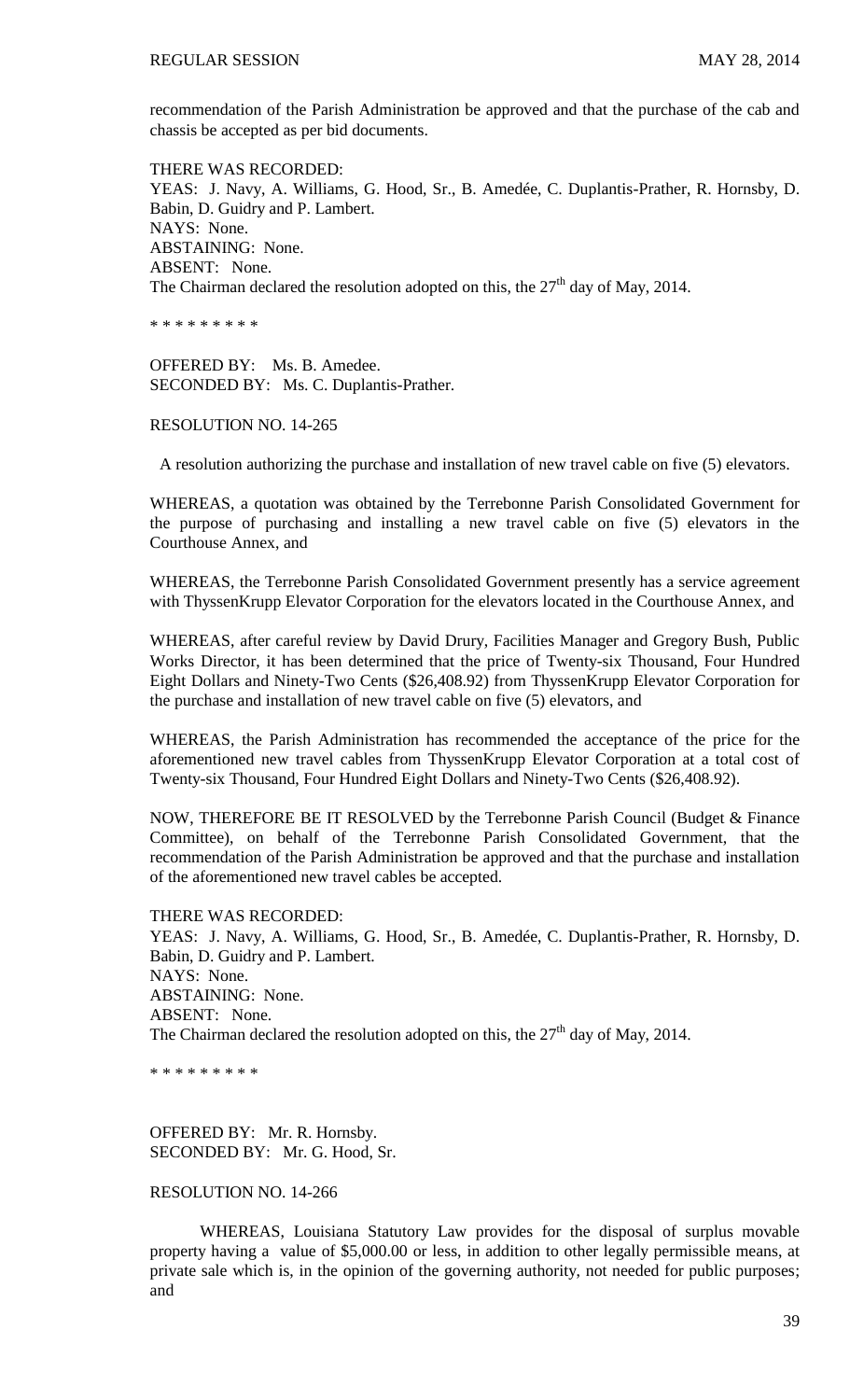WHEREAS, the movable property listed in the attached Exhibit A each have a valued of \$5,000.00 or less, as indicated by the values set out next to each item on the attached Exhibit A; and

WHEREAS, the parish administration has recommended that the movable property listed in the attached Exhibit A be declared surplus because the items are no longer useful for, nor do they serve a public purpose.

NOW THEREFORE, BE IT RESOLVED by the Terrebonne Parish Council (Budget and Finance Committee), on behalf of the Terrebonne Parish Consolidated Government, that the movable property listed in the attached Exhibit A are no longer useful to the Terrebonne Parish Consolidated Government and are no longer needed for public purposes; and

NOW THEREFORE, BE IT FURTHER RESOLVED that the movable property listed on attached Exhibit A are hereby declared surplus and that the parish is hereby authorized to dispose of said items by private sale to the highest bidder pursuant to statutory law, with a minimum price for each item set at the price indicated next to each item listed on the attached Exhibit A, or by any other legally approved method.

THERE WAS RECORDED:

YEAS: J. Navy, A. Williams, G. Hood, Sr., B. Amedée, C. Duplantis-Prather, R. Hornsby, D. Babin, D. Guidry and P. Lambert. NAYS: None. ABSTAINING: None. ABSENT: None. The Chairman declared the resolution adopted on this, the  $27<sup>th</sup>$  day of May, 2014.

\* \* \* \* \* \* \* \* \*

OFFERED BY: Ms. A. Williams. SECONDED BY: Mr. D. Babin.

RESOLUTION NO. 14-267

A resolution authorizing the Parish President to execute an application form to the ConocoPhillips FY 2014 Grant for the Houma Police Department of the Terrebonne Parish Consolidated Government; and to address other matters relative thereto.

WHEREAS, the Houma Police Department of the Terrebonne Parish Consolidated Government has been approved to implement an application from ConocoPhillips FY 2014 Grant in the amount of One Thousand dollars (\$1,000.00) for the Terrebonne Parish Consolidated Government. The Fiscal Year 2014 Grant will provide grant funding to improve the effectiveness and safety of our Police Officers by providing them with Tasers, and

WHEREAS, the Parish Administrative staff and the Parish Finance Department will oversee the application process in the implementation and meeting all the requirements set forth by ConocoPhillips and,

NOW, THEREFORE BE IT RESOLVED, that the Terrebonne Parish Council (Budget and Finance Committee), on behalf of the Terrebonne Parish Consolidated Government, authorizes the Parish President to execute any and all necessary documents to implement the grant from ConocoPhillips and to address other matters relative thereto.

THERE WAS RECORDED: YEAS: J. Navy, A. Williams, G. Hood, Sr., B. Amedée, C. Duplantis-Prather, R. Hornsby, D. Babin, D. Guidry and P. Lambert. NAYS: None. ABSTAINING: None. ABSENT: None. The Chairman declared the resolution adopted on this, the  $27<sup>th</sup>$  day of May, 2014.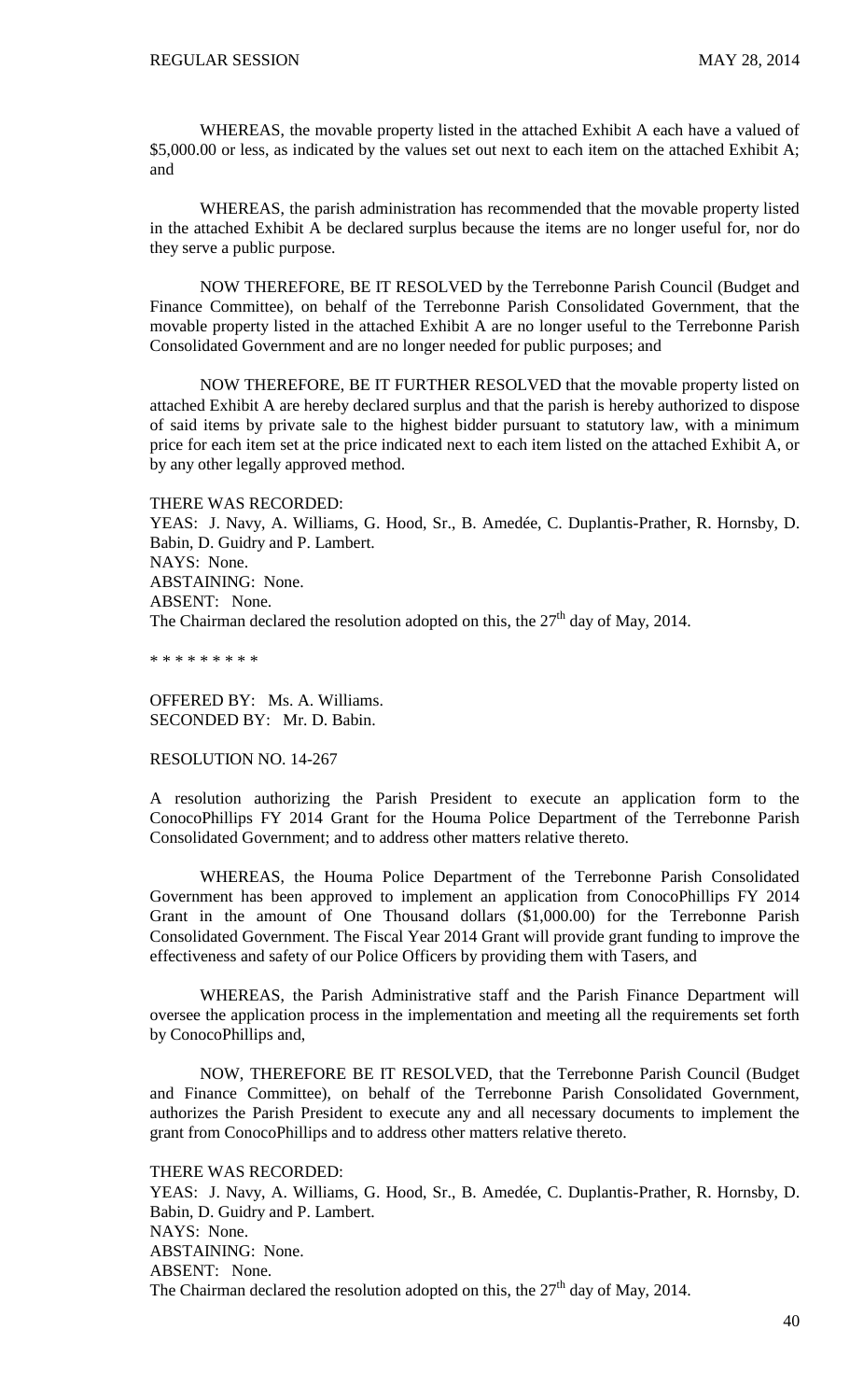\* \* \* \* \* \* \* \* \*

OFFERED BY: Ms. A. Williams. SECONDED BY: Ms. B. Amedee.

RESOLUTION NO. 14-268

A RESOLUTION AUTHORIZING THE PARISH PRESIDENT TO EXECUTE AN INTERGOVERNMENTAL AGREEMENT BETWEEN THE TERREBONNE PARISH CONSOLIDATED GOVERNMENT ("TPCG") AND THE LOUISIANA WORKFORCE COMMISSION, OFFICE OF WORKERS' COMPENSATION ADMINISTRATION ("OWCA") TO PROVIDE SECURITY TO THE OWCA SATELLITE OFFICE IN HOUMA, AND RELATED MATTERS.

WHEREAS, La. R.S. 33:1324 provides any parish or political subdivision of the state may make agreements among themselves to engage jointly in the construction or improvement of any public project or improvement provided that at least one of the participants to the agreement is authorized by law to complete the undertaking; and

WHEREAS, the OWCA is authorized to establish satellite offices and courts, and provide adequate security to those courts and offices; and

WHEREAS, at the State's District 9 office and court, TPCG desires to facilitate with the State in providing security services through the Houma Police Department; and

WHEREAS, TPCG and OWCA agree to enter into a contract for professional services containing substantially the same terms of those set out in the attached contract to provide security services at the OWCA satellite office in Houma, Louisiana; and

NOW THEREFORE BE IT RESOLVED by the Terrebonne Parish Council (Budget and Finance Committee), on behalf of Terrebonne Parish Consolidated Government, that Parish President Michel Claudet is hereby authorized to negotiate and to execute all documents necessary to effect a viable Intergovernmental Agreement between the Terrebonne Parish Consolidated Government and the Louisiana Workforce Commission, Office of Workers' Compensation Administration containing substantially the same terms as those set out in the attached agreement.

THERE WAS RECORDED:

YEAS: J. Navy, A. Williams, G. Hood, Sr., B. Amedée, C. Duplantis-Prather, R. Hornsby, D. Babin, D. Guidry and P. Lambert. NAYS: None. ABSTAINING: None. ABSENT: None. The Chairman declared the resolution adopted on this, the  $27<sup>th</sup>$  day of May, 2014. \* \* \* \* \* \* \* \* \*

OFFERED BY: Mr. D. Guidry. SECONDED BY: Ms. A. Williams.

RESOLUTION NO. 14-269

A resolution authorizing the Parish President to execute an application form to the U.S. Department of Justice, Office of Justice Programs 2014 Edward Byrne Memorial JAG Grant for the Houma Police Department of the Terrebonne Parish Consolidated Government; and to address other matters relative thereto.

WHEREAS, the Houma Police Department of the Terrebonne Parish Consolidated Government has been approved to implement an application for a grant from the U.S. Department of Justice, Office of Justice Programs Fiscal Year 2014 Edward Byrne Memorial JAG Fund (2014-H1514-LA-DP) in the amount of Nineteen Thousand Four Hundred and Twenty Nine dollars (\$19,429.00) for the Terrebonne Parish Consolidated Government, The Fiscal Year 2014 Edward Byrne Memorial JAG Fund will provide grant funding to improve the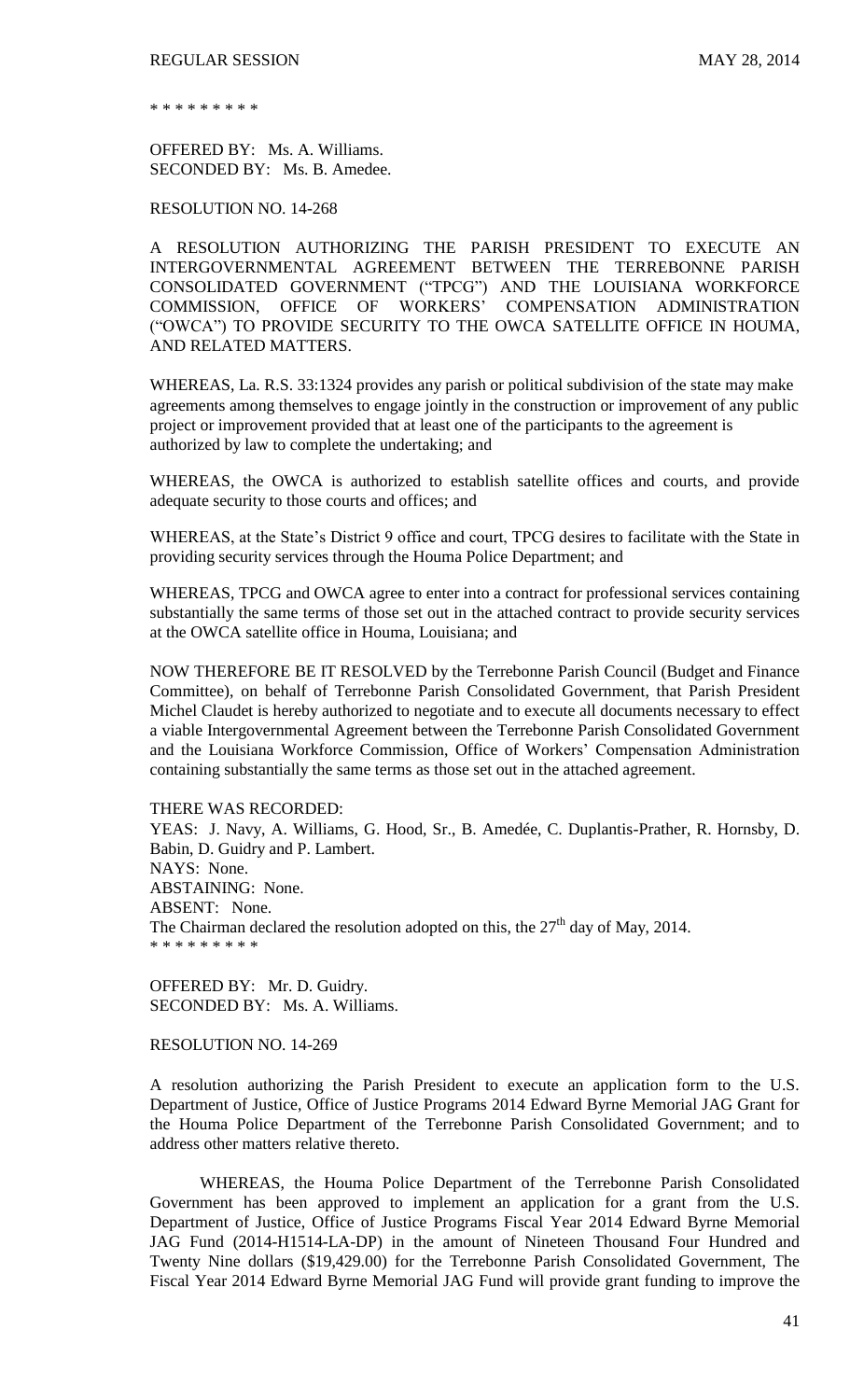effectiveness and safety of our Police Officers by providing them with overtime, and funding for equipment,

WHEREAS, the Parish Administrative staff and the Parish Finance Department will oversee the application process in the implementation and meeting all the requirements set forth by the United States Department of Justice, Office of Justice Programs and,

NOW, THEREFORE BE IT RESOLVED, that the Terrebonne Parish Council (Budget and Finance Committee), on behalf of the Terrebonne Parish Consolidated Government, authorizes the Parish President to execute any and all necessary documents to implement the grant from the United States Department of Justice, Office of Justice Programs and to address other matters relative thereto.

THERE WAS RECORDED: YEAS: J. Navy, A. Williams, G. Hood, Sr., B. Amedée, C. Duplantis-Prather, R. Hornsby, D. Babin, D. Guidry and P. Lambert. NAYS: None. ABSTAINING: None. ABSENT: None. The Chairman declared the resolution adopted on this, the  $27<sup>th</sup>$  day of May, 2014.

OFFERED BY: Ms. A. Williams. SECONDED BY: Ms. C. Duplantis-Prather.

RESOLUTION NO. 14-270

\* \* \* \* \* \* \* \* \*

A resolution authorizing the Parish President to execute an application form to the Louisiana Commission on Law Enforcement and the Administration of Criminal Justice 2014 Task Force Grant for the Houma Police Department of the Terrebonne Parish Consolidated Government; and to address other matters relative thereto.

WHEREAS, the Houma Police Department of the Terrebonne Parish Consolidated Government has been approved to implement an application for a grant from the Louisiana Commission on Law Enforcement and the Administration of Criminal Justice Fiscal Year 2014 Task Force Fund (1699) in the amount of Twenty Thousand dollars five hundred and thirty dollars (\$20,530.00) for the Terrebonne Parish Consolidated Government. The Fiscal Year 2014 Task Force Fund will provide grant funding to improve the effectiveness and safety of our Police Officers by providing them with overtime to target problem areas within the City of Houma and Assumption Parish,

WHEREAS, the Parish Administrative staff and the Parish Finance Department will oversee the application process in the implementation and meeting all the requirements set forth by the Louisiana Commission on Law Enforcement and the Administration of Criminal Justice and,

NOW, THEREFORE BE IT RESOLVED, that the Terrebonne Parish Council (Budget and Finance Committee), on behalf of the Terrebonne Parish Consolidated Government, authorizes the Parish President to execute any and all necessary documents to implement the grant from the Louisiana Commission on Law Enforcement and the Administration of Criminal Justice and to address other matters relative thereto.

THERE WAS RECORDED: YEAS: J. Navy, A. Williams, G. Hood, Sr., B. Amedée, C. Duplantis-Prather, R. Hornsby, D. Guidry and P. Lambert. NAYS: None. ABSTAINING: None. ABSENT: D. Babin. The Chairman declared the resolution adopted on this, the  $27<sup>th</sup>$  day of May, 2014.

\* \* \* \* \* \* \* \* \*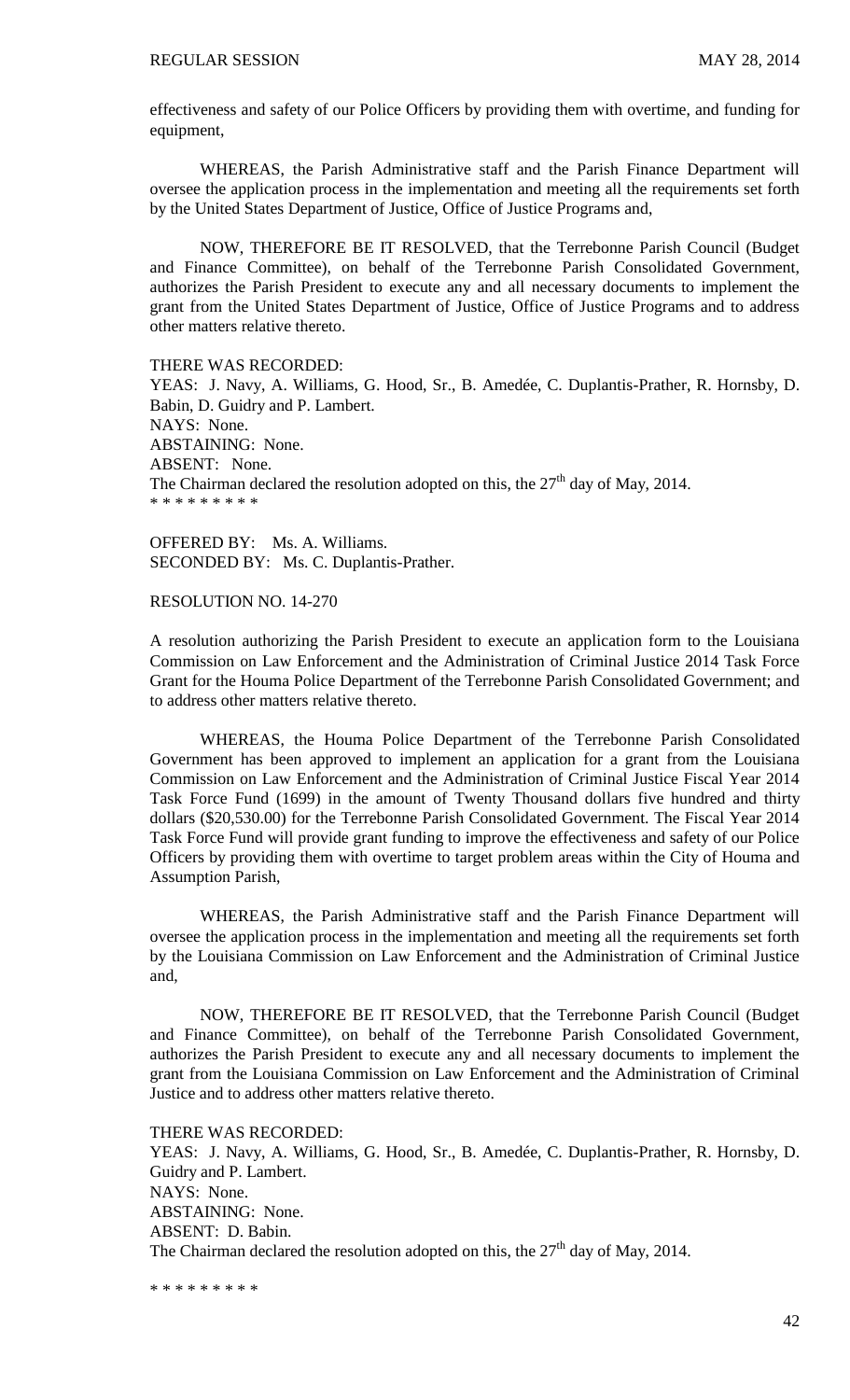OFFERED BY: Ms. B. Amedee. SECONDED BY: Ms. A. Williams.

# RESOLUTION NO. 14-271

A resolution authorizing the Parish President to execute an application form to the Louisiana Commission on Law Enforcement and the Administration of Criminal Justice 2014 CVA Grant for the Houma Police Department of the Terrebonne Parish Consolidated Government; and to address other matters relative thereto.

WHEREAS, the Houma Police Department of the Terrebonne Parish Consolidated Government has been approved to implement an application for a grant from the Louisiana Commission on Law Enforcement and the Administration of Criminal Justice Fiscal Year 2014 CVA Fund (C12-7-028) in the amount of Eight Thousand Six Hundred and Fifty five dollars (\$8,655.00) for the Terrebonne Parish Consolidated Government. The Fiscal Year 2014 CVA Fund will provide grant funding to improve the effectiveness of our Police Officers by providing them with overtime to outreach towards victims,

WHEREAS, the Parish Administrative staff and the Parish Finance Department will oversee the application process in the implementation and meeting all the requirements set forth by the Louisiana Commission on Law Enforcement and the Administration of Criminal Justice and,

NOW, THEREFORE BE IT RESOLVED, that the Terrebonne Parish Council (Budget and Finance Committee), on behalf of the Terrebonne Parish Consolidated Government, authorizes the Parish President to execute any and all necessary documents to implement the grant from the Louisiana Commission on Law Enforcement and the Administration of Criminal Justice and to address other matters relative thereto.

THERE WAS RECORDED: YEAS: J. Navy, A. Williams, G. Hood, Sr., B. Amedée, C. Duplantis-Prather, R. Hornsby, D. Guidry and P. Lambert. NAYS: None. ABSTAINING: None. ABSENT: D. Babin. The Chairman declared the resolution adopted on this, the  $27<sup>th</sup>$  day of May, 2014.

\* \* \* \* \* \* \* \* \*

Ms. A. Williams moved, seconded by Mr. R. Hornsby, "THAT, the Budget & Finance Committee introduce an ordinance to amend the 2014 Adopted Operating Budget of the Terrebonne Parish Consolidated Government for the following items:

I. Re-class Several CDBG Recovery Projects, Net Affect - \$0.00

II. Head Start Grant - \$85,650.00

And call a public hearing on said matter on Wednesday, June 11, 2014 at 6:30 p.m."

The Chairman called for the vote on the motion offered by Ms. A. Williams. THERE WAS RECORDED: YEAS: B. Amedẻe, C. Duplantis-Prather, D. Babin, D. Guidry, G. Hood, Sr., R. Hornsby, P. Lambert, J. Navy, and A. Williams. NAYS: None. ABSENT: None. The Chairman declared the motion adopted.

Mr. G. Hood, Sr. moved, seconded by Mr. D. Babin, "THAT, there being no further business to come before the Budget & Finance Committee, the meeting be adjourned."

The Chairman called for the vote on the motion offered by Mr. G. Hood, Sr. THERE WAS RECORDED: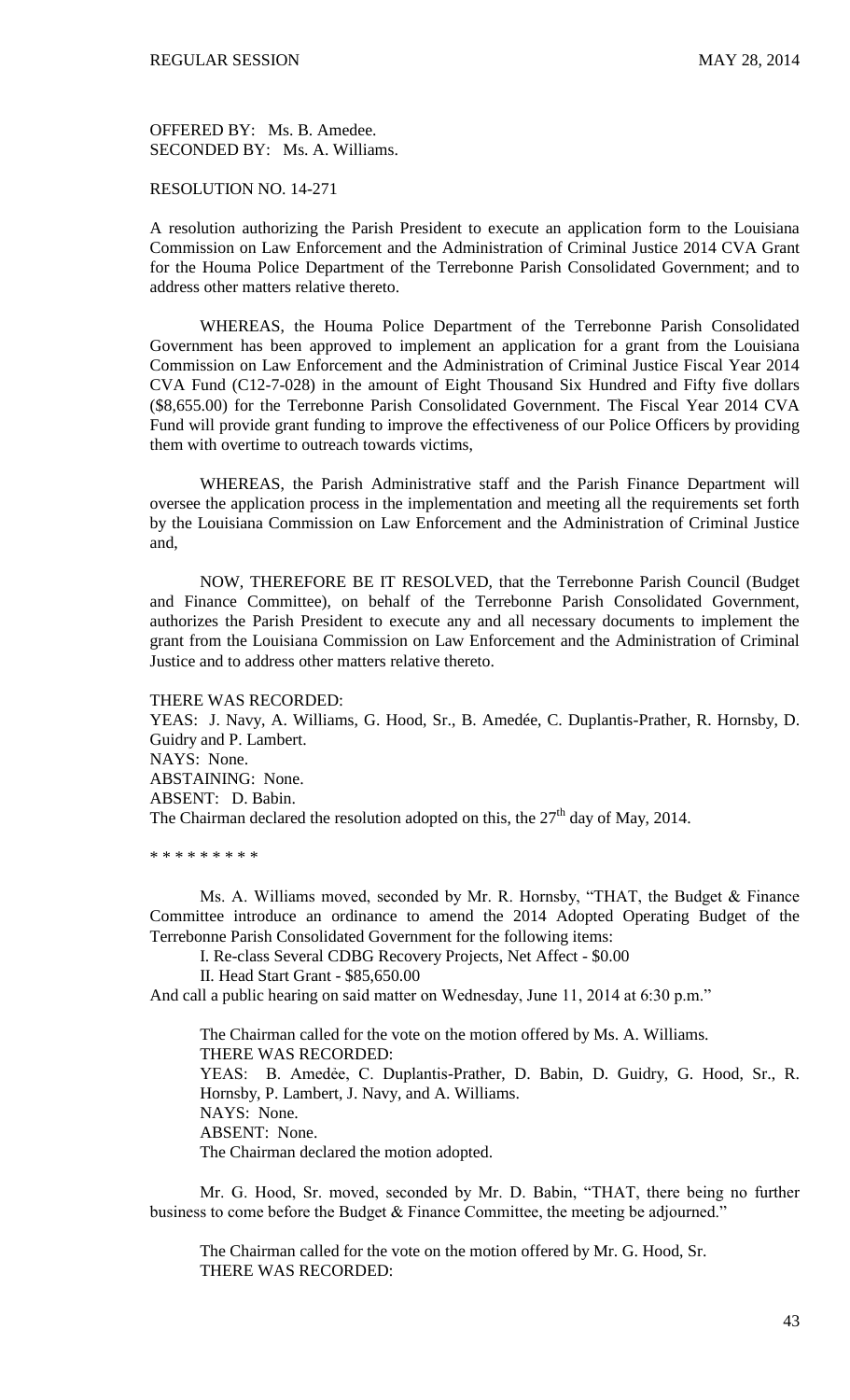YEAS: B. Amedẻe, C. Duplantis-Prather, D. Babin, D. Guidry, G. Hood, Sr., R. Hornsby, P. Lambert, J. Navy, and A. Williams. NAYS: None.

ABSENT: None.

The Chairman declared the motion adopted and the meeting was adjourned at 6:02 p.m.

John Navy, Chairman

Suzette Thomas, Minute Clerk

Mr. J. Navy moved, seconded by Mr. D. Babin, "THAT, the Council accept and ratify the minutes of the Budget and Finance Committee meeting held on 05/27/14."

The Chairman called for a vote on the motion offered by Mr. J. Navy. THERE WAS RECORDED: YEAS: C. Duplantis-Prather, R. Hornsby, D. Babin, D. Guidry, P. Lambert, J. Navy, A. Williams and G. Hood, Sr. NAYS: None. ABSENT: B. Amedée. The Chairman declared the motion adopted.

The Chairman called for a report on the Policy, Procedure and Legal Committee meeting held on 05/27/14, whereupon the Committee Chairwoman, noting that ratification of the minutes calls a public hearing on 07/09/14 rendered the following:

### **POLICY, PROCEDURE, & LEGAL COMMITTEE**

## **MAY 27, 2014**

The Chairwoman, Arlanda J. Williams, called the Policy, Procedure, & Legal Committee meeting to order at 6:02 p.m. in the Terrebonne Parish Council Meeting Room with an Invocation offered by J. Navy and the Pledge of Allegiance led by P. Lambert. Upon roll call, Committee Members recorded as present were: B. Amedẻe, D. Babin, C. Duplantis-Prather, D. Guidry, Capt. Greg Hood, Sr., HPD Ret., R. Hornsby, P. Lambert, J. Navy, and A. Williams. A quorum was declared present.

Mr. R. Hornsby moved, seconded by Mr. G. Hood, Sr., "THAT, the Policy, Procedure, & Legal Committee authorize the TPCG to co-sponsor the Third Annual NAACP Youth Ball on Saturday, July 26, 2014 at Dumas Auditorium from 7:00 p.m. to 11:00 p.m."

The Chairwoman called for the vote on the motion offered by Mr. R. Hornsby. THERE WAS RECORDED: YEAS: B. Amedẻe, D. Babin, C. Duplantis-Prather, D. Guidry, G. Hood, Sr., R. Hornsby, P. Lambert, J. Navy, and A. Williams. NAYS: None. ABSENT: None. The Chairwoman declared the motion adopted.

At this time, Committee Member D. Babin read aloud a proclamation reiterating the Council's declaration of June as "Hayden's Swimming Pool Awareness Month in Houma-Terrebonne".

Mr. D. Babin moved, seconded by Ms. C. Duplantis-Prather, "THAT, the Policy, Procedure, & Legal Committee authorize the TPCG to co-sponsor a Candlelight Vigil on Sunday, June 29, 2014 at 7:00 p.m. at the Courthouse Square in memory of all children who have drowned, and reiterate the proclamation of June 2014 as 'Hayden's Swimming Pool Awareness Month in Houma-Terrebonne'."

(\*\*MOTION ADOPTED AFTER COMMENTS)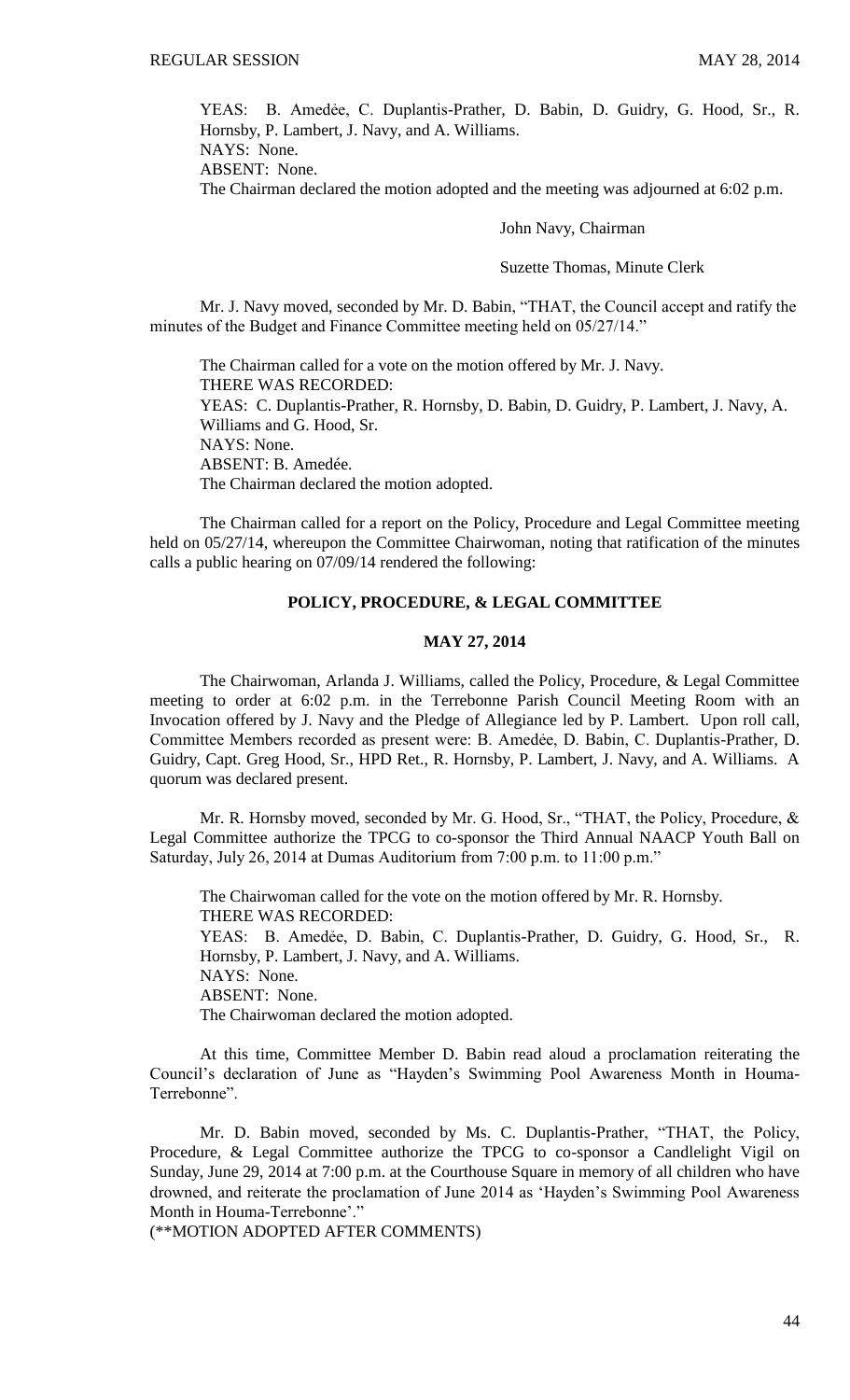The Chairwoman recognized Ms. Stephanie Thibodaux, who thanked the Committee for continued support of Hayden's Swimming Pool Awareness Month to educate the community on the importance of swimming pool safety.

\*\*The Chairwoman called for the vote on the motion offered by Mr. D. Babin. THERE WAS RECORDED: YEAS: B. Amedẻe, D. Babin, C. Duplantis-Prather, D. Guidry, G. Hood, Sr., R. Hornsby, P. Lambert, J. Navy, and A. Williams. NAYS: None. ABSENT: None. The Chairwoman declared the motion adopted.

OFFERED BY: Mr. D. Guidry. SECONDED BY: Mr. J. Navy.

RESOLUTION NO. 14-272

A RESOLUTION AUTHORIZING THE PARISH PRESIDENT TO EXECUTE A COOPERATIVE ENDEAVOR AGREEMENT BETWEEN THE TERREBONNE PARISH CONSOLIDATED GOVERNMENT AND THE SOUTH CENTRAL PLANNING AND DEVELOPMENT COMMISSION ("SCPDC")

WHEREAS, Article VII, Section 14 of the Louisiana Constitution provides that, "[F]or a public purpose, the state and its political subdivisions or political corporations may engage in cooperative endeavors with each other, with the United States or its agencies, or with any public or private association, corporation or individual"; and

WHEREAS, TPCG and the SCPDC seek to perform  $\&$  provide for public services and protection for the citizens, population, and businesses of Terrebonne Parish, so as to be better prepared in emergency situations in order to reduce the loss of life and property through an all-hazards emergency management program of prevention, mitigation, preparedness, response, and recovery, that would not otherwise be available to the citizens, population, and businesses of Terrebonne Parish; and

WHEREAS, SCPCD, in accordance with the Department of Homeland Security/GOHSEP Grant Number EMW-2012-SS-0075-SO1, desires to deliver possession and ownership to TPCG of access control system, radios and accessories, tactical and medical equipment, hazmat equipment, and other emergency preparedness equipment, in consideration of the TPCG immediately putting them to full use in such a manner to achieve the purpose described above; and

WHEREAS, the TPCG requires such equipment to be better prepared in emergency situations; and

WHEREAS, SCPCD would like to donate its equipment to the TPCG for the purpose listed above;

NOW THEREFORE, BE IT RESOLVED by the Terrebonne Parish Council (Policy, Procedure and Legal Committee), on behalf of Terrebonne Parish Consolidated Government, that the Parish President, Michel Claudet, is hereby authorized to execute a Cooperative Endeavor Agreement with the South Central Planning and Development Commission, containing substantially the same terms as those contained within the appropriate agreement.

THERE WAS RECORDED: YEAS: J. Navy, A. Williams, G. Hood, Sr., B. Amedée, C. Duplantis-Prather, R. Hornsby, D. Babin, D. Guidry and P. Lambert. NAYS: None. ABSTAINING: None. ABSENT: None. The Chairwoman declared the resolution adopted on this, the  $27<sup>th</sup>$  day of May, 2014.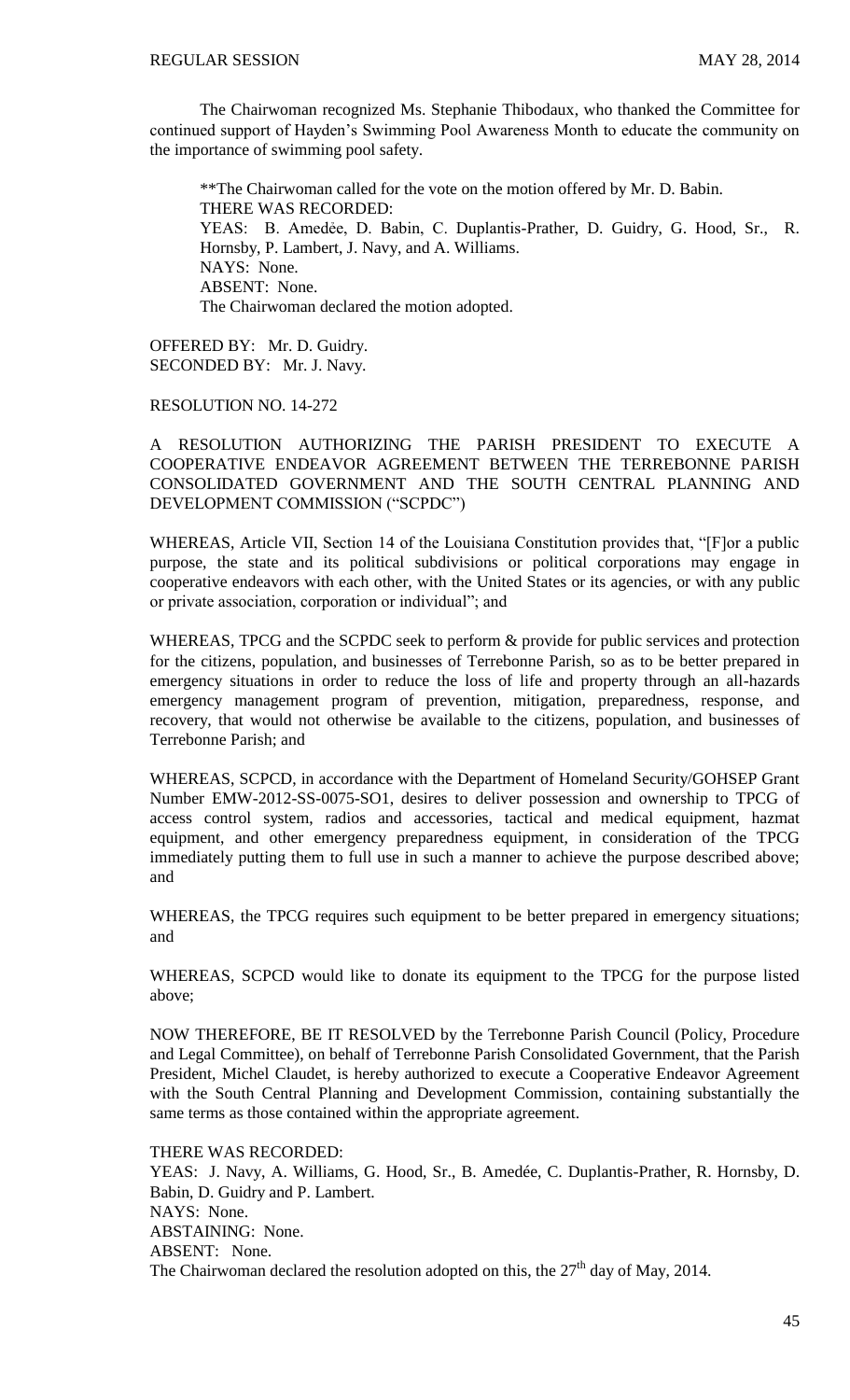\* \* \* \* \* \* \* \* \*

OFFERED BY: Mr. R. Hornsby. SECONDED BY: Mr. J. Navy.

RESOLUTION NO. 14-273

A RESOLUTION AUTHORIZING THE PARISH PRESIDENT TO EXECUTE A PROFESSIONAL SERVICE CONTRACTS FOR CATERING SERVICES AT THE HOUMA-TERREBONNE CIVIC CENTER.

WHEREAS, Terrebonne Parish Consolidated Government wishes to renew services of catering companies currently contracted to provide catering at the Houma-Terrebonne Civic Center, and

WHEREAS, Resolution# 10-289 authorized the Parish President to enter into a three-year professional services agreement with Premier Catering & Events Inc., RGR, Inc./DBA Heads & Tails Catering and Cannata's Supermarket Inc, and

WHEREAS, these three caterers and Civic Center Management wish to renew the professional service agreement for one year, and

WHEREAS, these three caterers have provided quality and value to the clients of the Houma Civic Center for four years.

NOW, THEREFORE BE IT RESOLVED by the Terrebonne Parish Council (Policy, Procedure and Legal Committee), on behalf of the Terrebonne Parish Consolidated Government, that the terms of the existing professional service contracts with Premier Catering & Events Inc., RGR, Inc./DBA Heads & Tails Catering and Cannata's Supermarket Inc for catering services at the Houma Civic Center be extended for one year.

THERE WAS RECORDED: YEAS: J. Navy, A. Williams, G. Hood, Sr., B. Amedée, C. Duplantis-Prather, R. Hornsby, D. Babin, D. Guidry and P. Lambert. NAYS: None. ABSTAINING: None. ABSENT: None. The Chairwoman declared the resolution adopted on this, the  $27<sup>th</sup>$  day of May, 2014.

\* \* \* \* \* \* \* \* \*

Committee Member C. Duplantis-Prather stated that she has received written suggestions from Mrs. Trudy Hebert, local resident, regarding animal control provisions. Ms. Duplantis-Prather requested that Mrs. Hebert be given the opportunity to elaborate on the suggestions after the Committee members have received a copy of the information.

The Chairwoman recognized Animal Shelter Manager Valerie Robinson, who stated that Administration has reviewed proposed changes to the existing "dog ordinance"; that several amendments have been suggested with regards to increased fines and the implementation of tethering provisions; that research was conducted and compiled from various jurisdictions regarding animal control; and that consideration has been given to increasing the fee for breeding licensing from \$25.00 to \$150.00.

Mr. J. Navy moved, seconded by Ms B. Amedée, "THAT, the Policy, Procedure, & Legal Committee introduce an ordinance to amend the Terrebonne Parish Code, Sections 5-7, 5-17, 5- 39, 5-42, 5-45, and to enact Section 5-9.1 to increase fines for violations of the Dangerous/Vicious Dogs Regulations and to enact Humane Restraint Laws for animals kept on trolley tethers; and call a public hearing on said matter on Wednesday, July 9, 2014 at 6:30 p.m." (\*\*MOTION ADOPTED AFTER DISCUSSION)

Discussion transpired with regards to responsible pet ownership, tethering provisions, neglect, and breeding criteria.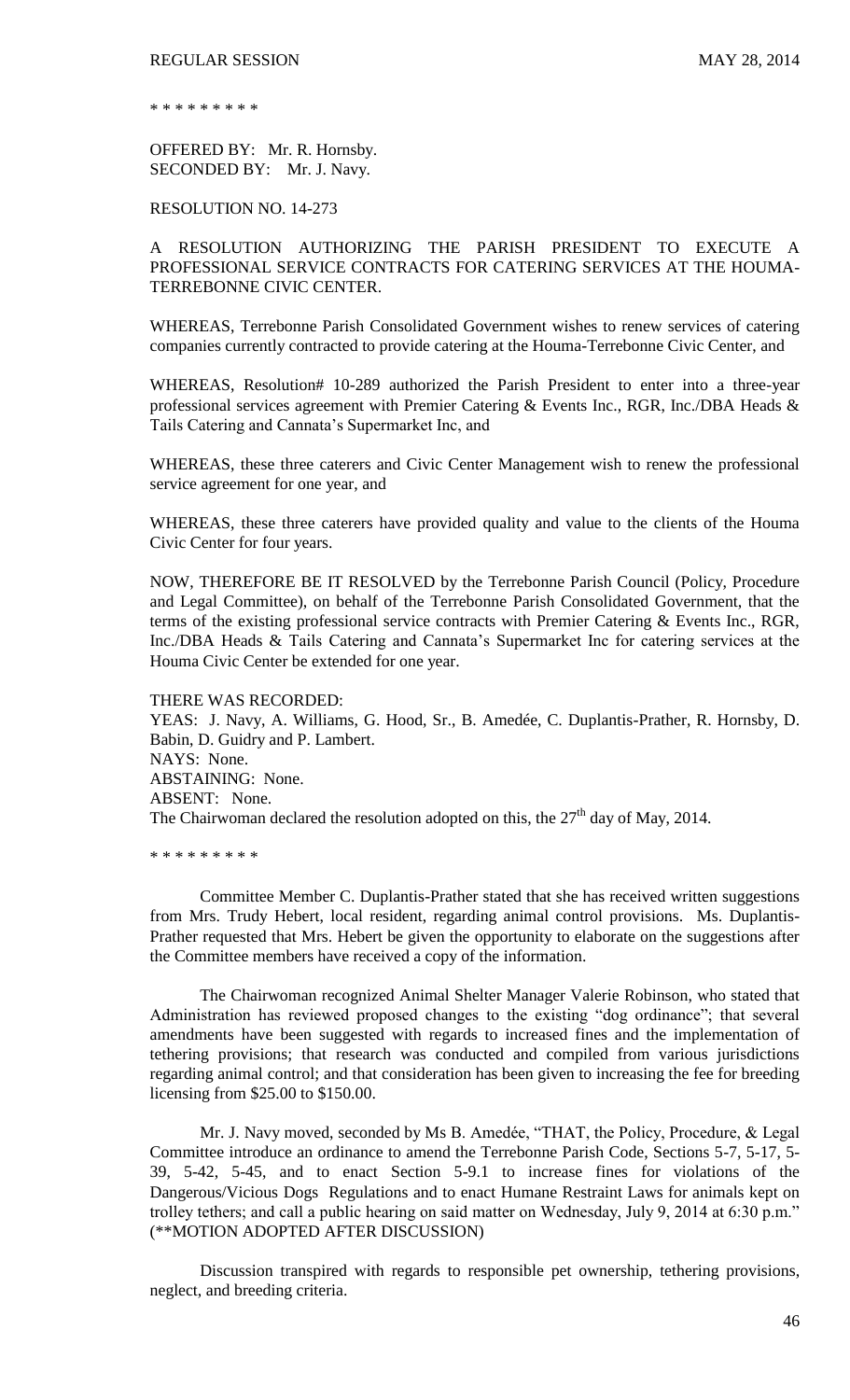Committee Member D. Guidry questioned whether there are any local provisions which govern tethering horses.

Mrs. Robinson replied that Administration would investigate whether there are any provisions for tethering horses.

The Chairwoman recognized Mrs. Hebert who suggested that the Committee consider implementing provisions with regards to:

■ Licensing breeders

■ Requiring breeders to spay or neuter any offspring and provide documentation of legalized breeding.

■ Requiring pet owners to spay or neuter their pets and provide documentation of such.

■ Setting-up licensing and certification for breeders

■ Fining violators who are not incompliance with Parish provisions

■ Establishing criteria for monitoring breeders

■ Requiring that all animals coming in and out of the parish be reported and checked for compliance of Parish provisions.

■ Promoting new animal/pet ownership laws

■ Establishing standards for pet ownership

Ms. C. Duplantis-Prather moved, seconded by Mr. D. Guidry, "THAT, the Policy Procedure, & Legal Committee grant Mrs. Trudy Hebert additional time to conclude her comments.

The Chairwoman called for the vote on the motion offered by Ms. C. Duplantis. THERE WAS RECORDED: YEAS: B. Amedẻe, D. Babin, C. Duplantis-Prather, D. Guidry, G. Hood, Sr., R. Hornsby, P. Lambert, J. Navy, and A. Williams. NAYS: None. ABSENT: None. The Chairwoman declared the motion adopted.

Mrs. Hebert continued by noting various pet ownership issues and deficiencies.

In response to Mrs. Hebert's comments, Mrs. Robinson stated that existing Parish ordinances define breeders as having 5 or more animals (up to 20 animals at any time); that when complaints about breeding are received, Administration follows up on the complaints; that in many instances response to such complaints reveal neglect cases; and added that it is difficult to enforce spay/neuter provisions on intact animals. She added that animals may be spayed or neutered when the animal reaches a weight of 3 lbs., and/or reaches eight weeks.

\*\*The Chairwoman called for the vote on the motion to introduce the ordinance offered by Mr. J. Navy.

THERE WAS RECORDED:

YEAS: B. Amedẻe, D. Babin, C. Duplantis-Prather, D. Guidry, G. Hood, Sr., R. Hornsby, P. Lambert, J. Navy, and A. Williams. NAYS: None. ABSENT: None. The Chairwoman declared the motion adopted.

Mr. G. Hood, Sr. moved, seconded by Mr. J. Navy, "THAT, there being no further business to come before the Policy, Procedure, & Legal Committee, the meeting be adjourned."

The Chairwoman called for the vote on the motion offered by Mr. G. Hood, Sr. THERE WAS RECORDED: YEAS: B. Amedẻe, D. Babin, C. Duplantis-Prather, D. Guidry, G. Hood, Sr., R. Hornsby, P. Lambert, J. Navy, and A. Williams. NAYS: None. ABSENT: None.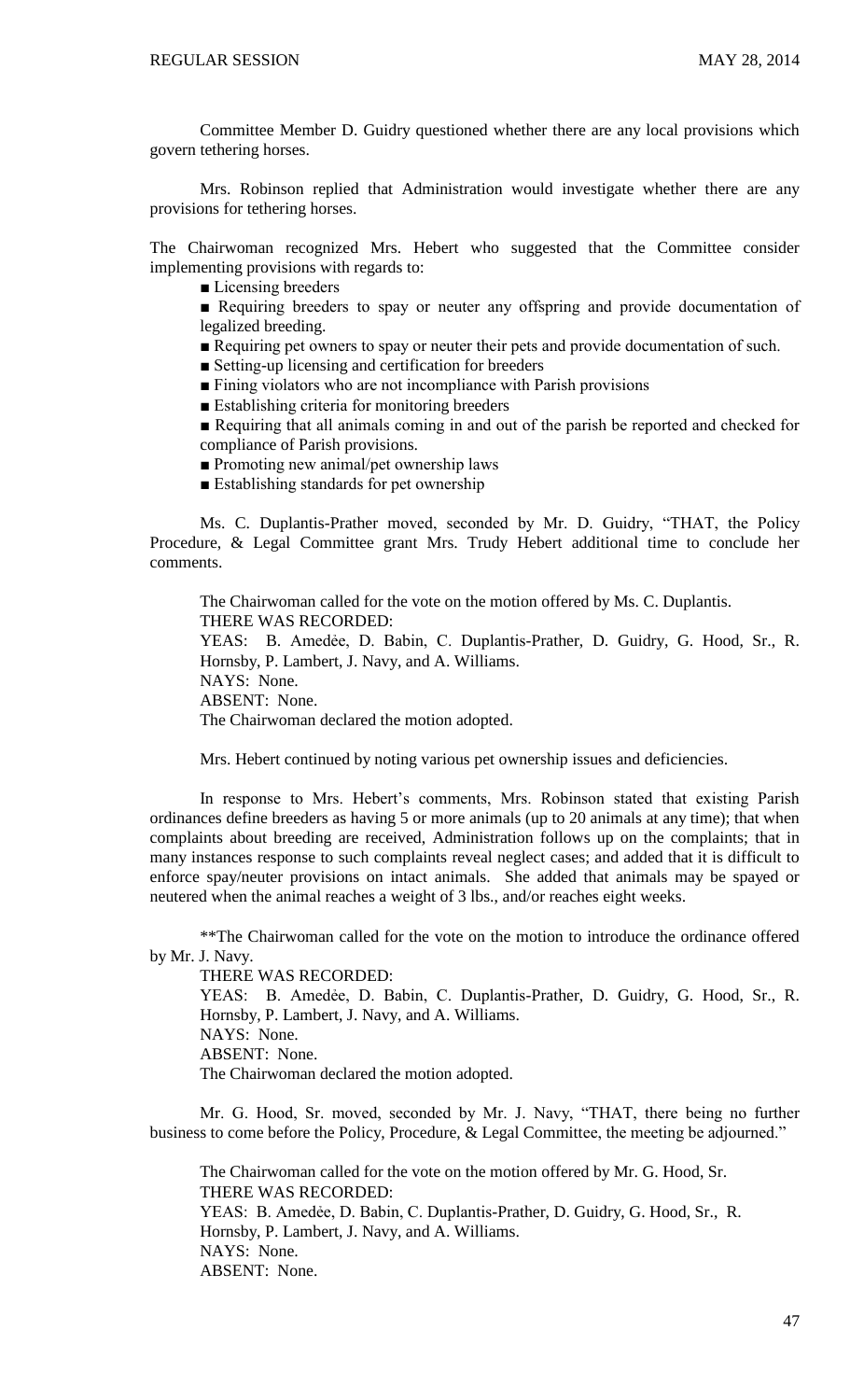The Chairwoman declared the motion adopted and the meeting was adjourned at 6:54 p.m.

Arlanda J. Williams, Chairwoman

Suzette Thomas, Minute Clerk

Ms. A. Williams moved, seconded by Mr. D. Guidry, "THAT, the Council accept and ratify the minutes of the Policy, Procedure and Legal Committee meeting held on 05/27/14."

The Chairman called for a vote on the motion offered by Ms. A. Williams. THERE WAS RECORDED: YEAS: C. Duplantis-Prather, R. Hornsby, D. Babin, D. Guidry, P. Lambert, J. Navy, A. Williams and G. Hood, Sr. NAYS: None. ABSENT: B. Amedée. The Chairman declared the motion adopted.

Mr. D. Guidry moved, seconded by Mr. J. Navy and Ms. A. Williams, "THAT, the Council approve the following street light list:

ENERGIZE THREE STREET LIGHTS IN TRINITY COMMERCIAL PARK, ADDENDUM NO. 1; ROAD LIGHTING DISTRICT NO. 1; SLECA; ARLANDA J. WILLIAMS

ENERGIZE EIGHT STREET LIGHTS IN WILLIAMSBURG SUBDIVISION, PHASE A; ROAD LIGHTING DISTRICT NO. 1; ENTERGY; GREG HOOD, SR."

The Chairman called for a vote on the motion offered by Mr. D. Guidry. THERE WAS RECORDED: YEAS: C. Duplantis-Prather, R. Hornsby, D. Babin, D. Guidry, P. Lambert, J. Navy, A. Williams and G. Hood, Sr. NAYS: None. ABSENT: B. Amedée. The Chairman declared the motion adopted.

Mr. P. Lambert moved, seconded by Ms. A. Williams, "THAT, the Council hold nominations open for the one long-standing vacancy on the Bayou Blue Fire Protection District Board until further notice."

The Chairman called for a vote on the motion offered by Mr. P. Lambert. THERE WAS RECORDED: YEAS: B. Amedée, C. Duplantis-Prather, R. Hornsby, D. Babin, D. Guidry, P. Lambert, J. Navy, A. Williams and G. Hood, Sr. NAYS: None. ABSENT: None. The Chairman declared the motion adopted.

Mr. D. Babin moved, seconded by Mr. P. Lambert, "THAT, the Council hold nominations open for the one vacancy on the Recreation District No. 9 Board until the next Council meeting."

The Chairman called for a vote on the motion offered by Mr. D. Babin. THERE WAS RECORDED: YEAS: B. Amedée, C. Duplantis-Prather, R. Hornsby, D. Babin, D. Guidry, P. Lambert, J. Navy, A. Williams and G. Hood, Sr. NAYS: None. ABSENT: None. The Chairman declared the motion adopted.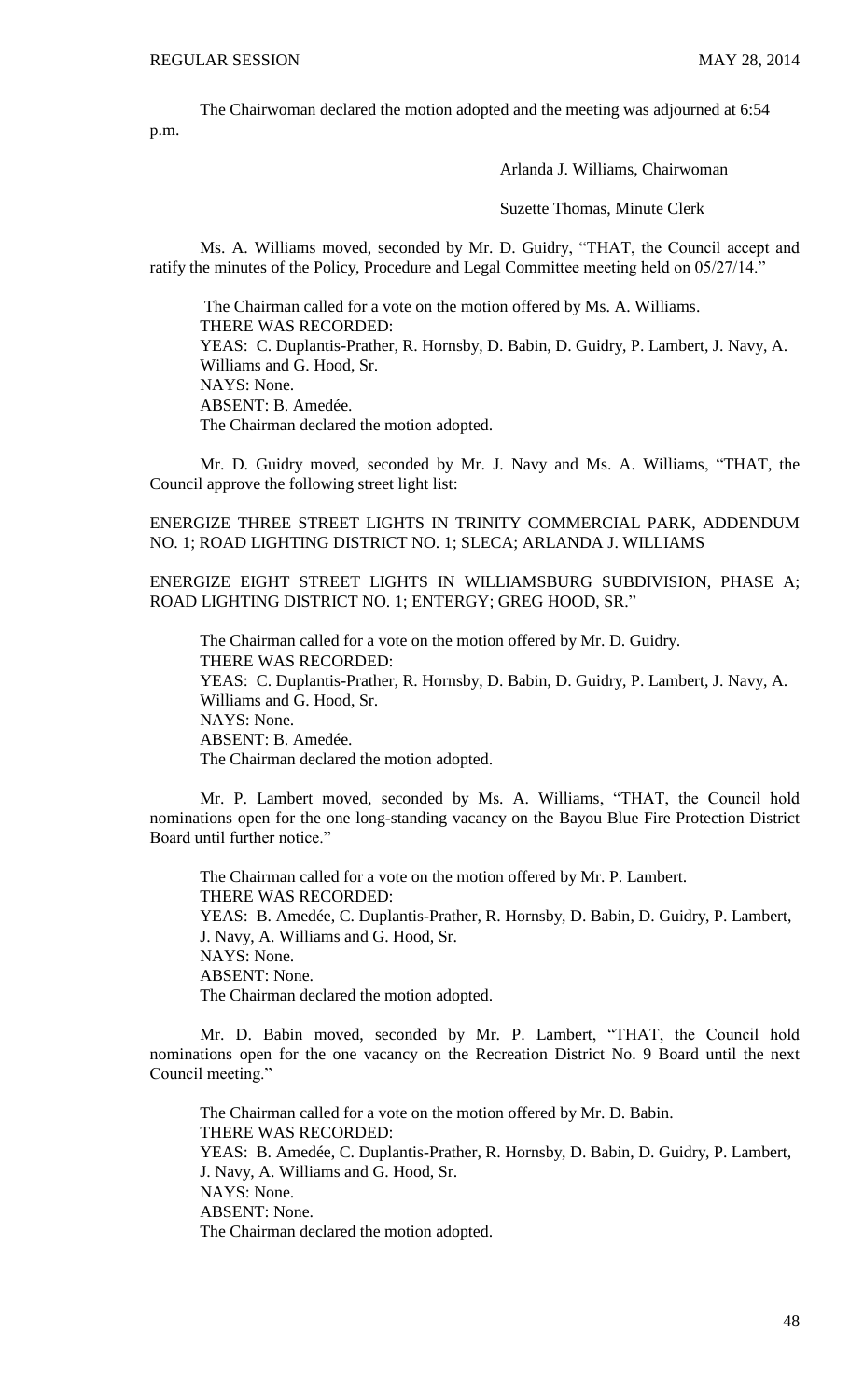Mr. D. Babin moved, seconded by Mr. P. Lambert, "THAT, the Council hold nominations open for the one vacancy on the Fire Protection District No. 9 Board for a term that expires on 01/01/16 until the next Council meeting."

The Chairman called for a vote on the motion offered by Mr. D. Babin. THERE WAS RECORDED: YEAS: B. Amedée, C. Duplantis-Prather, R. Hornsby, D. Babin, D. Guidry, P. Lambert, J. Navy, A. Williams and G. Hood, Sr. NAYS: None. ABSENT: None. The Chairman declared the motion adopted.

Ms. C. Duplantis-Prather moved, seconded by Ms. B. Amedée, "THAT, the Council open nominations for the two positions to represent the membership on the Terrebonne ARC Board, accept the nominations of Ms. Donell Donaldson and Ms. Rose Goolsby; close nominations and re-appoint Ms. Donell Donaldson and Ms. Rose Goolsby to serve another term (representing the membership) on said board."

The Chairman called for a vote on the motion offered by Ms. C. Duplantis-Prather. THERE WAS RECORDED: YEAS: B. Amedée, C. Duplantis-Prather, R. Hornsby, D. Babin, D. Guidry, P. Lambert, J. Navy, A. Williams and G. Hood, Sr. NAYS: None. ABSENT: None. The Chairman declared the motion adopted.

Ms. C. Duplantis-Prather moved, seconded by Mr. D. Guidry, "THAT, the Council open nominations for the one position on the Terrebonne ARC Board to represent the religious community, accept the nomination of Dr. Stephen Morgan; close nominations and re-appoint Dr. Stephen Morgan to serve another term (representing the religious community) on said board."

The Chairman called for a vote on the motion offered by Ms. C. Duplantis-Prather. THERE WAS RECORDED: YEAS: B. Amedée, C. Duplantis-Prather, R. Hornsby, D. Babin, D. Guidry, P. Lambert, J. Navy, A. Williams and G. Hood, Sr. NAYS: None. ABSENT: None. The Chairman declared the motion adopted.

Ms. A. Williams moved, seconded by Mr. D. Babin, "THAT, the Council open nominations for the seven vacant positions on the Youth Advisory Council, nominate Mallory Robichaux, Maddison Ducote, Mariah Ann Walker, Mary Frances Cannata, James Shaffer, Hayden Robichaux and Andrew Hoang as members, and Meggie Lam and Kaci Credeur as alternate members; close nominations and appoint Mallory Robichaux, Maddison Ducote, Mariah Ann Walker, Mary Frances Cannata, James Shaffer Hayden Robichaux and Andrew Hoang (members) and Meggie Lam and Kaci Credeur (alternate members) to serve a term on said council."

The Chairman called for a vote on the motion offered by Ms. A. Williams. THERE WAS RECORDED: YEAS: B. Amedée, C. Duplantis-Prather, R. Hornsby, D. Babin, D. Guidry, P. Lambert, J. Navy, A. Williams and G. Hood, Sr. NAYS: None. ABSENT: None. The Chairman declared the motion adopted.

The Council Chairman announced the following vacancy which will be handled as per usual procedure: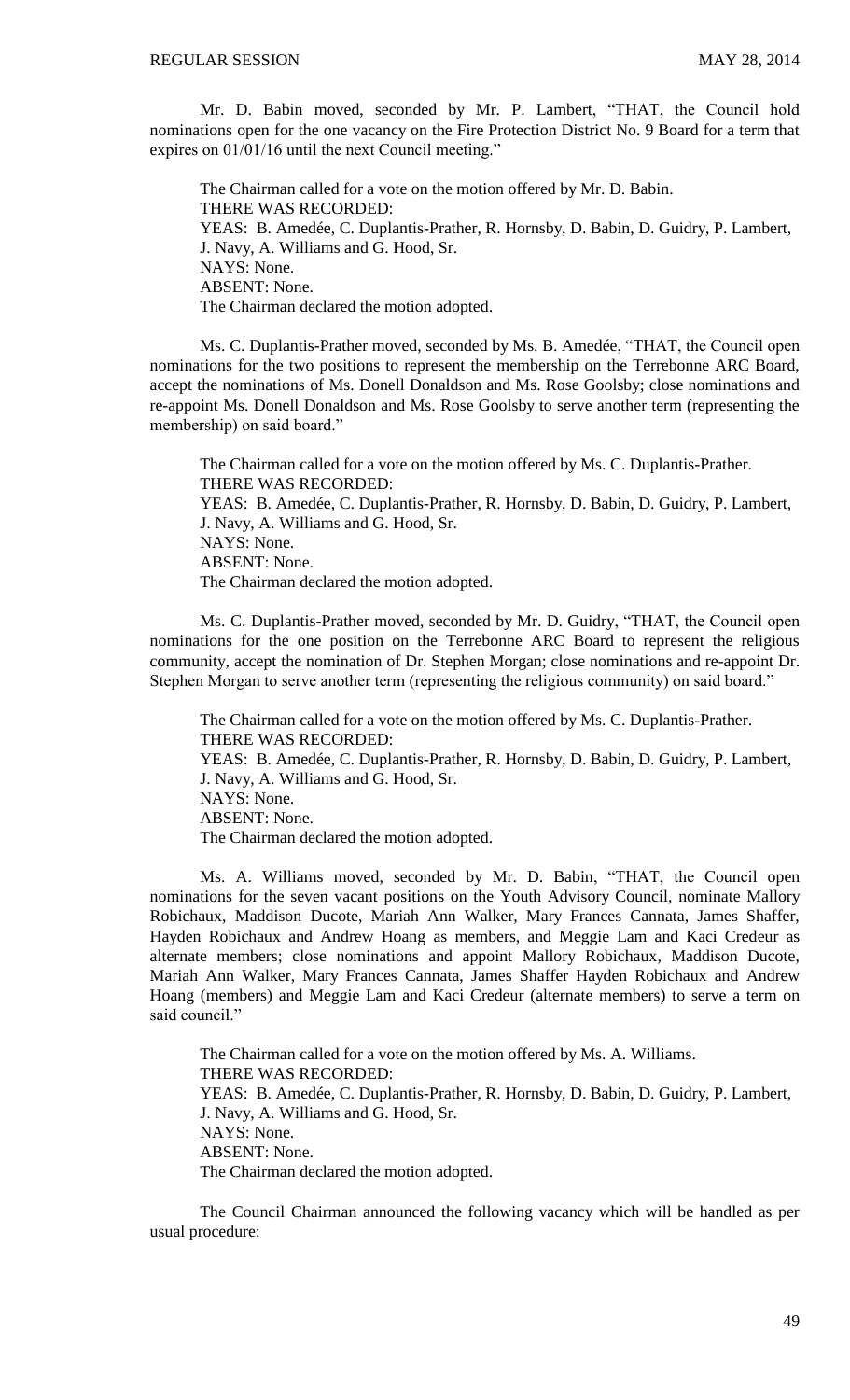One vacancy on the Recreation District No. 1 Board to fill a term that will expire on 07/28/14.

Under Agenda Item 6A – Announcements, Council Members:

- Councilwoman C. Duplantis-Prather encouraged pet owners to have their pets spayed or neutered to help control the pet population.
- Councilman D. Babin announced that he, along with Councilmen P. Lambert and D. Guidry, Mr. Clifford Smith, Parish President Claudet and TL&CD Director Reggie Dupre recently toured the southern part of Terrebonne Parish with U. S. Army Corps of Engineers Brig. General Duke DeLuca (Mississippi Region) and gave insight to General DeLuca concerning the coastal region.
- Councilman D. Babin welcomed and congratulated a Boy Scout, who was present at tonight's proceedings as an effort to obtain his badges.

Under Agenda Item 6B – Announcements: Parish President Michel Claudet:

- Stated that notice is hereby given that a public meeting of the Terrebonne Parish Consolidated Government will be held at its regular meeting place in the Council Meeting Room, on the 2<sup>nd</sup> Floor of the Government Tower, 8026 Main Street, Houma, Louisiana 70360, on Wednesday, July 9, 2014, at 6:00 p.m. to adopt the 2014 Parish Millage Rates.
- Announced that the Houma-Thibodaux Metropolitan Planning Organization ( Metropolitan Transportation Plan) have meetings scheduled on June  $2<sup>nd</sup>$  from 6:00 p.m. to 8:00 p.m. at the Airport Commission conference room (located at 10264 E. Main St., Houma, LA) and on June  $4<sup>th</sup>$  from 6:00 to 8:00 p.m. at the North Branch Library large conference room (located at 4130 West Park Avenue, Gray, LA). He said that these meetings are designed to solicit public input from interested individuals to help meet the transportation needs of the residents throughout Terrebonne Parish and surrounding areas which could include: infrastructure, safety, pedestrian and bicycle, transit/travel demand management/vanpooling, ozone and particular matter (air quality) and freight.
- Announced that the bids for the skate park have been received and were within the budgeted allowance for this project.

No action was necessary on Agenda Item 7A – Staff Reports, Information List dated 05/28/14.

Mr. D. Guidry moved, seconded by Mr. D. Babin, "THAT, the Council, pursuant to La. R. S. 42:16-17, convene into Executive Session at 7:12 p.m. and invite into said session Parish President Michel Claudet, Parish Attorney Courtney Alcock, Assistant Parish Attorney Alexander Creighton and all Council Members, in order to discuss the following:

Betty George, L.L.c. Number 163703 versus Terrebonne Levee and Conservation District and Shaw Coastal, Inc. 32<sup>nd</sup> Judicial District Court, Parish of Terrebonne, State of Louisiana."

There were no comments from the public on the motion to retire into Executive Session.

The Chairman called for a vote on the motion offered by Mr. D. Guidry. THERE WAS RECORDED: YEAS: B. Amedée, C. Duplantis-Prather, R. Hornsby, D. Babin, D. Guidry, P. Lambert, J. Navy, A. Williams and G. Hood, Sr. NAYS: None. ABSENT: None. The Chairman declared the motion adopted.